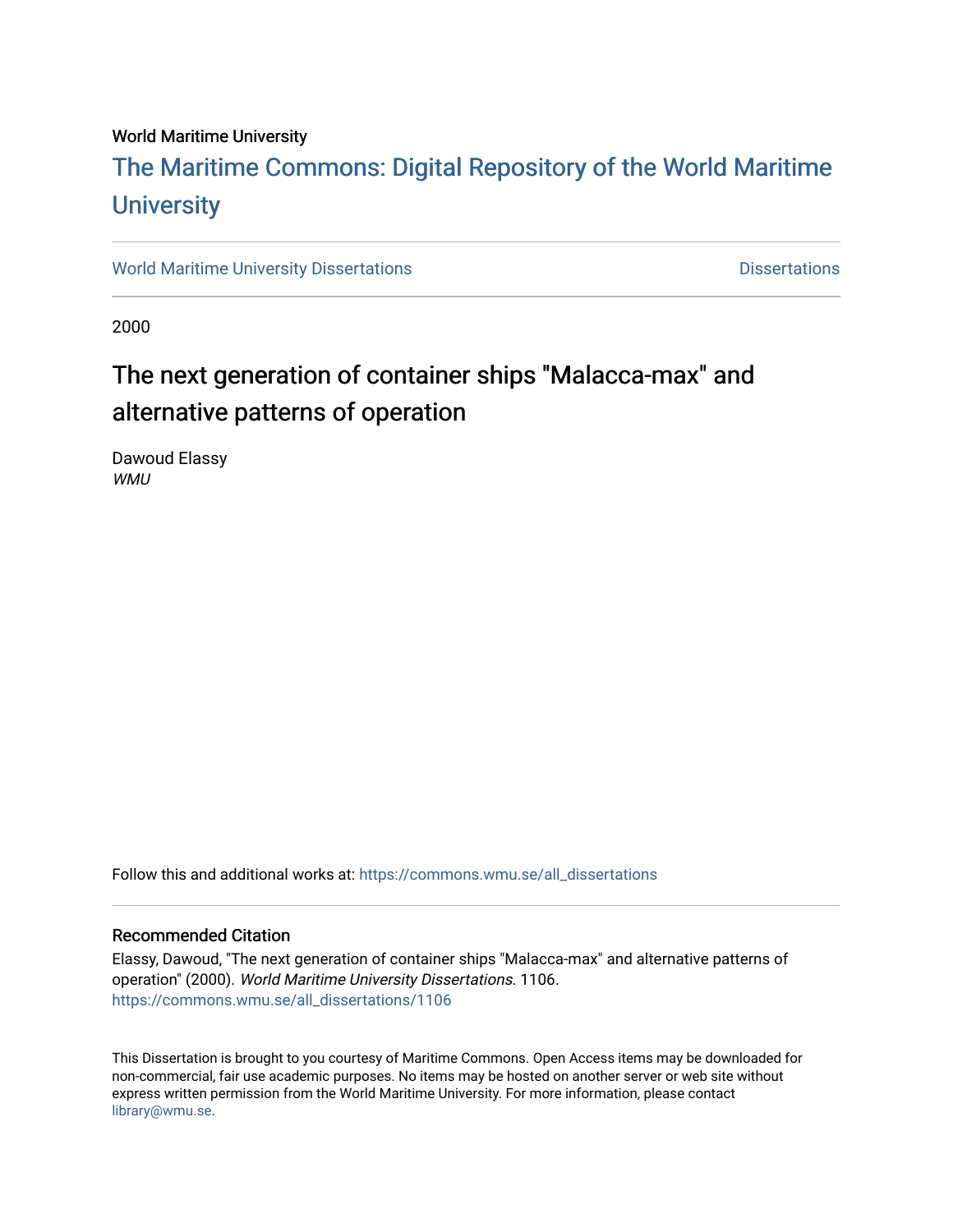#### **WORLD MARITIME UNIVERSITY**

Malmö, Sweden

# **THE NEXT GENERATION OF CONTAINER SHIPS "MALACCA-MAX" AND ALTERNATIVE PATTERNS OF OPERATION**

By

**DAWOUD ELASSY**

Egypt

A dissertation submitted to the World Maritime University in partial fulfilment of the requirements for the award of the degree of

> **MASTER OF SCIENCE** in **SHIPPING MANAGEMENT**

> > 2000

Cpyright Dawoud Elassy, 2000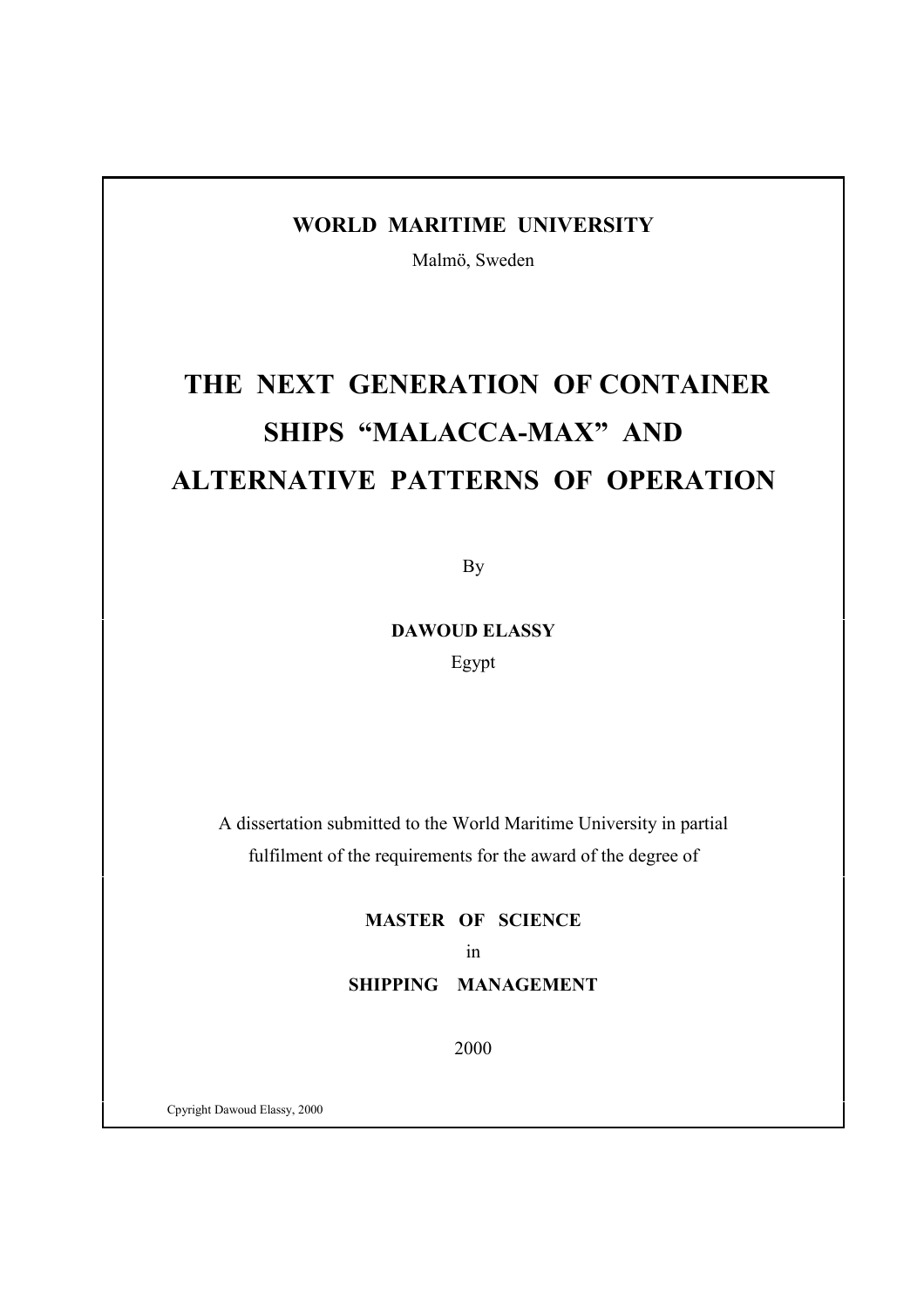#### **DECLARATION**

I certify that all material in this dissertation that is not my own work has been identified, and that no material is included for which a degree has previously been conferred on me.

The contents of this dissertation reflect my own personal views, and are not necessarily endorsed by the University.

……………………………………

………August 2000

Supervised by: Name: Tor Wergland Office: Associate Professor World Maritime University

Assessor: Name: David J Mottram Office: Adjunct Professor, Former Professor Shipping Management World Maritime University

Co-assessor: Name: Charles R. Cushing

Office: Visiting Professor, World Maritime University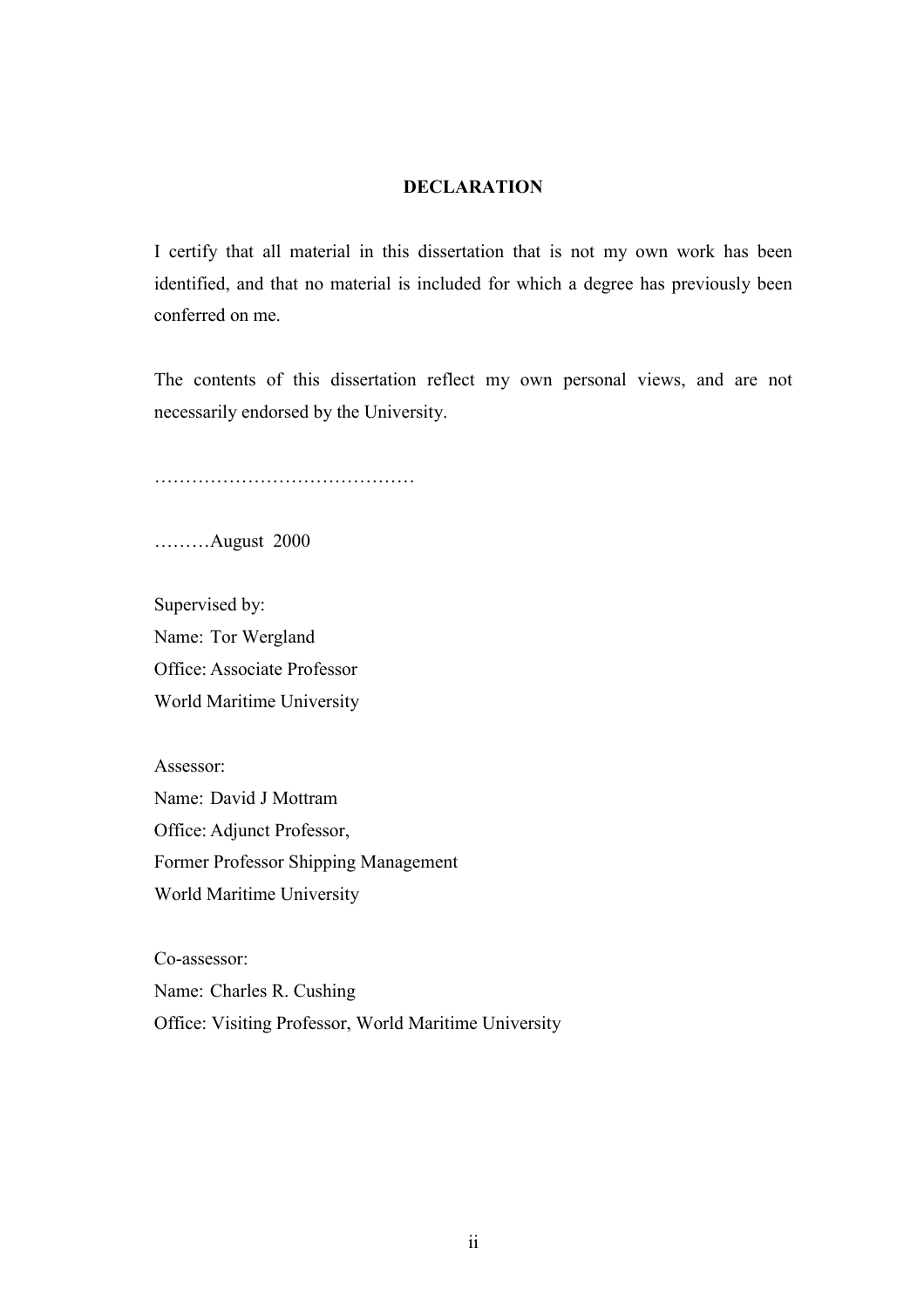#### **ACKNOWLEDGEMENT**

I am grateful to the LORD for enabling me to complete this work.

I owe gratitude to the Arab Academy for Science and Technology and Maritime Transport for nominating me for this prestigious postgraduate programme.

I would also like to give my appreciation to Admiral Sidney Wallace for sponsoring my studies.

I express my sincere gratitude to all professors, visiting professors, lectures, librarians and the staff of the World Maritime University.

I am heavily indebted to my supervisor Professor Tor Wergland for his guidance and thoroughness in guiding and reviewing the initial draft, which made the fulfilment of this task possible.

Last but not least, a special "thank you" to my beloved wife, for her encouragement and confidence. I am also grateful to my dear son who inspired me to fulfil my mission successfully, and to my great mother to whom I owe everything.

I will never forget to thank my father who gave me a lot, and my father-in-law who supported me, asking God to bless their souls.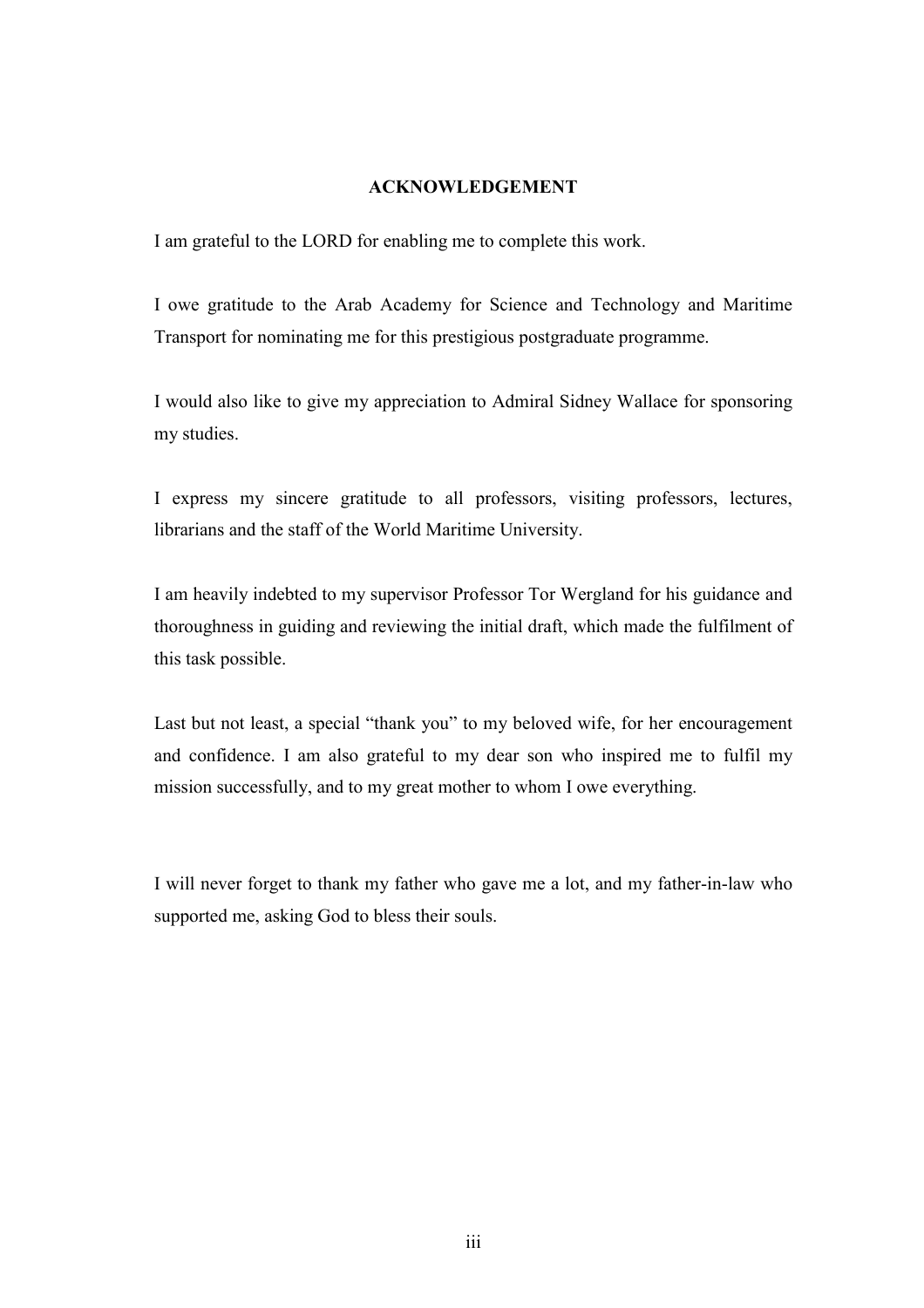#### **ABSTRACT**

### Title of Dissertation: **The Next Generation of Container Ships Malacca-Max and Alternative Patterns of Operation**

Degree: **MSc**

The transport industry has forever pivoted around the well-known concept of economies of scale given the size of the capital involved and the necessity to minimise, as much as possible, the unit cost. The dissertation is a study of the effect of the growing size of container ships, namely the Malacca-max, by comparing the results of operation as mentioned in previous studies with those obtained in this study when applying a different operational pattern.

The approach started with a glance at the growth of the container trade through the evolution of world trade, then the potential of container trade, present routes and related operational patterns. The economies of scale are examined by looking at the capacity of present container ships and how the largest ship has almost doubled in size compared to the first post Panamax ship from twelve years ago. In addition, how container operator companies have joined to achieve bigger and bigger volumes is considered and the future development in containerisation is presented. The challenges that exist are discussed, in particular the deep draft of such a large ship. Alternative solutions to the dredging of the Suez Canal are introduced in the light of the use of the new ports under construction in Egypt. Likewise the use of a suggested land bridge is part of the solution.

The conclusion is based on the comparison of cost and time with the original study, alonge with a sensitivity analysis and transhipment comparison. The suggested solutions are found comparable with those in the original study. A number of suitable recommendations are made connected with the solutions.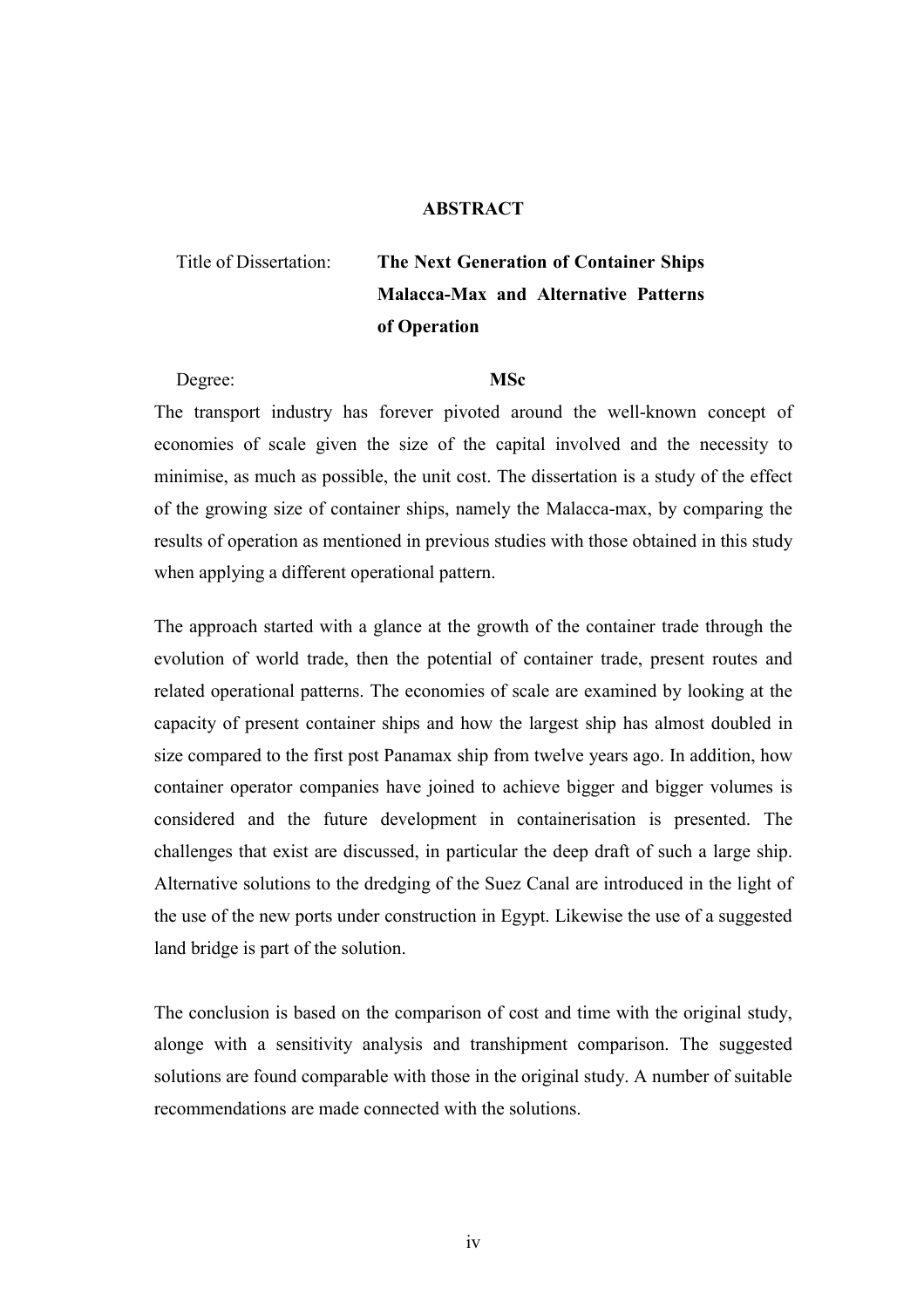#### **TABLE OF CONTENTS**

| Declaration                                   | 11              |
|-----------------------------------------------|-----------------|
| Acknowledgments                               | 111             |
| Abstract                                      | iv              |
| Table of Contents                             | V               |
| List of Tables                                | vii             |
| List of Figures                               | viii            |
| List of Abbreviations                         | $\overline{1}X$ |
| 1. Introduction                               | $\mathbf{1}$    |
| 2. Growth in container trade                  | 3               |
| 2.1 Evolution in world trade                  | 3               |
| 2.2 Container trade potential                 | 4               |
| 2.3 Container trading routes                  | 9               |
| 2.3.1 Trans-Pacific route                     | 9               |
| 2.3.2 East Asia / Europe route                | 9               |
| 2.3.3 Trans-Atlantic route                    | 9               |
| 2.3.4 The North-South route                   | 9               |
| 2.3.5 The intra-regional route                | 9               |
| 2.4 Container operational patterns            | 11              |
| 2.4.1 End-to-end                              | 11              |
| 2.4.2 Pendulum                                | 11              |
| 2.4.3 Round-the-world                         | 12              |
| 3. Economies of scale                         | 15              |
| 3.1 Economies of scale in the container trade | 15              |
| 3.2 Development in ship size                  | 17              |
| 3.3 Limitations on economies of scale         | 18              |
| 3.4 Other ways to achieve economies of scale  | 20              |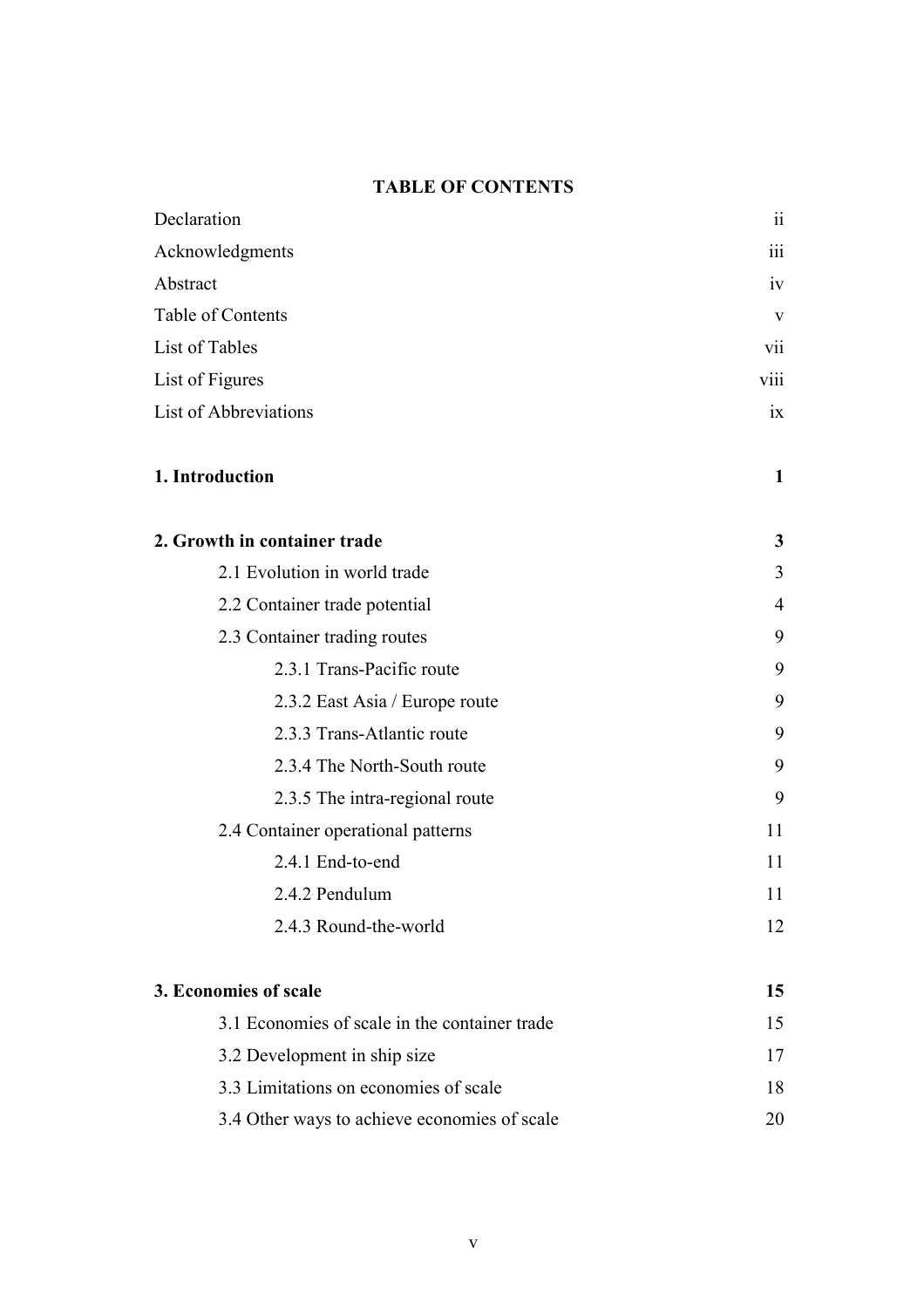| 3.5 Individual operators                    | 24 |
|---------------------------------------------|----|
| 3.6 Future developments in containerization | 26 |
|                                             |    |
| 4. Challenges                               | 28 |
| 4.1 Container ships of the next generation  | 28 |
| 4.2 Ports Capabilities                      | 33 |
| 4.3 The Suez Canal                          | 37 |
| 4.4 Land bridging                           | 42 |
|                                             |    |
|                                             |    |
| 5. Suggested solutions                      | 45 |
| 5.1 Introduction                            | 45 |
| 5.2 Cost analysis of Malacca-max scinarios  | 46 |
| 5.3 Land bridge cost analysis               | 52 |
| 5.4 Sensitivity analysis                    | 55 |
| 5.5 Transshipment comparison                | 56 |
|                                             |    |
| <b>6. Conclusion and recommendations</b>    | 60 |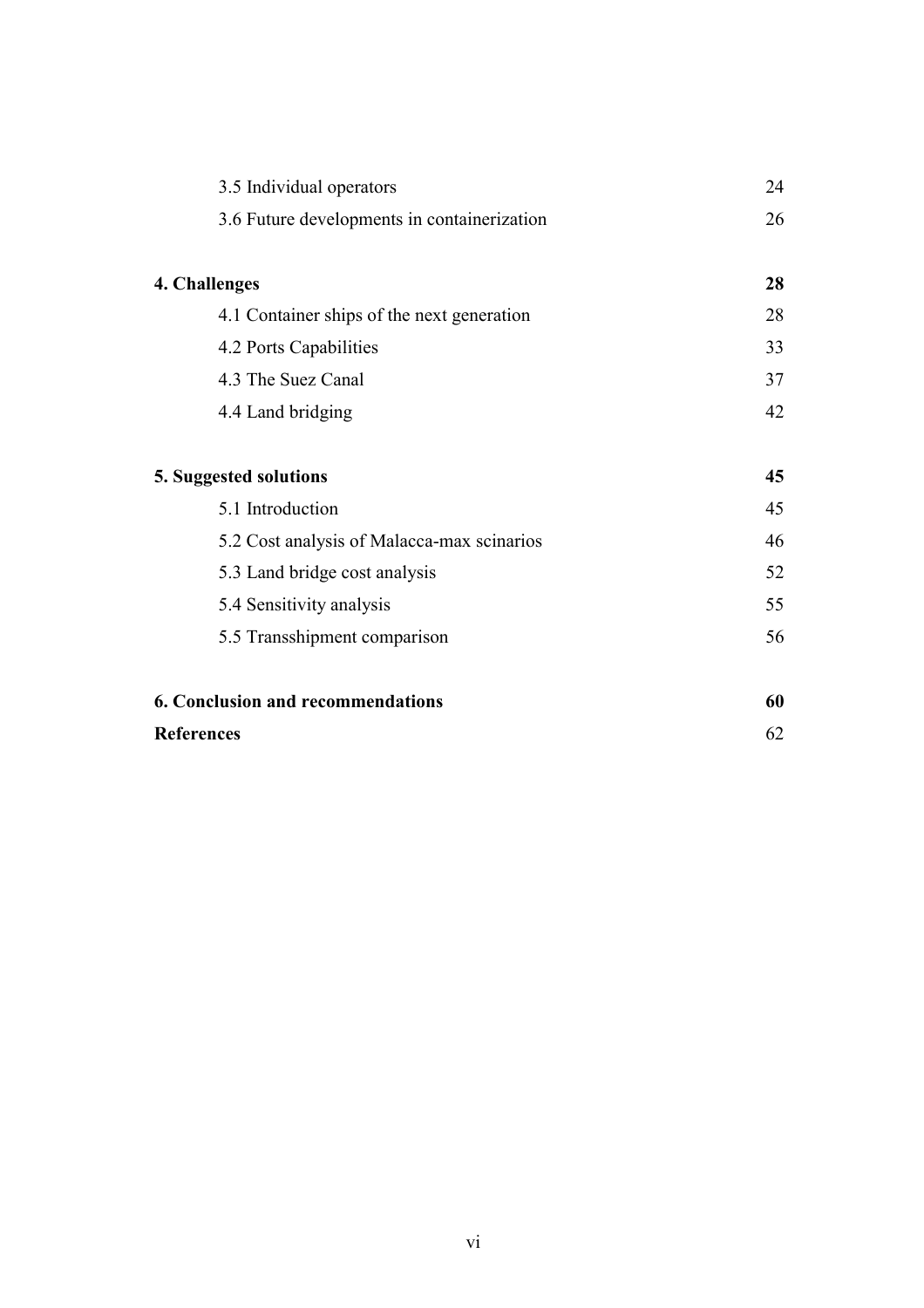#### **LIST OF TABLES**

| Table | 2.1 | Sea-born trade volumes                                      | $\overline{4}$ |
|-------|-----|-------------------------------------------------------------|----------------|
| Table | 2.2 | Global ports throughput                                     | 6              |
| Table | 2.3 | Container ships cellular fleet                              | $\tau$         |
| Table | 2.4 | Container ships on order                                    | $\tau$         |
| Table | 2.5 | Structure of container ships fleet 1980-2000                | 8              |
| Table | 2.6 | Main container traffic                                      | 10             |
| Table | 2.7 | Evolution of routing preferences on East West trade         | 14             |
| Table | 3.1 | Container ships cost comparison                             | 16             |
| Table | 3.2 | Liner industry consolidation                                | 23             |
| Table | 3.3 | Evolution of the alliances                                  | 24             |
| Table | 3.4 | Alliances and global players February 2000                  | 25             |
| Table | 3.5 | Generation of containerization                              | 26             |
| Table | 4.1 | Comparison of container ships design                        | 29             |
| Table | 4.2 | Container ships fleet age profile                           | 29             |
| Table | 4.3 | Characteristics of Suez-max and Malacca-max container ships | 30             |
| Table | 4.4 | Suez Canal beam and draft                                   | 31             |
| Table | 4.5 | Comparison of container ships transport costs               | 31             |
| Table | 4.6 | Enlargement of the Suez Canal                               | 38             |
| Table | 4.7 | Suez Canal dues                                             | 39             |
| Table | 4.8 | Suez Canal dues calculations                                | 40             |
| Table | 4.9 | Suez Canal traffic                                          | 40             |
| Table | 5.1 | Suggested operational pattern of Malacca-max                | 47             |
| Table | 5.2 | Economic evaluation of Malacca-max                          | 49             |
| Table | 5.3 | Cost comparison of different operational patterns           | 50             |
| Table | 5.4 | Cost comparison of large container ships                    | 51             |
| Table | 5.5 | Cost comparison between sea and land bridge transport       | 55             |
| Table | 5.6 | Sensitivity analysis                                        | 56             |
| Table | 5.7 | Transshipment comparison                                    | 58             |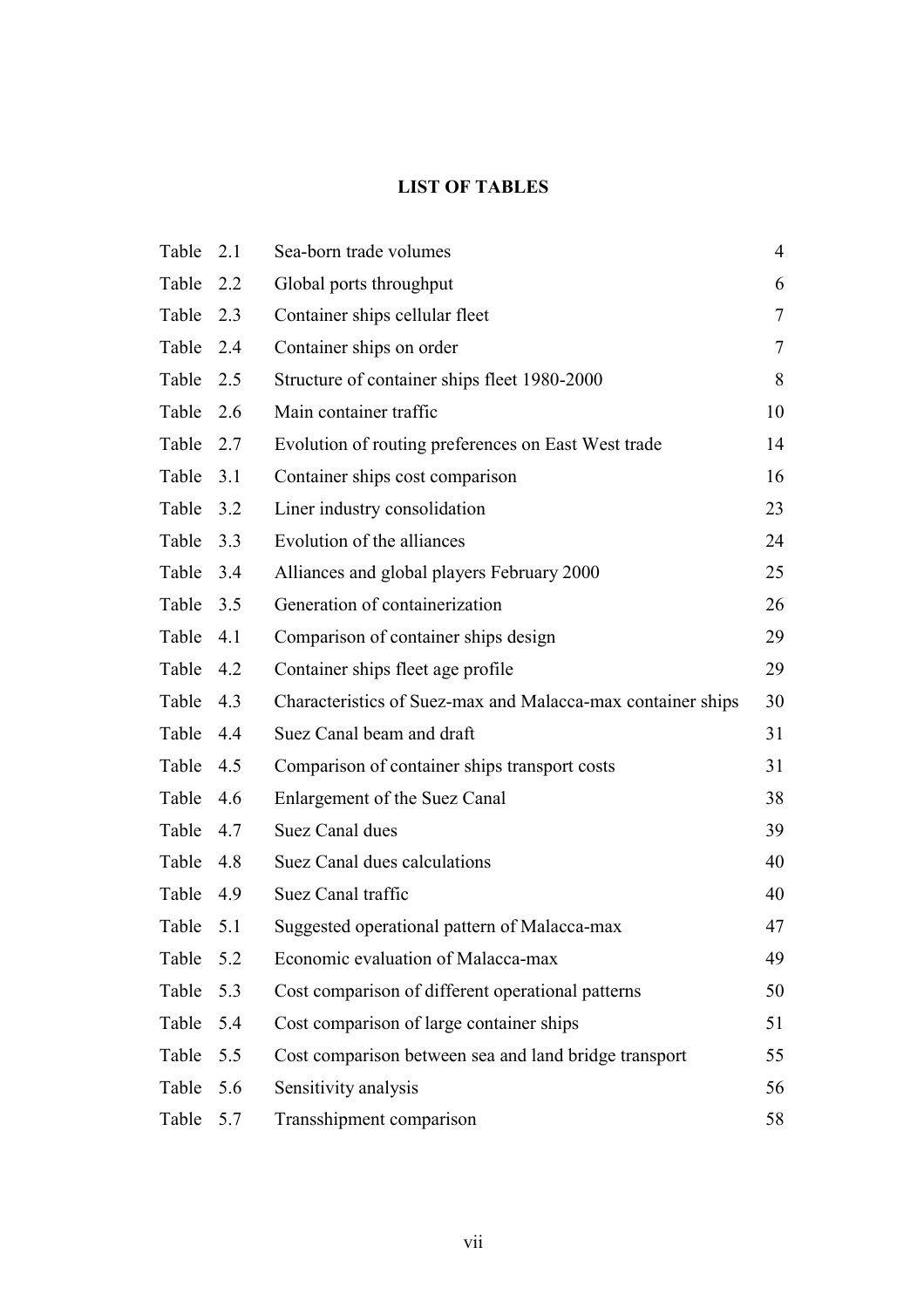### **LIST OF FIGURES**

|  | Figure 4.1 East Port Said port layout     | 35  |
|--|-------------------------------------------|-----|
|  | Figure 4.2 North Al-Sokhna port layout    | 36  |
|  | Figure 4.3 Suez Canal Layout              | 41  |
|  | Figure 5.1 Land bridge illustration       | 59  |
|  | Figure 5.2 Malacca-max main trading route | -59 |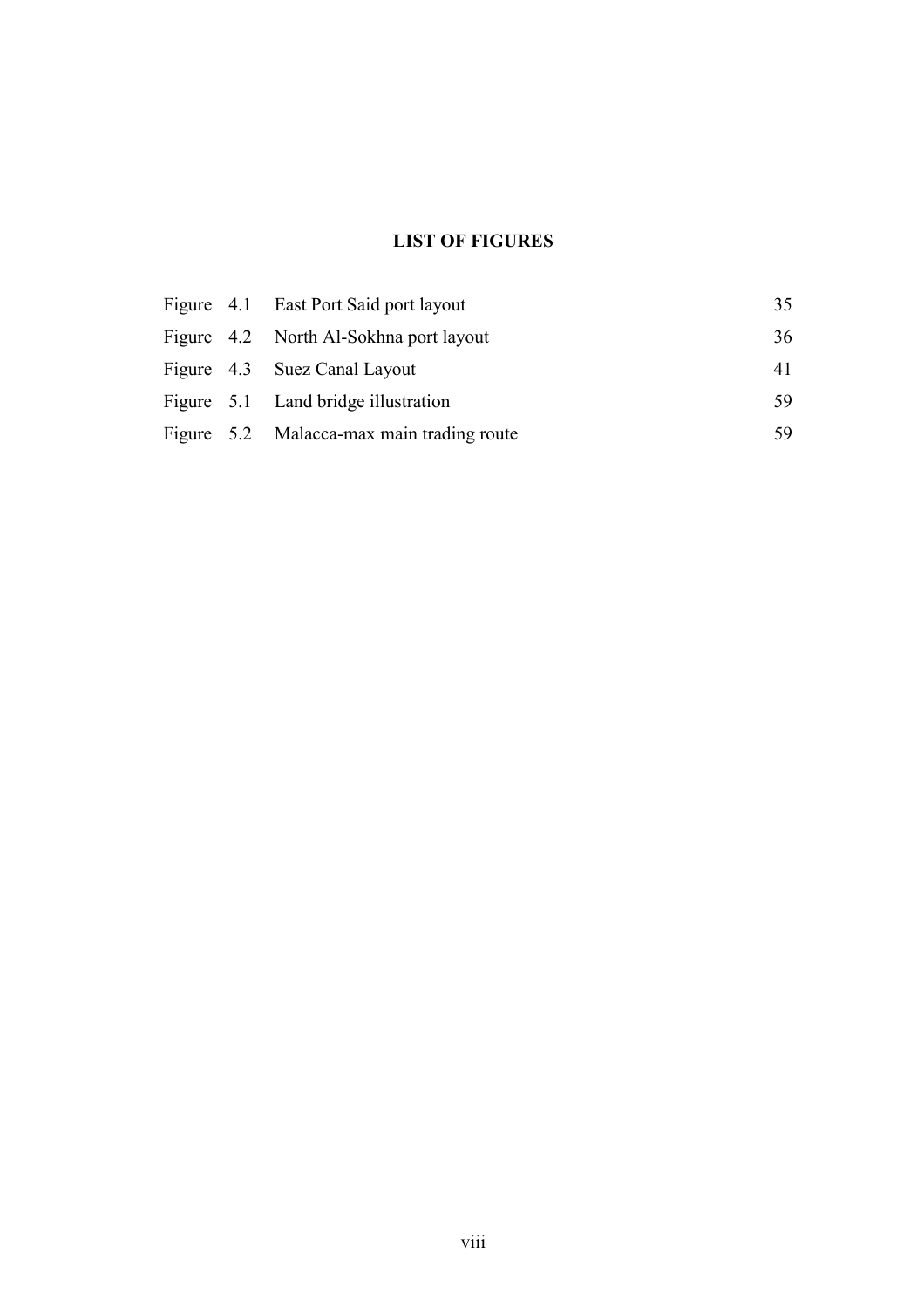### **LIST OF ABBREVIATIONS**

| AD               | Anno Domini, in the year of (our) Lord (used for dates in |
|------------------|-----------------------------------------------------------|
|                  | the Christian era as opposed to BC)                       |
| <b>APL</b>       | <b>American President Lines</b>                           |
| <b>ASK</b>       | North Al-Sokhna Port                                      |
| Av.              | Average                                                   |
| B                | Beam                                                      |
| BC               | <b>Before Christ</b>                                      |
| <b>BOT</b>       | <b>Build Operate and Transfer</b>                         |
| Cap.             | Capacity                                                  |
| <b>CEO</b>       | Chief Executive Officer                                   |
| Cont.            | Container                                                 |
| $\mathrm{C}_{W}$ | Coefficient of fineness                                   |
| d                | Day                                                       |
| D.               | Diameter                                                  |
| D. Weight or DWT | Dead-Weight                                               |
| Displac.         | Displacement                                              |
| E                | East                                                      |
| E. Asia          | East Asia                                                 |
| e.g.             | exempli gratia, for example                               |
| <b>ECHCO</b>     | <b>Egyptian Container Handling Company</b>                |
| <b>ECT</b>       | <b>Europe Combined Terminals</b>                          |
| F.O              | Fuel Oil                                                  |
| <b>FEU</b>       | Forty foot Equivalent Unit                                |
| <b>GDP</b>       | <b>Gross Domestic Product</b>                             |
| <b>GM</b>        | Meta-centric Height                                       |
| GT               | Gross Tonnage                                             |
| Hr. or Hrs.      | Hour or Hours                                             |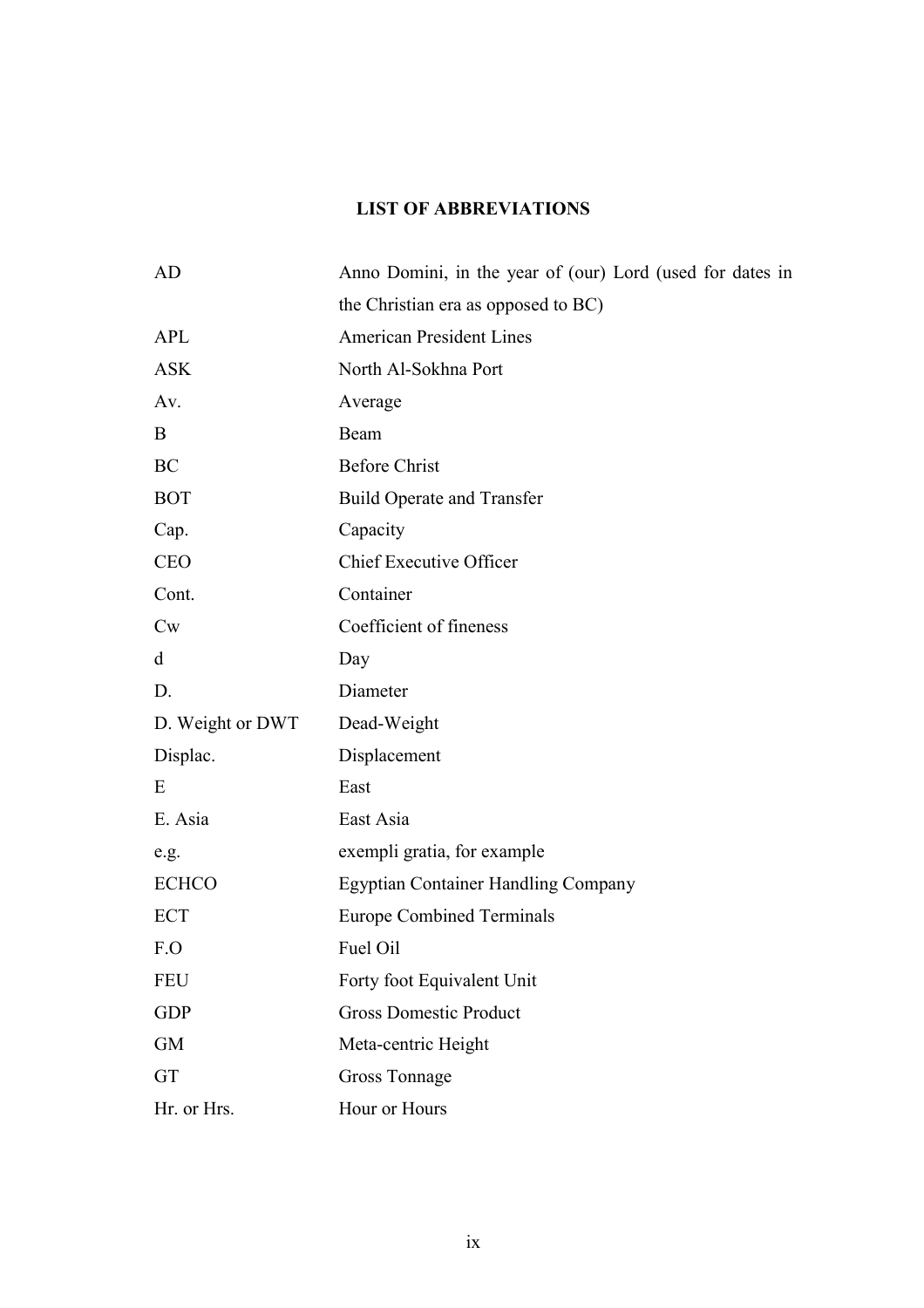| 1.e.        | id est, that is                            |
|-------------|--------------------------------------------|
| <b>ISO</b>  | International Standardization Organization |
| Km          | Kilometer                                  |
| Kn.         | Knots                                      |
| <b>Kw</b>   | Kilo Watt                                  |
| L. America  | Latin America                              |
| <b>LBP</b>  | Length Between Perpendiculars              |
| <b>LOA</b>  | Length Over All                            |
| Lwl         | Length at Water Level                      |
| M           | Million                                    |
| m.          | Meters                                     |
| M. East     | Middle East                                |
| <b>MCR</b>  | Maximum Continuous Rating.                 |
| M.D.O       | Marine Diesel Oil                          |
| Max         | Maximum                                    |
| Med.        | Mediterranean                              |
| N. America  | North America                              |
| N. Europe   | North Europe                               |
| <b>NCB</b>  | <b>Negev Continental Bridge</b>            |
| Nr.         | Number                                     |
| NT          | Net Tonnage                                |
| O/DK        | On Deck                                    |
| <b>PPT</b>  | Pasir Panjang Terminal                     |
| <b>PSD</b>  | <b>East Port Said Port</b>                 |
| Rdm         | Rotterdam                                  |
| <b>RTW</b>  | Round The World                            |
| S. Asia     | South Asia                                 |
| <b>SCA</b>  | Suez Canal Authority                       |
| <b>SCNT</b> | <b>Suez Canal Net Tonnage</b>              |
| <b>SDR</b>  | <b>Special Drawing Right</b>               |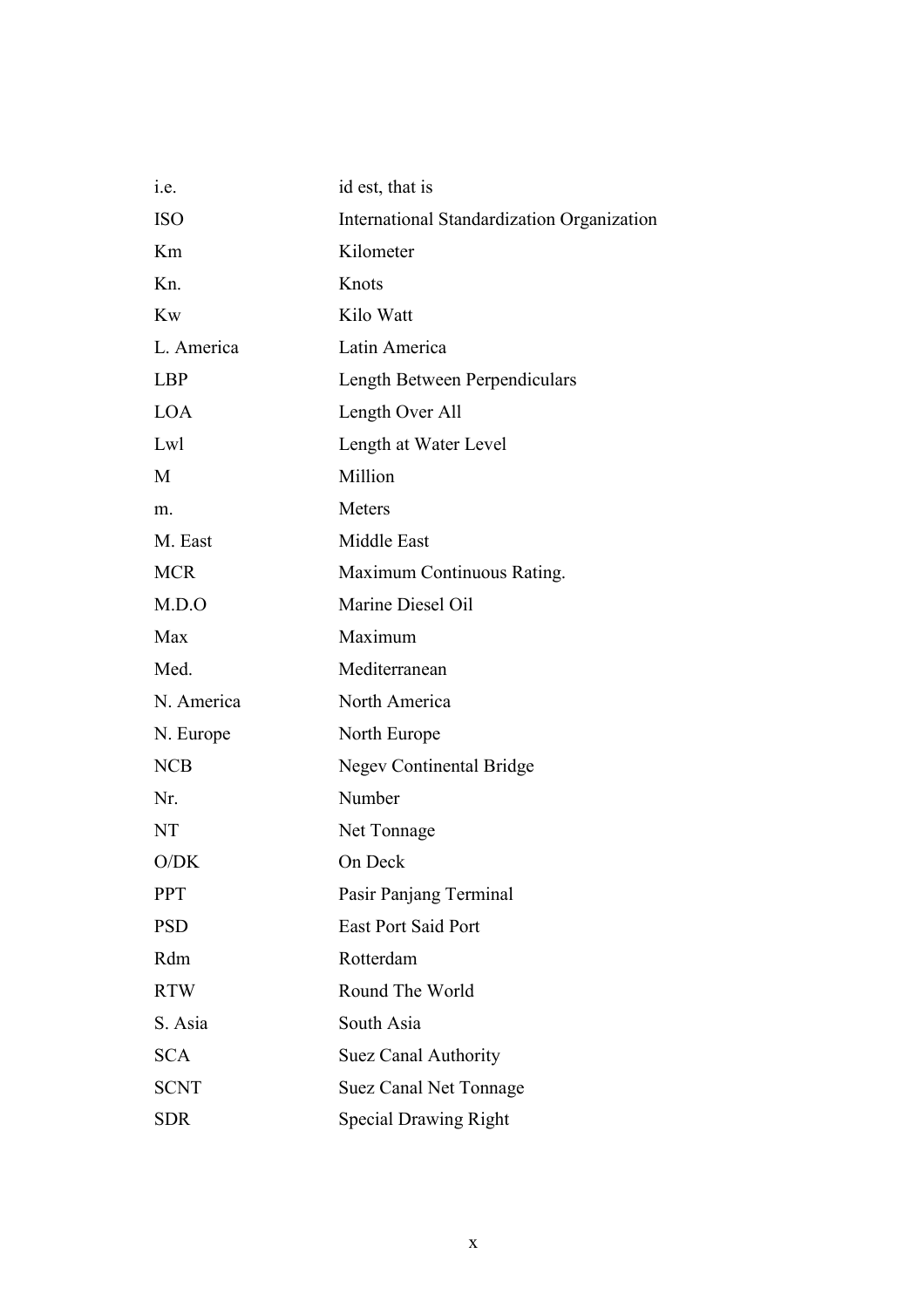| Sng          | Singapore                                |
|--------------|------------------------------------------|
| <b>SPDC</b>  | North Al-Sokhna Port Development Company |
| <b>SSA</b>   | Stevedoring Services of America          |
| <b>SUMED</b> | Suez-Mediterranean pipelines company     |
| $t.$ Or T.   | Tones                                    |
| <b>TCE</b>   | Time Charter Equivalent                  |
| <b>TEU</b>   | Twenty foot Equivalent Unit              |
| <b>TPC</b>   | <b>Tons Per Centimeter</b>               |
| U/DK         | <b>Under Deck</b>                        |
| US\$ or \$   | <b>United States Dollar</b>              |
| <b>USA</b>   | United States of America                 |
| <b>VLCC</b>  | Very Large Crude Carrier                 |
| W            | West                                     |
| <b>WPA</b>   | Water Plan Area                          |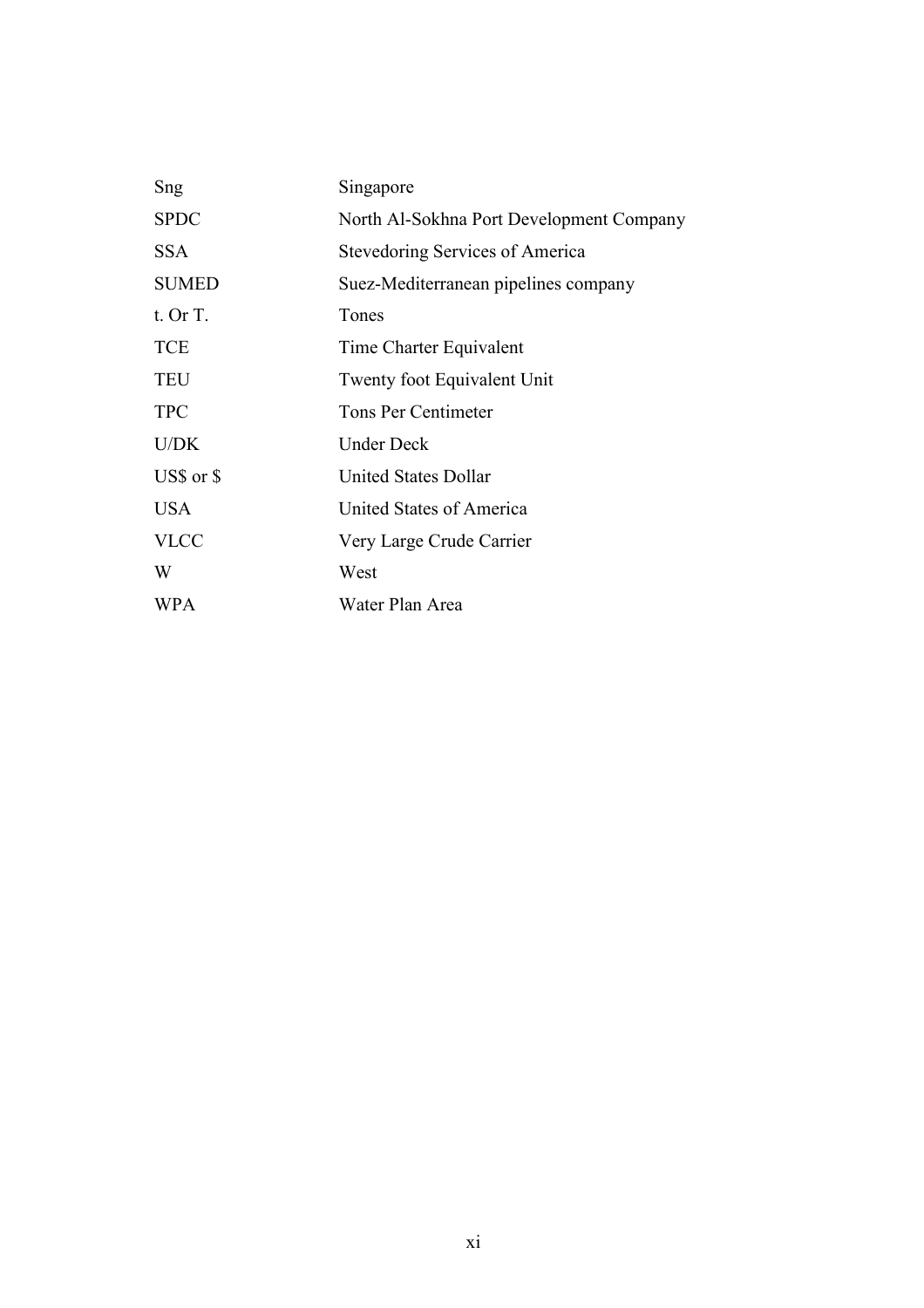#### **Chapter 1**

#### **INTRODUCTION**

The growth in container ships size so far has been unlimited. Recently a Dutch professor and student team introduced a design of a container ship that carries 18000 boxes (more than twice the capacity of present vessels), the draft of which will be 21 meters when fully laden. The ship is named Malacca-max, after the Malacca strait which is the third natural water barrier for ships (after the Panama and Suez Canals). The ship will not be able to transit the Suez Canal with this draft.

Mega carriers usually operate between the two markets of Europe and the Far East, thus transiting the Suez Canal is essential for them, However, there are some restrictions with regard to the draft and beam of vessels. The limitation of container ships size has not been realised yet, but is foreseen to take place in the near future, therefore the search for alternatives is a necessity.

Finding alternatives will have an impact on the present known operational patterns, whereas container-trading markets will remain the same. The growth in the container trade encourages the upsizing of ships whereby economies of scale play a major role. The costs can be minimised and a bigger market share is achieved, especially for global players and alliances.

Based on the study made by the Dutch professor, a giant ship will not be able to pass the Suez Canal unless the Canal is dredged since the maximum permissible draft is 17.6 meters.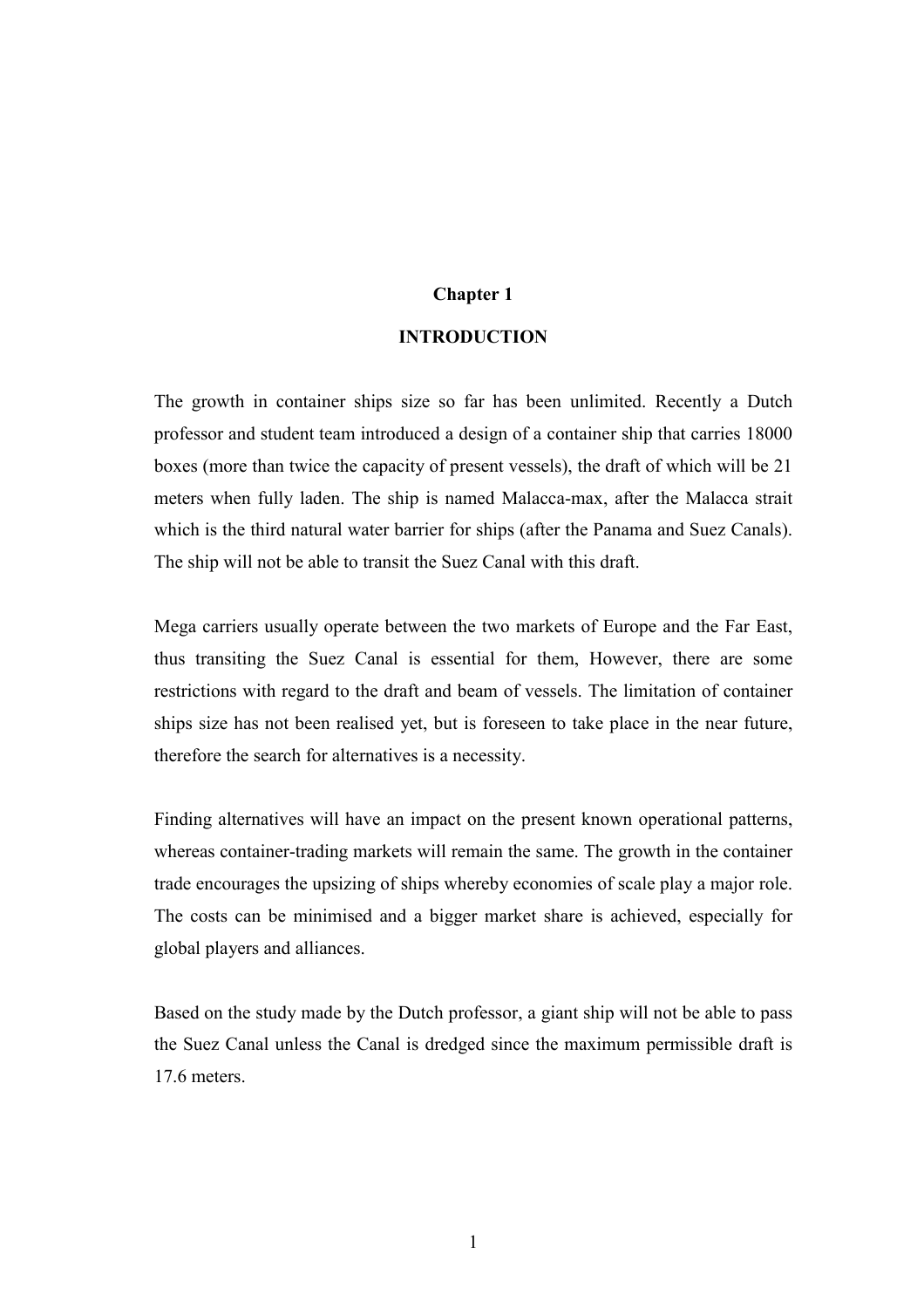This paper presents suggested solutions to enable the ship to transit the Suez Canal. The solutions include introduction of different operational patterns through the use of new ports under construction in Egypt at both ends of the Suez Canal. By using Egypt's ideal location in the middle of main sea transport stream, no deviation will be required by ships from their main route. An impact on Egypt's national economy will be expected and also on the industry through the use of larger ships.

One of the suggested solutions is a land bridge in Egypt linking the Mediterranean to the Red Sea, through the use of multimodal transport. A similar solution for VLCCs, which have a draft and beam restriction to pass the Suez Canal was introduced by the SUMED company for pipelines, where crude oil or products are transferred from the Red Sea to the Mediterranean sea by means of pipe lines.

A cost analysis will be presented, and the best solution recommended.

The reason behind the selection of this topic stems from the vitality of the issue for Egypt as revenue from the Suez canal accounts for a big percentage of Egypt's total GDP and anything that affects it will pose a direct threat to the national economy.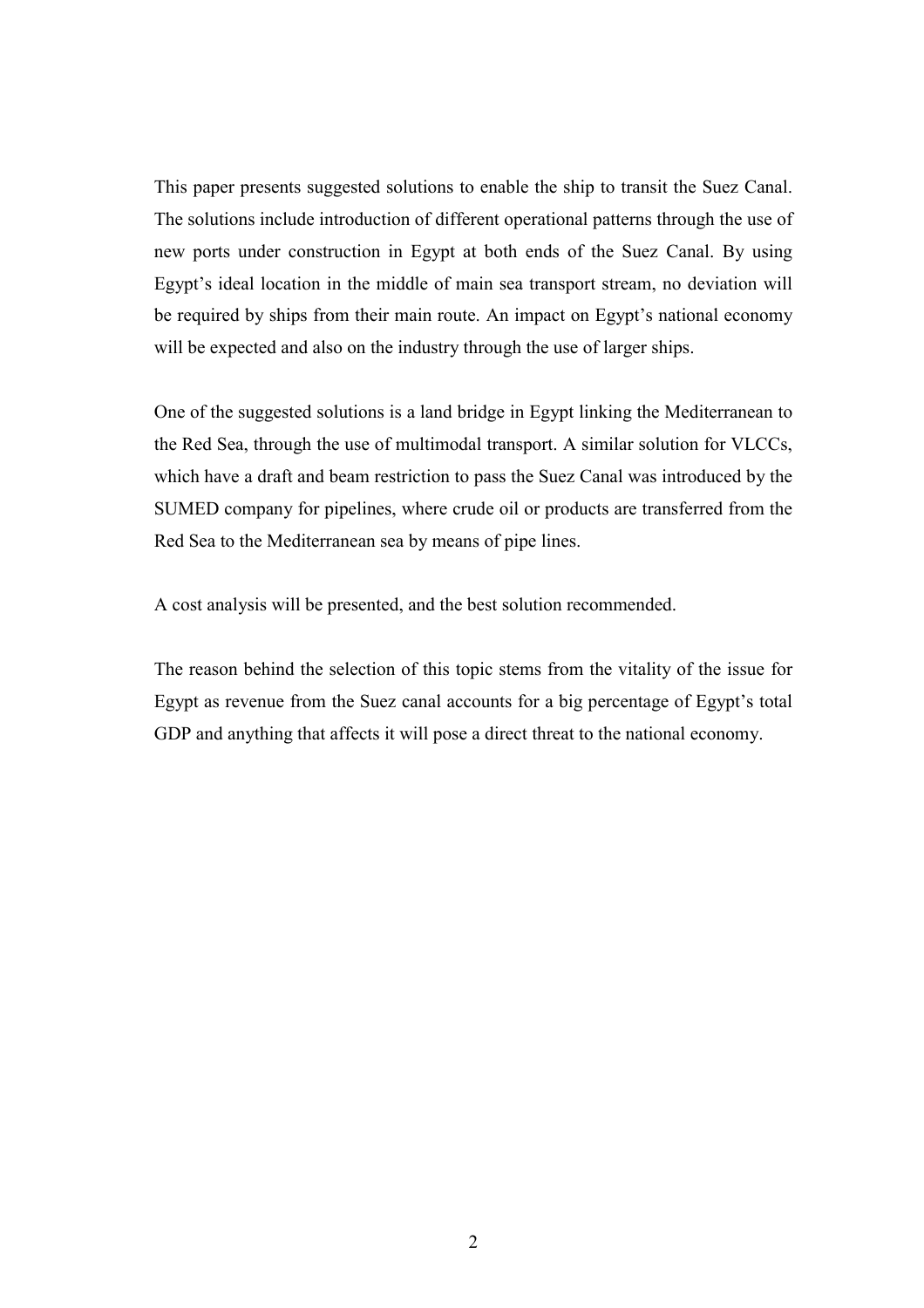#### **Chapter 2**

#### **GROWTH IN CONTAINER TRADE**

#### **2.1 Evolution in world trade**

World trade has grown more rapidly than world production since World War II. Due to the continuous diminishing of trade barriers in recent years such trade has been accelerating. In addition, the development in technology, communications and transport has continued this acceleration.

Barriers are known to be natural and artificial, the latter is concerned with trade policy matters and the natural barriers are related to the trade transaction process, in particular transport.

The formation of a global integrated market place is the result of the development of transport technology that has led to cost reductions and improved productivity. Ever since this improvement in transport began the world trade kept growing steadily.

The impact of new transport techniques and specialised shipping has been significant on world trade. In liner shipping, containerisation was introduced offering transport quality and faster transit times.

World trade has almost consistently outpaced the world GDP on account of the globalisation of trade on the one hand and a significant reduction in the cost of transportation and communication on the other. The carrying capacity of the world merchant fleet has increased with world trade, with more than 95% of world transportation being ship-borne.

In fact, it can be claimed that the development and realisation of shipping has been an important and contributing factor to the growth in world trade.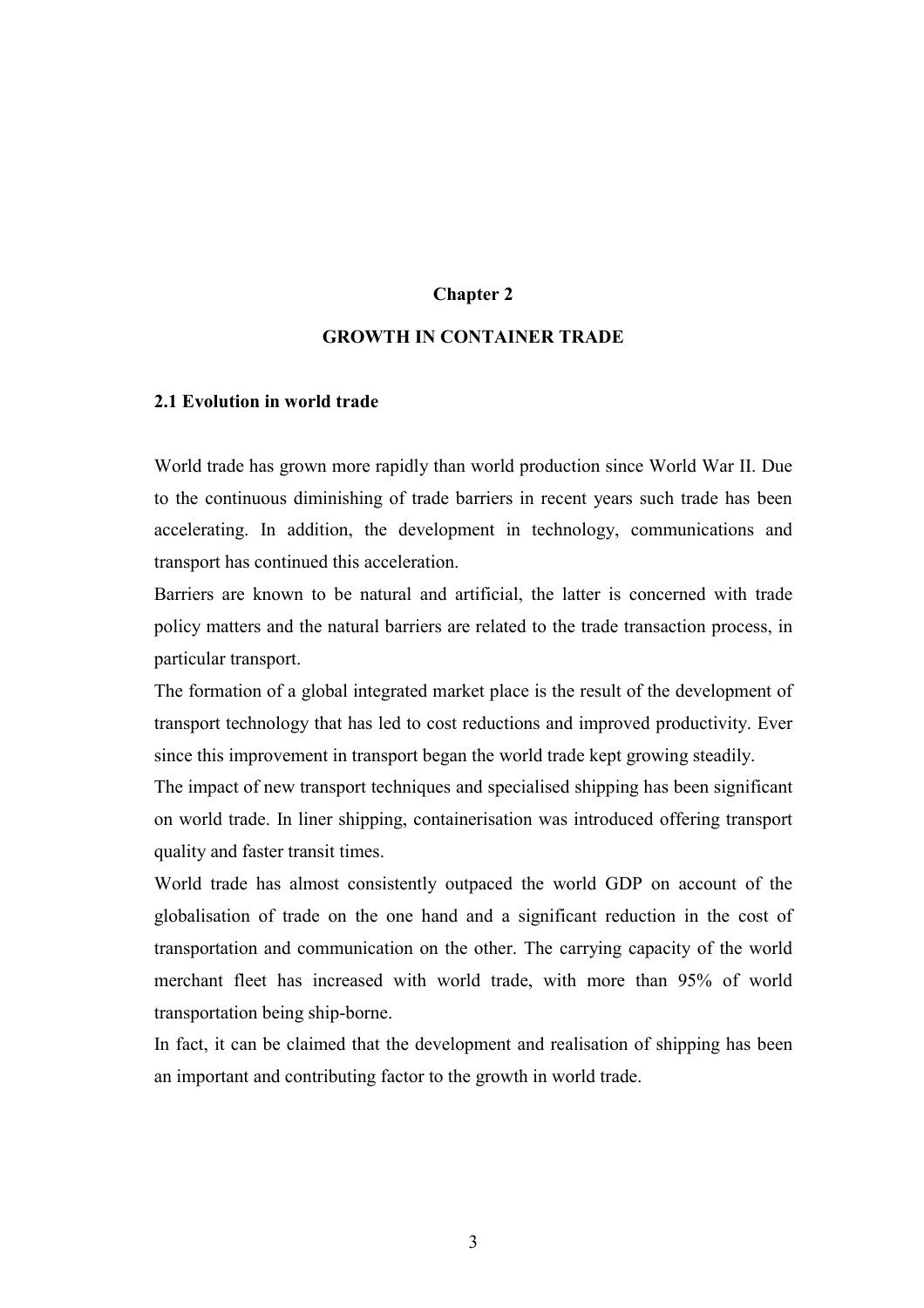|                   | Crude  | Oil   | Iron | Coal | Grain  | Other 1             | $%$ of | <b>Total</b> | % change over |
|-------------------|--------|-------|------|------|--------|---------------------|--------|--------------|---------------|
| Year              | oil    | Prod. | ore  |      |        | cargo I Total       |        | trade        | prev. Year    |
| 1975              | 8885   | 845   | 1471 | 621  | 734    | 2810                | 18.3   | 15366        | $-6.2$        |
| 1980              | 8219   | 1020  | 1651 | 957  | 1087   | 3720                | 22.3   | 16654        | $-5.1$        |
| 1985              | 4007   | 1150  | 1702 | 1473 | 1004   | 3750                | 28.7   | 13086        | $-3.0$        |
| 1986              | 4640   | 1265  | 1699 | 158  | 914    | 3780i               | 27.3   | 13856        | 5.9           |
| 1987              | 4671   | 1345  | 1761 | 1622 | 1061   | 3840                | 26.9   | 14300        | 3.2           |
| 1988              | 5065   | 1445  | 1950 | 1682 | 1117   | 4040                | 26.4   | 15299        | 7.0           |
| 1989              | 5736   | 1540  | 2012 | 1752 | 1095   | 4250                | 25.9   | 16385        | 7.1           |
| 1990              | 6261   | 1560  | 1978 | 1849 | 1073   | 4400                | 25.7   | 17121        | 4.5           |
| 1991              | 6757   | 1530  | 2008 | 1999 | 1069   | $4510$ <sup>1</sup> | 25.2   | 17873        | 4.4           |
| 1992              | 6977   | 1620  | 1896 | 2001 | 1091   | 4650                | 25.5   | 18235        | $2.0\,$       |
| 1993              | 7251   | 1775  | 2001 | 1949 | 1038   | 48401               | 25.7   | 18854        | 3.4           |
| 1994              | 7330   | 1860  | 2165 | 2014 | 992    | 5100                | 26.2   | 19461        | 3.2           |
| 1995              | 7225   | 1945  | 2287 | 2176 | 1160   | 5395                | 26.7   | 20188        | 3.7           |
| 1996              | 7363   | 2040  | 2227 | 2217 | 1126   | 5705                | 27.6   | 20678        | 2.4           |
| 1997              | 7677   | 2050  | 2444 | 2332 | 1169   | 6000                | 27.7   | 21672        | 7.4           |
| 1998              | 7820   | 1970  | 2430 | 2215 | 1050   | 5940 <sub>1</sub>   | 27.7   | 21425        | 3.6           |
| Av. Growth        |        |       |      |      |        |                     |        |              |               |
| <b>Rate 75/98</b> | $-0.6$ | 3.7   | 2.2  | 5.7  | 1.6    | 3.3                 |        | 1.5          |               |
| <b>Rate 90/98</b> | 2.8    | 3.0   | 2.6  | 2.3  | $-0.3$ | 3.8                 |        | $2.8\,$      |               |

in billion tonne-miles

**Table 2.1 Seaborne trade volume in tonne-miles**

Source: Fearnleys Review, various issues

#### **2.2 Container trade potential**

The trading world changed in the 1950s as labour became more and more expensive. In liner shipping productivity became more important than flexibility. Liner companies lost many of the core trades with independence gained by the colonies. The growth in the 1950s and 1960s in trade was between the prosperous industrial centres of Europe, North America and Japan. The need for fast reliable and secure transport became obvious. At this time cargo liners' costs and complexity became a barrier with increased time in port costing shippers a lot more through tied up capital.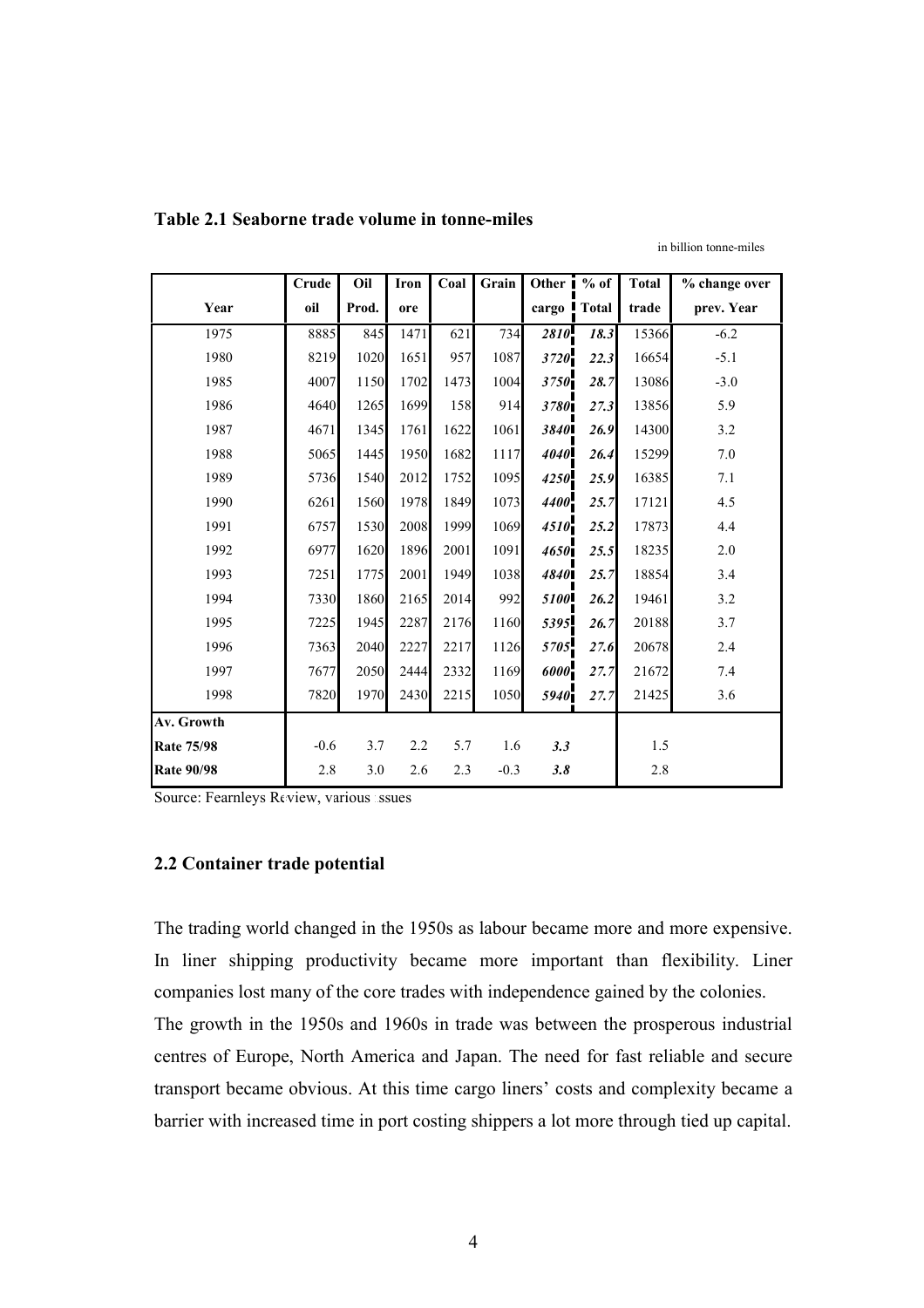Unitization, through the standardisation of cargo was the solution to raise productivity. This was done by liner companies investing in mechanised systems and equipment, which automated the transport process.

Containerisation started in the United States in the 1956. Containers were used by trucking and railway companies. The idea of an easily detachable single unit, which can be transferred from one transport mode to another, is known as intermodalism. Malcom McLean as an experienced trucker, had the idea of a cargo handling system that included the sea as a transport mode in addition to road and rail. The first regular service of deep-sea containers was started in the north Atlantic in 1966 by Sea-Land; a company set up by Malcom McLean.

European liner companies later set up their own container services. The development of all related activities such as standardising containers, ship building, trucks and port terminal facilities took place. By 1995 there were 9.6 million TEUs in the international container business.

The container system proved to be extremely effective with regard to cargo handling speed and time in port. In addition, the intermodality improved due to the standardisation of the unit handled.

Twenty years later major liner routes were containerised. Due to unitization liner companies started to compete and they were able to offer door to door service. A complete service from point of origin to point of destination became a part of this sector in the shipping industry. The fierce competition forced the industry to become more concentrated by consolidation and the merging of companies.

International Association of Ports and Harbors I.A.P.H 1999 mentioned "Drewry Shipping Consultants mentioned the global port throughput for 1997 was 170 million TEUs. A predicted growth of up to 2005 is estimated of an additional 100 million TEUs (6% per annum)." The growth figures show that container activity has grown year after year and will continue to grow.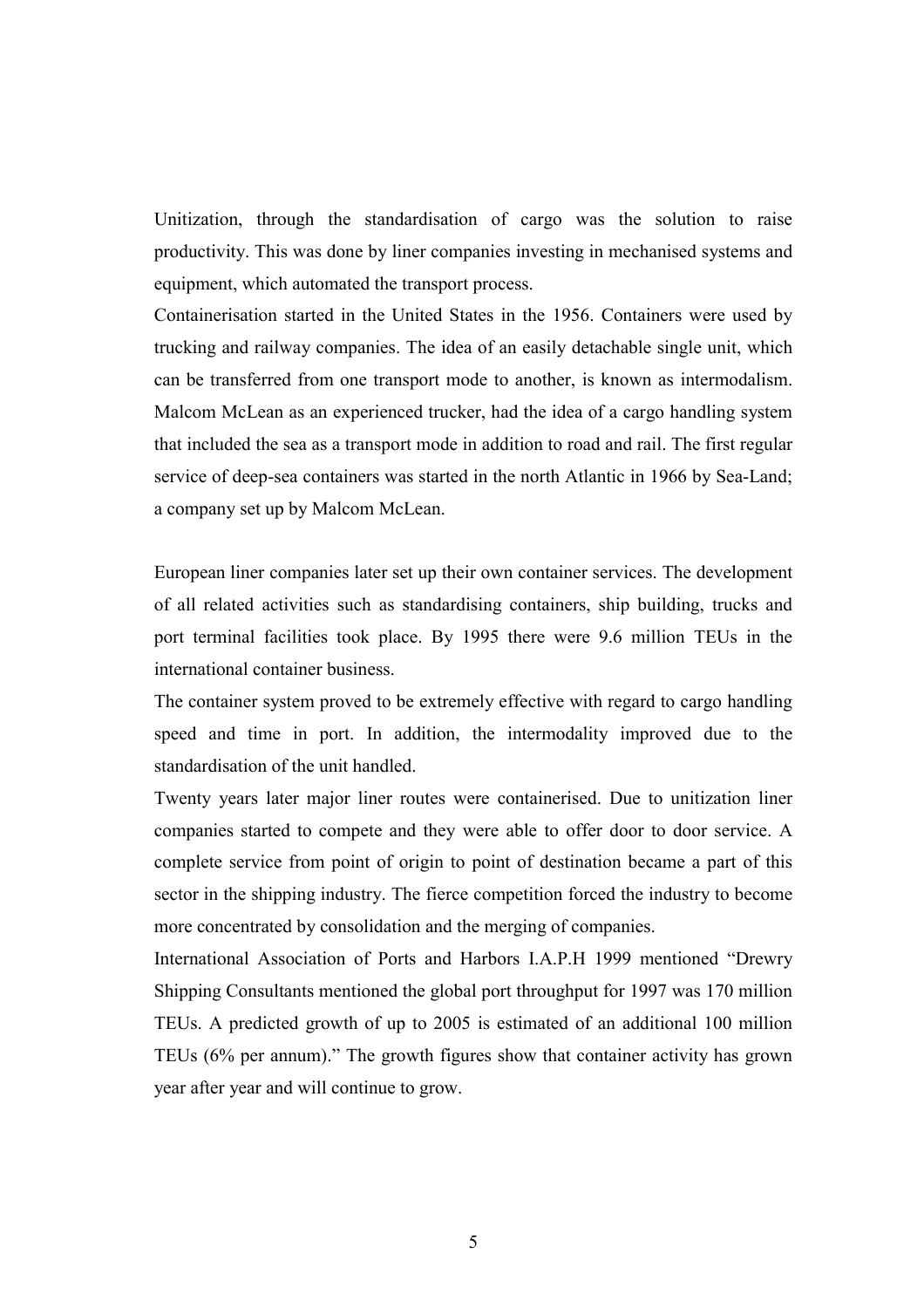The table below illustrates these figures in detail

|                |         | Expected Growth |              | Total at 2005               |       |
|----------------|---------|-----------------|--------------|-----------------------------|-------|
|                | At 1997 | <b>TEU</b>      | Increase $%$ | <b>TEU</b><br>Increase $\%$ |       |
| Asia           | 73.40   | 43.60           | 59.40        | 117.00                      | 37.26 |
| Western        | 38.60   | 23.70           | 61.40        | 62.30                       | 38.04 |
| Europe         |         |                 |              |                             |       |
| North America  | 24.50   | 7.80            | 31.84        | 32.30                       | 24.15 |
| South America  | 11.50   | 9.20            | 80.00        | 20.70                       | 44.44 |
| Middle East    | 8.00    | 6.10            | 76.25        | 14.10                       | 43.26 |
| Africa         | 5.30    | 3.40            | 64.15        | 8.70                        | 39.08 |
| South Asia     | 4.30    | 4.90            | 113.95       | 9.20                        | 53.26 |
| Australia      | 3.80    | 1.30            | 34.21        | 5.10                        | 25.49 |
| Eastern Europe | 0.90    | 1.00            | 111.11       | 1.90                        | 52.63 |
| <b>Total</b>   | 170.30  | 101.00          | 59.31        | 271.30                      | 37.23 |

**Table 2.2 Global Port Throughput In Million TEU**

Source: Drewy Shipping Consultants

Container transport is the fastest growing market in maritime transport sector this growth is due to the following:

- The continued expansion of containerised shipping by developing countries.
- Increased trade in higher value goods.
- Trends towards globalisation by multinational manufacturers.
- The growth in deep-sea ship size and subsequent increase in feeder traffic and transhipments.

On  $1<sup>st</sup>$  January 1999, the total capacity of the container vessel fleet was about 6 million TEUs, of which cellular vessels represented 4.2 million TEUs (70%). by  $1<sup>st</sup>$ May 2000, the total capacity of the container vessel fleet had increased about 6.5 million TEUs, of which cellular vessels represented 4.5 million TEUs (70%). The table below illustrates these figures.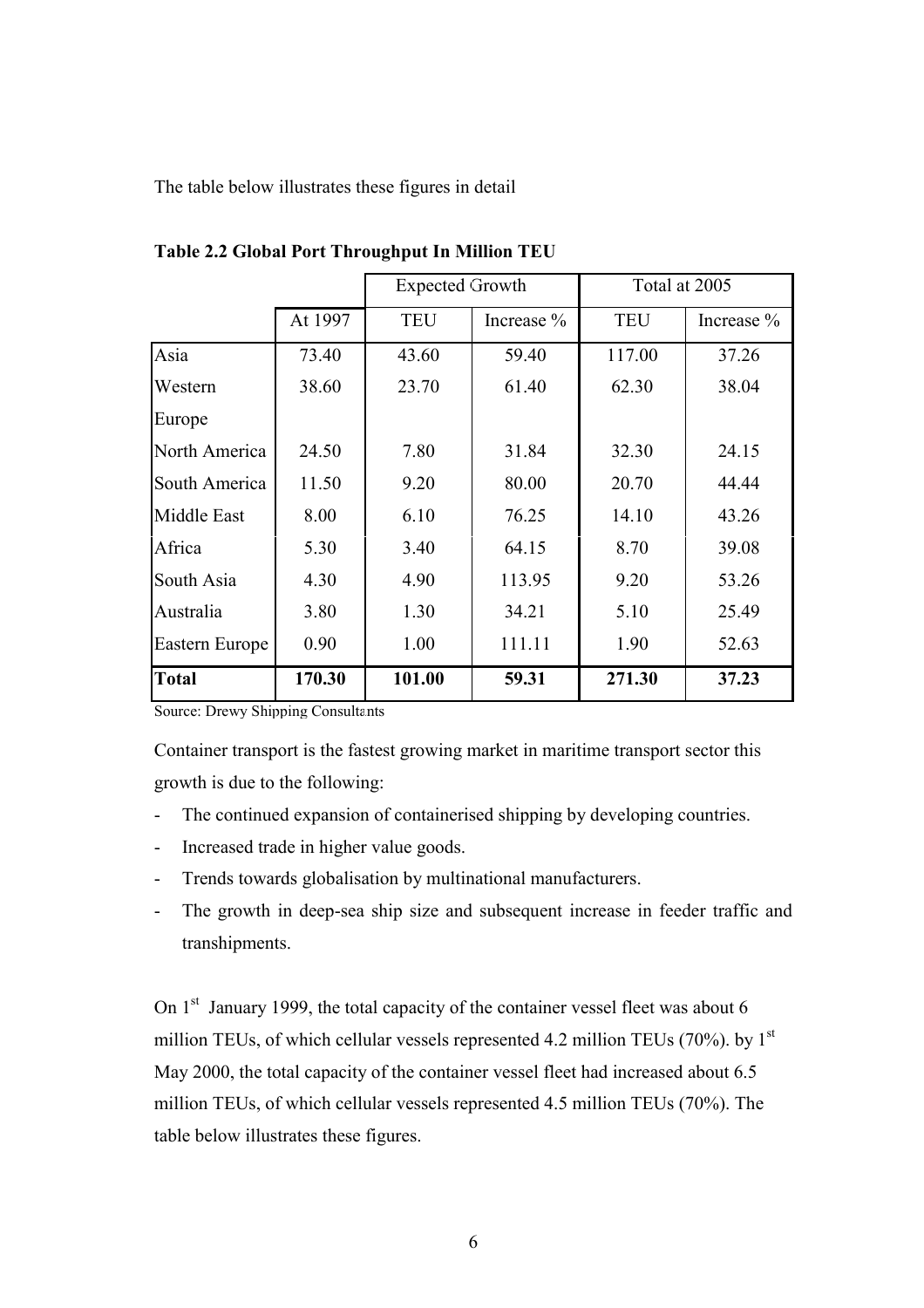| Size (Only         | Cellular) | 1/1/1999      |            |                     | 1/5/2000      |            |                     | <b>Increase</b> | $\frac{6}{6}$ |
|--------------------|-----------|---------------|------------|---------------------|---------------|------------|---------------------|-----------------|---------------|
| <b>Description</b> | Range     | <b>Number</b> | <b>TEU</b> | $\frac{0}{0}$<br>of | <b>Number</b> | <b>TEU</b> | $\frac{0}{0}$<br>of | <b>Number</b>   | TEU           |
|                    |           |               |            | <b>Total</b>        |               |            | <b>Total</b>        |                 |               |
| Post-Panamax       | >5000     | 52            | 313075     | 7.4                 | 72            | 434367     | 9.5                 | $+38.5$         | $+38.7$       |
| Panamax            | 3000/4999 | 342           | 1317194    | 31.0                | 359           | 1390688    | 30.5                | $+5$            | $+5.6$        |
| Sub-Panamax        | 2000/2999 | 401           | 1001099    | 23.6                | 419           | 1042374    | 22.9                | $+4.5$          | $+4.1$        |
| Handy              | 1500/1999 | 311           | 525154     | 12.4                | 347           | 589639     | 13.0                | $+11.6$         | $+12.3$       |
| Handy              | 1000/1499 | 494           | 595418     | 14.0                | 491           | 584474     | 12.8                | $-0.6$          | $-1.8$        |
| Feeder-Max         | 750/999   | 184           | 160626     | 3.8                 | 200           | 174164     | 3.8                 | $+8.7$          | $+8.4$        |
| Feeder-Max         | 500/749   | 334           | 202870     | 4.8                 | 337           | 204156     | 4.5                 | $+0.9$          | $+0.6$        |
| Feeder             | 100/499   | 412           | 127768     | 3.0                 | 606           | 132579     | 2.9                 | $+47.1$         | $+3.8$        |
| <b>TOTAL</b>       |           | 2530          | 4243204    | 100.0               | 2652          | 4552459    | 100.0               |                 |               |

**Table 2.3 Container Vessel Cellular Fleet**

Source: compiled from Alfaliner & Y.L.G database, http://www.or.jp/shiptrends\_99.htm

During the past twelve years, 1,317 container vessels over 1,000 TEUs have been built. As at  $1<sup>st</sup>$  January 1999, 394 were able to carry over 3,000 TEUs and 52 exceeded 5,000 TEUs. There were 255 cellular container vessels on order on 1<sup>st</sup> January 1999 providing a total additional capacity of 617229 TEUs but by the end of year, the number of ships ordered had decreased by 8% while the total capacity of the new orders had jumped to 30%, meaning that the direction is towards larger sizes.

|  | <b>Table 2.4 Container ships on Order</b> |  |  |
|--|-------------------------------------------|--|--|
|  |                                           |  |  |

| Size (Only          | Cellular) | Jan.         | 99         | Dec.         | 99               | Change        | $\frac{6}{6}$ |
|---------------------|-----------|--------------|------------|--------------|------------------|---------------|---------------|
| <b>Description</b>  | Range     | <b>Ships</b> | <b>TEU</b> | <b>Ships</b> | <b>TEU</b>       | <b>Ships</b>  | <b>TEU</b>    |
| Post-Panamax        | >5000     | 42           | 240668     | 74           | 429190           | $+76$         | $+78$         |
| Panamax             | 3000/4999 | 31           | 127654     | 44           | 169074           | $+42$         | $+32.5$       |
| Sub-Panamax         | 2000/2999 | 33           | 75172      | 42           | 103164           | $+27$         | $+28$         |
| Handy               | 1000/1999 | 105          | 150082     | 54           | 81902            | $-48.6$       | $-45$         |
| Feeder              | < 1000    | 44           | 23653      | 33           | 19811            | $-25$         | $-16$         |
| <b>TOTAL</b>        |           | 255          | 617229     | 247          | 803141           | $-8$          | $+30$         |
| Compiled<br>Source: | from      | Alphaliner   | &          |              | Containerisation | International |               |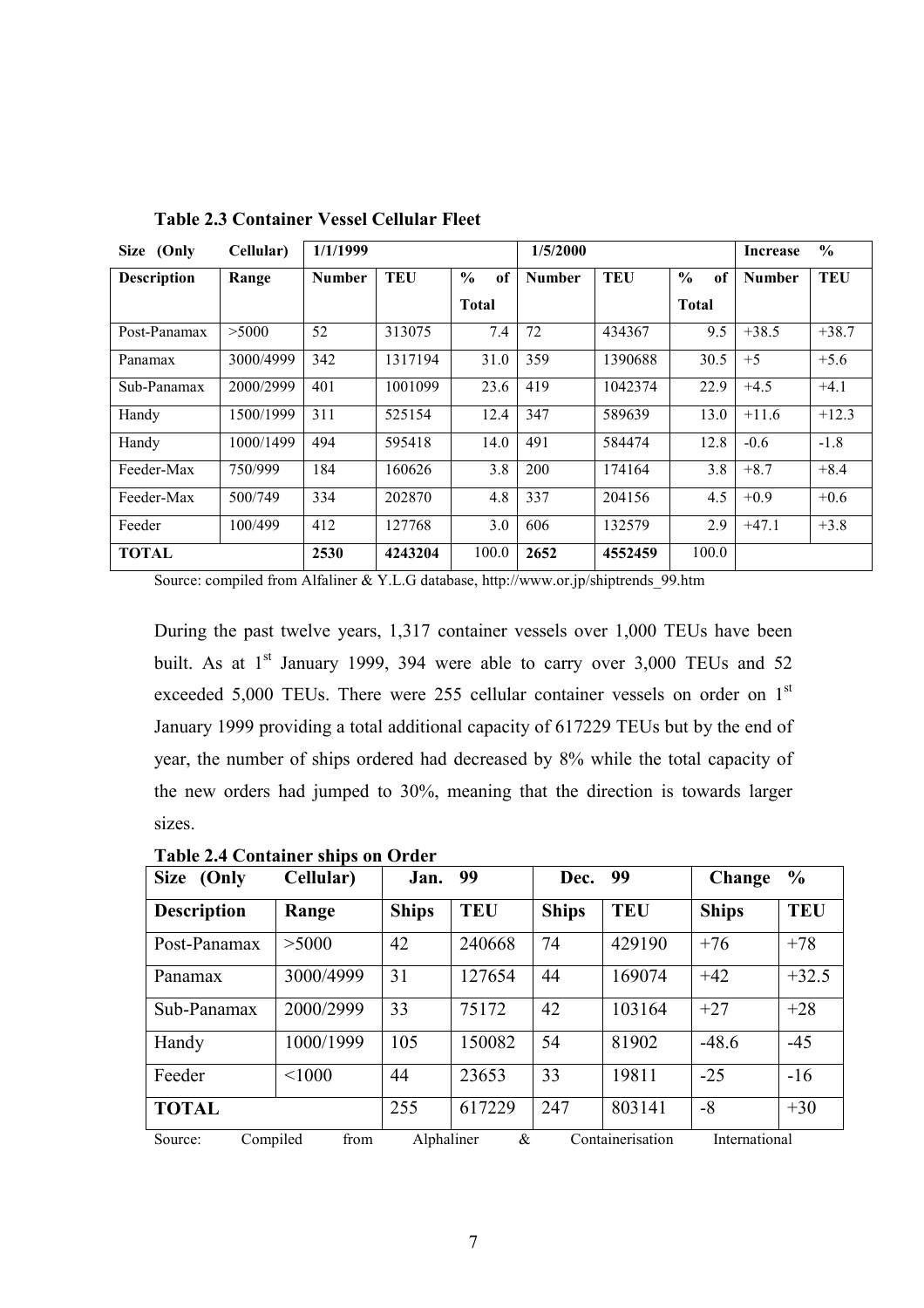These figures confirm the growth of the fleet with an amount of 803141 cellular slots under construction.

Cellular container ships are divided into segments each serving a specific part of the market achieving optimum productivity. The first three segments are feeder, feedermax and handy-size; they are mainly concerned with the short sea and draft restricted trade. The second three segments are Sub-Panamax, Panamax and Post-Panamax all serving the longer haul and deep-sea trade.

In recent months Post-Panamax tonnage dominated the order book compared with Panamax, as seen from the following table.

| <b>Type</b>  | 1980     | 1985 | Inc. $%$ | 1990 | Inc. $%$ | 1995 | Inc. $\%$ | 2000 | Inc. $\%$ |
|--------------|----------|------|----------|------|----------|------|-----------|------|-----------|
| Post Panamax | $\theta$ |      | 0.0      | 20   |          | 150  | 650.0     | 434  | 189.3     |
| Panamax      | 20       | 90   | 350.0    | 310  | 244.4    | 750  | 141.9     | 1390 | 85.3      |
| SubPanamax   | 230      | 350  | 52.2     | 550  | 57.1     | 700  | 27.3      | 1042 | 48.9      |
| Handy        | 300      | 420  | 40.0     | 550  | 31.0     | 850  | 54.5      | 1174 | 38.1      |
| Feeder Max   | 60       | 80   | 33.3     | 95   | 18.8     | 110  | 15.8      | 378  | 243.6     |
| Feeder       | 100      | 155  | 55.0     | 160  | 3.2      | 220  | 37.5      | 132  | $-40.0$   |
| <b>TOTAL</b> | 710      | 1095 | 54.2     | 1685 | 53.9     | 2780 | 65.0      | 4550 | 63.7      |

**Table 2.5 Structure of container Ship Fleet 1980 – 2000 (TEU x 1000)**

Source: Compiled from Clarkson Research Studies & other

The decision of the owners / operators to increase their fleets with large container ships is driven by:

- the powerful economies of scale of Post-Panamax compared to Panamax vessels,
- the highly competitive pricing regimes of shipyards for large container ships,
- the growth in global operating alliances which has meant that larger cargo volumes are being moved by individual grouping justifying the deployment of bigger ships.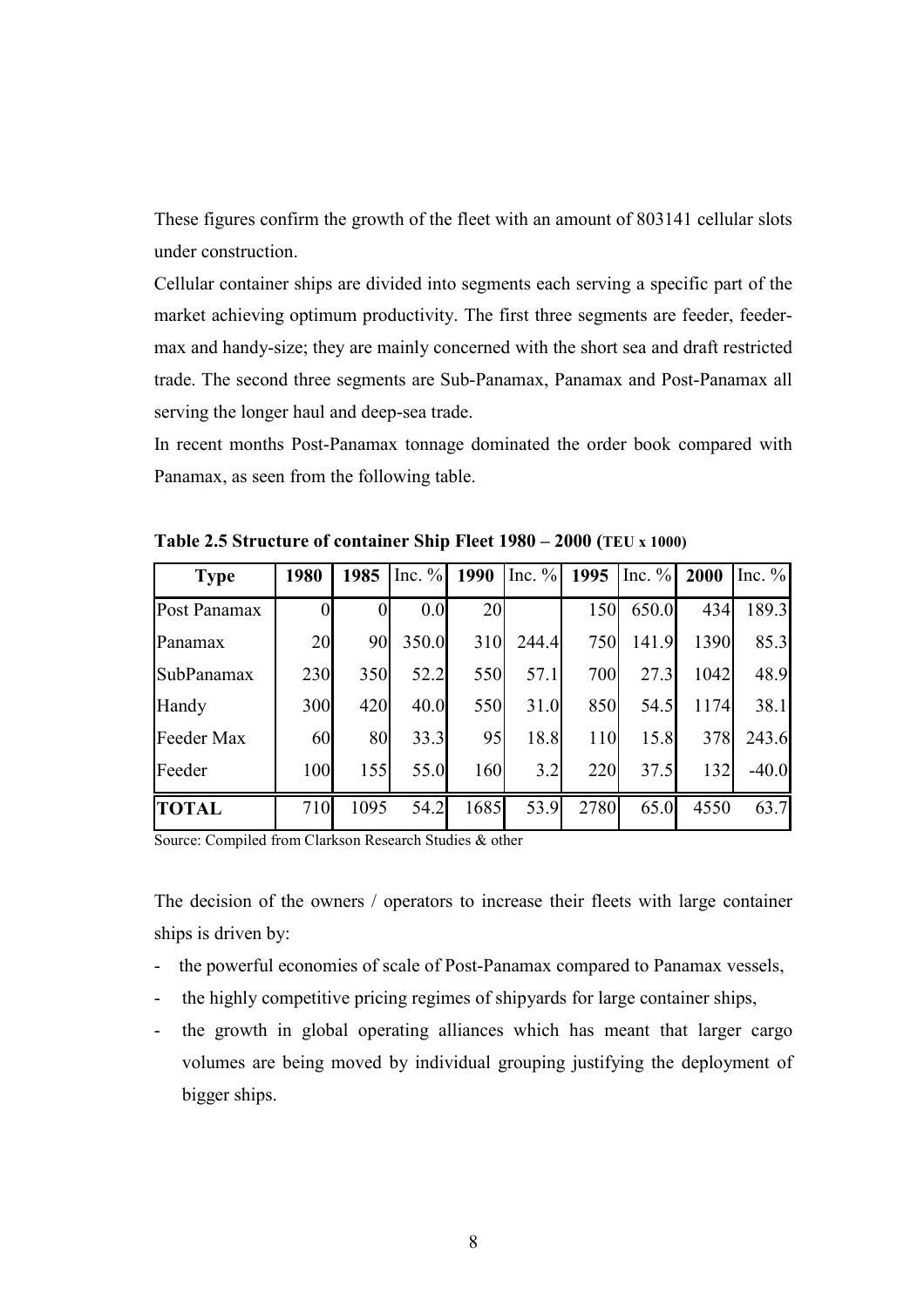#### **2.3 Container Trading Routes**

The three main stream trade routes in container trade are transpacific, transatlantic and East Asia to Europe. In addition, there are the North-South and the intra-regional routes.

#### **2.3.1 Trans-Pacific route**

The biggest deep-sea liner route is between North America and the Far East with 7.5 million TEUs of trade representing 22% of the world total. The type of container ships used on this route is Post Panamax because of the long transit time. To run a weekly service this route requires 5-6 ships.

#### **2.3.2 East Asia / Europe route**

This route links East Asia from Japan to North Europe as far as Sweden. On this route the trade amounts to 5 million TEUs.

#### **2.3.3 Trans-Atlantic route**

This links the East Coast of North America with Europe, the trade amounting to 3 million TEUs on this route.

#### **2.3.4 The North-South route**

Trade on this route is between the industrial centres of Europe, North America and the Far East and the developing countries of Latin America, Africa, or developed countries in the Far East and Australia. The ships used on these routes are the handysize of 1,600 TEUs and multi-purpose vessels, in addition to conbulkers.

#### **2.3.5 The intra-regional route**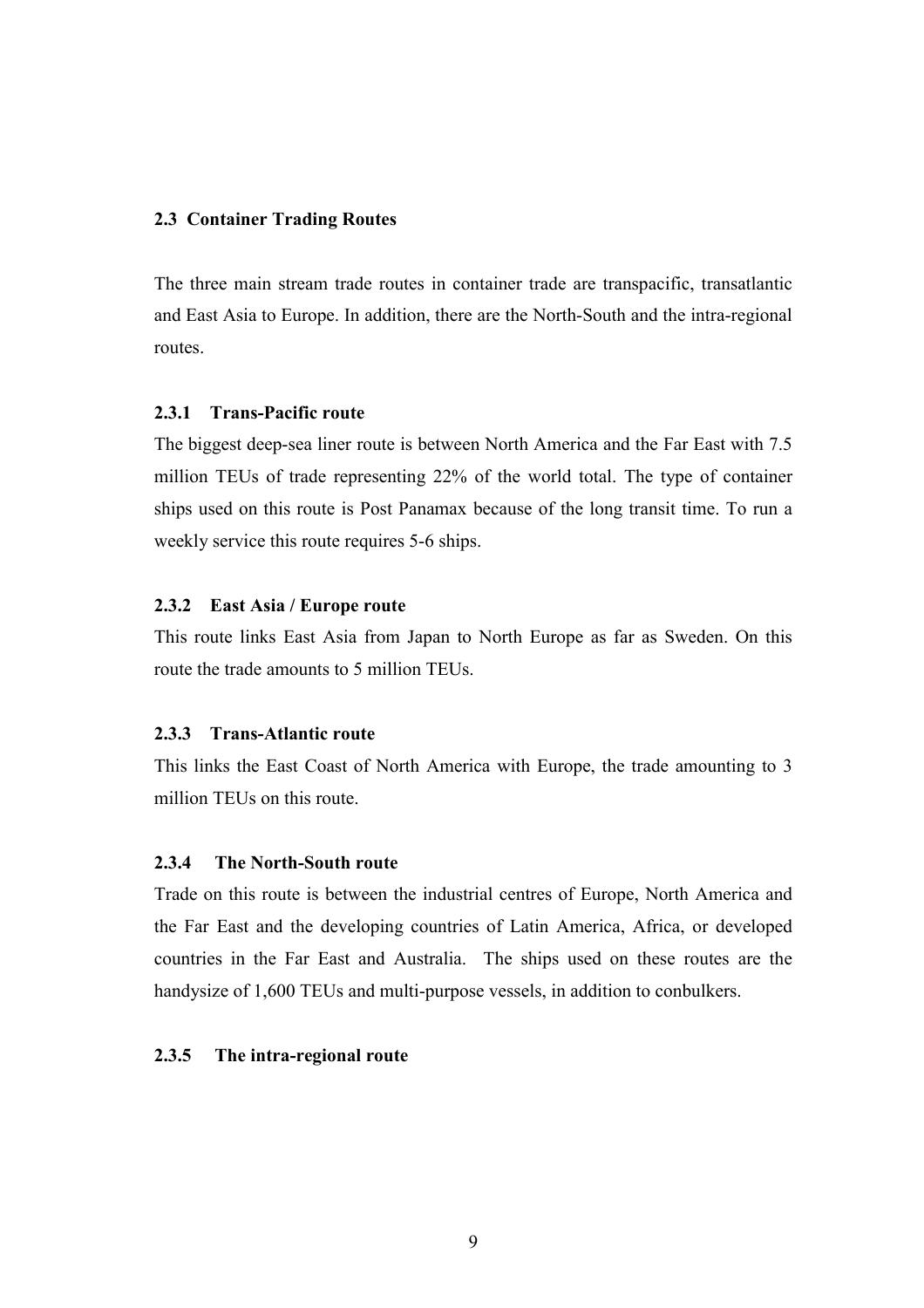This is concerned with the distribution of cargo for base port to out-ports. The major trade is intra Asia and intra Europe. Feeders and feedermax are running on these routes.

The following table illustrates main container traffic

| <b>Intercontinental Trade</b> |             |       | TEUs  % in Route  % of Trade | % of Grand Total |
|-------------------------------|-------------|-------|------------------------------|------------------|
| <b>East /West Routes</b>      |             |       |                              |                  |
| Trans-Pacific                 | 7470        | 44.3  | 30.0                         | 20.1             |
| E. Asia/Europe                | 4895        | 29.0  | 19.6                         | 13.2             |
| Trans-Atlantic                | 3030        | 18.0  | 12.2                         | 8.2              |
| Europe/M. East                | 645         | 3.8   | 2.6                          | 1.7              |
| Asia/M. East                  | 625         | 3.7   | 2.5                          | 1.7              |
| N. America/M. East            | 205         | 1.2   | 0.8                          | 0.6              |
| <b>Total</b>                  | 16870 100.0 |       | 67.7                         | 45.4             |
| <b>North/South Routes</b>     |             |       |                              |                  |
| L. America/N. America         | 2000        | 24.8  | 8.0                          | 5.4              |
| L. America/Asia               | 725         | 9.0   | 2.9                          | 2.0              |
| N. America/S. Asia            | 250         | 3.1   | 1.0                          | 0.7              |
| L. America/Europe             | 1150        | 14.3  | 4.6                          | 3.1              |
| Europe/Africa                 | 950         | 11.8  | 3.8                          | 2.6              |
| N. America/Africa             | 100         | 1.2   | 0.4                          | 0.3              |
| Asia/Africa                   | 425         | 5.3   | 1.7                          | 1.1              |
| Europe/S. Asia                | 475         | 5.9   | 1.9                          | 1.3              |
| Asia/S. Asia                  | 425         | 5.3   | 1.7                          | 1.1              |
| Europe/Australia              | 400         | 5.0   | 1.6                          | 1.1              |
| Asia/Australia                | 875         | 10.9  | 3.5                          | 2.4              |
| N. America/Australia          | 275         | 3.4   | 1.1                          | 0.7              |
| <b>Total</b>                  | 8050        | 100.0 | 32.3                         | 21.7             |
| <b>Intercontinental Total</b> | 24920       |       | 100.0                        | 67.0             |
| <b>Intra-Regional Trade</b>   |             |       |                              |                  |
| Intra-Asia                    | 6750        | 55.1  |                              | 18.2             |
| Intra-Europe                  | 4250        | 34.7  |                              | 11.4             |
| Intra-N. America              | 1250        | 10.2  |                              | 3.4              |
| <b>Intra-Regional Total</b>   | 12250 100.0 |       |                              | 33.0             |
| <b>Grand Total</b>            | 37170       |       |                              | 100.0            |

| <b>Table 2.6 Main Container Traffic in thousand TEUs</b> |  |  |  |  |
|----------------------------------------------------------|--|--|--|--|
|----------------------------------------------------------|--|--|--|--|

Source: Drewry Shipping Consultants 1996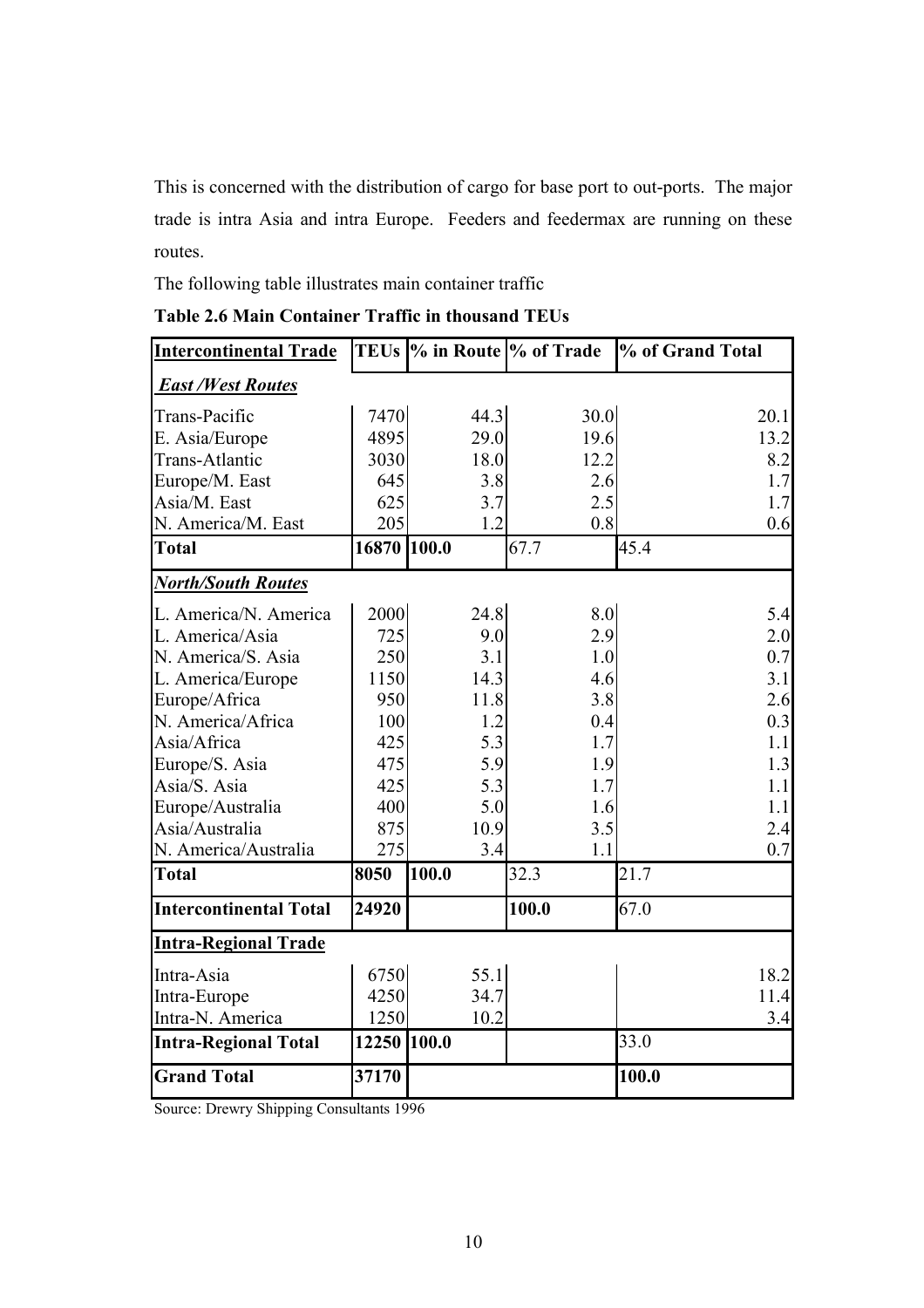#### **2.4 Container operational Patterns**

The main reason behind operational patterns is the variance between different trading routes in terms of volumes of cargo, trade balance and traffic stability. The search for cost competitiveness and the deployment of different sized ships have led to new operational patterns

The operation system can be defined as a network of nodes and links. Ports are the nodes and ship routes are the links. A network is a link between 2 nodes. To take advantage of economies of flow accumulation (bus principle), most operational patterns are multi nodes; thus, by accumulating several inter-nodal flows a service can use larger ships with lower slot costs. Operators use the following major operational patterns:

End-to-end: A-B-A itinerary

The pendulum: A-B-C-B-A Itinerary

Round the world: A-B-C-D-E-…-A itinerary one-way or two-way

However, the integration of operations and the co-operation between lines has led to the combining &/different operational patterns into a service pattern.

#### **2.4.1 End-to-end**

This pattern exists between two markets. The stability and the balance in traffic in two directions are important. It can be operated on many routes, east-west or northsouth, with any size. End-to-end is an easy pattern to manage. It can be made with one ship or more, but the disadvantage of it is the imbalance trade, where ships must carry empty containers. The repositioning of empty boxes increases the costs of the carriers. The other disadvantage is the need to call at a port once on the inbound voyage and again on the outbound voyage.

#### **2.4.2 Pendulum**

Pendulum is a combination between two end-to-end patterns with the advantage of elimination of double port calls. It covers 3 markets, with middle market serving as a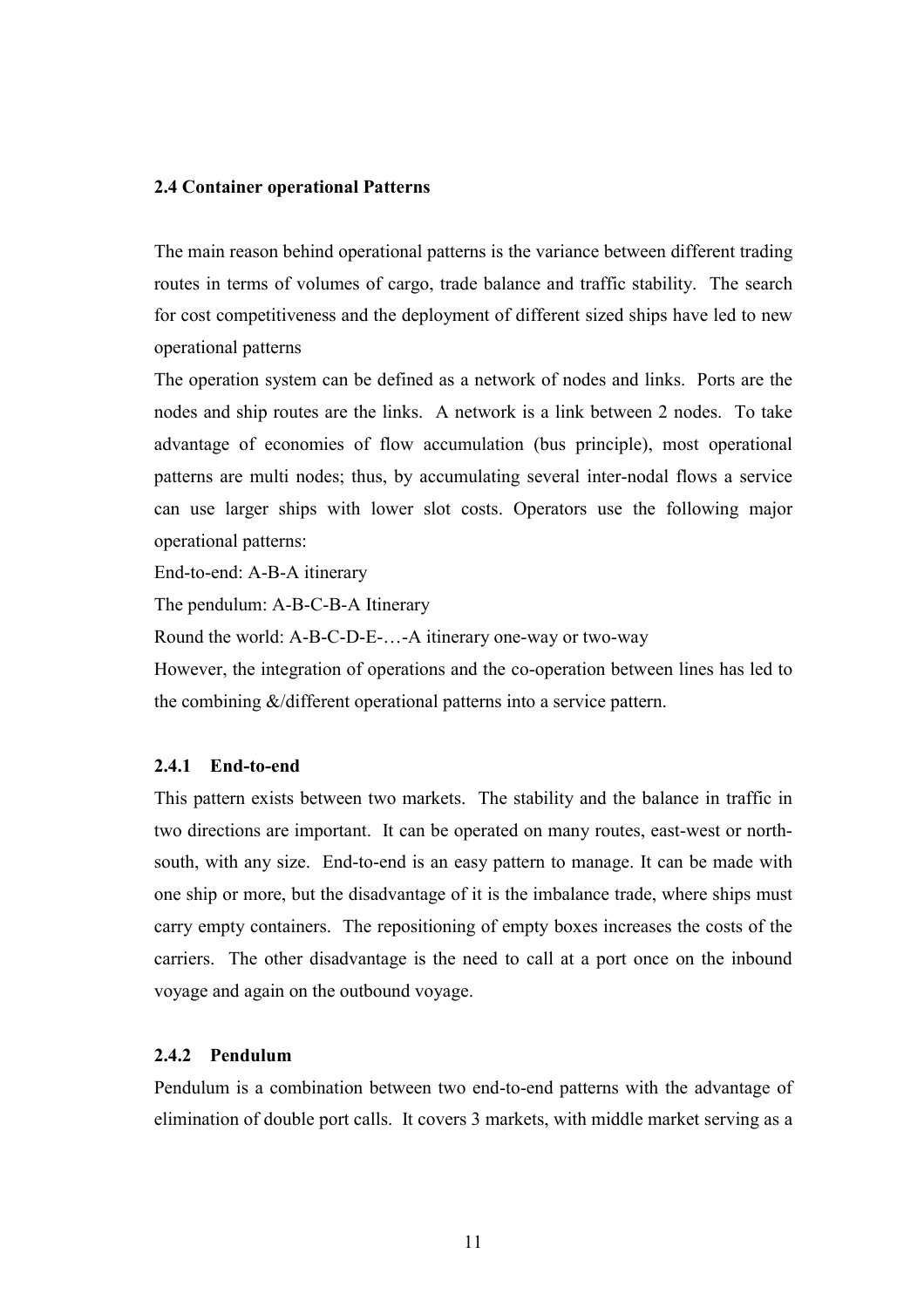fulcrum. It is widely used on east-west routes and lager ships are usually deployed in this pattern. The disadvantage is that the size of vessel could be too big for one market at one end. However, the pendulum pattern serves as a partial remedy to reduce the end-port effect by devising a liner service. The opportunity for accumulation of flow in multi-trade leg pendulums is higher than a single service, thus, operators tend to employ larger ships on this pattern.

#### **2.4.3 Round-the-world**

An attempt to close the gap and convert the pendulum pattern into a continuous service round the world linking three markets in one direction. This pattern requires about 12 ships for weekly service, and the whole voyage can be made in about 80 days. The circular route in round the world service allows for more uniform and higher utilisation of ship's space. it also allows unbalanced flows to be coped with by separation of services by direction, thus employing ships of different capacity on east bound and west bound services.

The advantages of the round the world service are found to be as follows:

- The cost advantage is substantial where this service diminishes the adverse cost effect of trade imbalance or traffic volume disparities by combining flows from three major trades, thereby sustaining reasonably high achieved load factors despite these imbalances.
- Additional opportunities to earn revenue by way porting (double dipping) wherein a slot is used more than once on a given leg of the voyage.
- The advantage of allowing a stronger sequence of the itinerary to subsidise a weaker sequence.
- Considerable savings can be secured in the container inventories and logistics within the global system. Empty container flows and equipment inventory levels can be reduced. Overall the directional imbalances of trade are more easily accommodated in this service.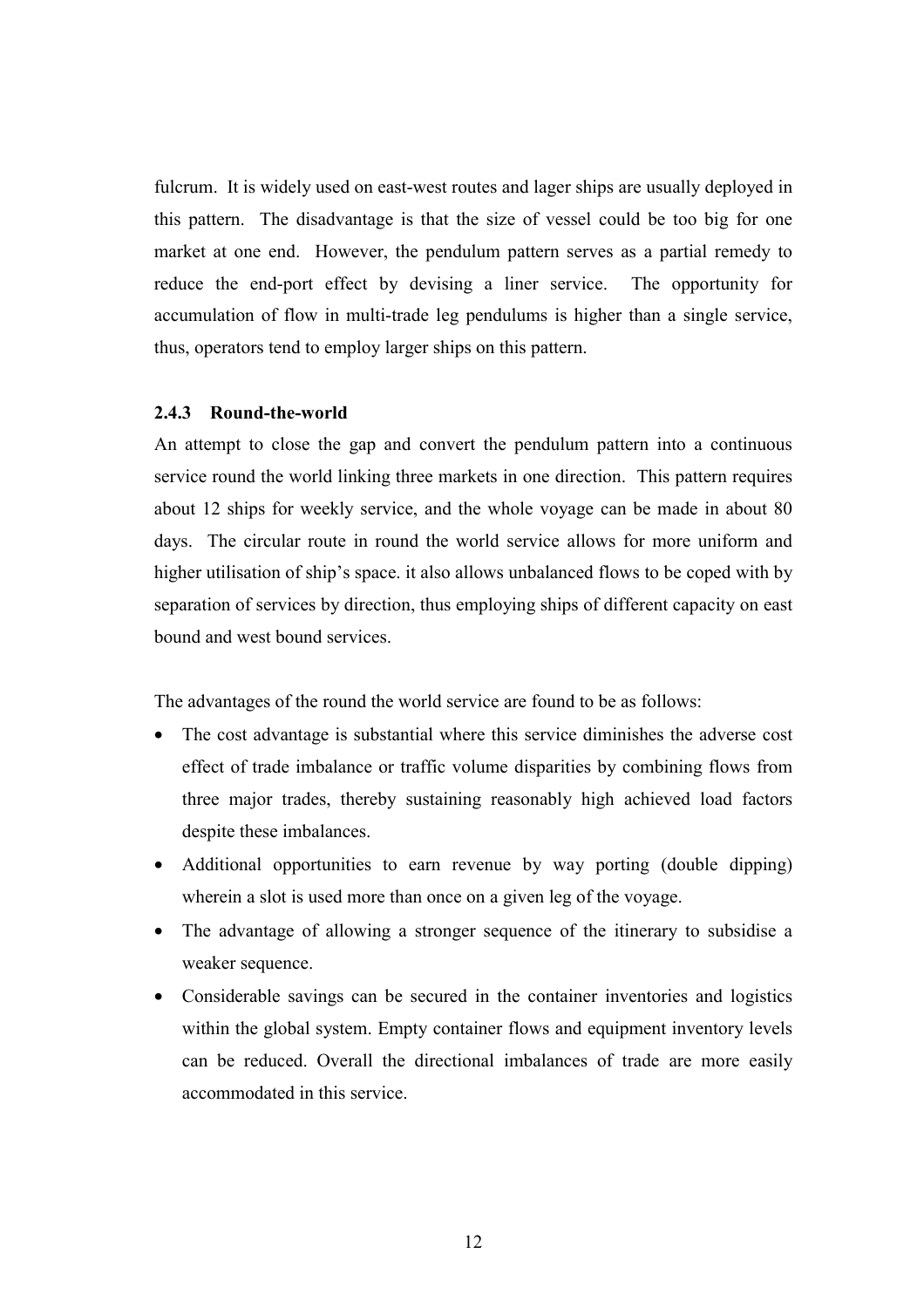The disadvantages of round the world service are found to be as follows:

- The service requires an extensive feeder network and transhipment service where costs can be considerable. Sometimes the scale economies of large vessels are not sufficient to offset the costs of large-scale feeding and transhipment operations.
- A serious imbalance of container inventory can develop due to the difference in cargo volume and marketing success between the traffic generating regions.

However, a new round the world service is suggested, pending on the expansion of the Panama Canal, together with agreed related service patterns. This will involve a massive conversion of end-to-end, pendulum and traditional round the world patterns into a new equatorial round the world service, which will employ even larger ships.

Furthermore there is a number of sub-systems related to the basic operational patterns. These subsystems are found to be as follows:

Hub-spoke:

Is concerned mainly with transhipment activities. It joins the big ships with small feeders. In order to avoid longer time spent in ports by bigger ships, they can call at a few transhipment hub ports with feeders moving between hubs and other ports to cover a bigger range. The disadvantage of this pattern is the higher cost incurred due to transhipment and containers' longer transit time.

• Double dipping:

Is a combination between 2 routes intercontinental and intra-regional, where the latter is more profitable than the former one. This is done by calling at hub ports on main lines on both ways of a round trip taking the advantage of relatively higher paid intra-regional market. Meanwhile slots will be utilised more than once and marginal costs drop significantly for larger ships than regional ships.

• Triangle:

Is the combination of three end-to-end operations to counter the trade imbalance problem between three markets, for example, the trade between Asia, Japan and Australia. To avoid the trade imbalance, the ship's rotation goes from Asia to Japan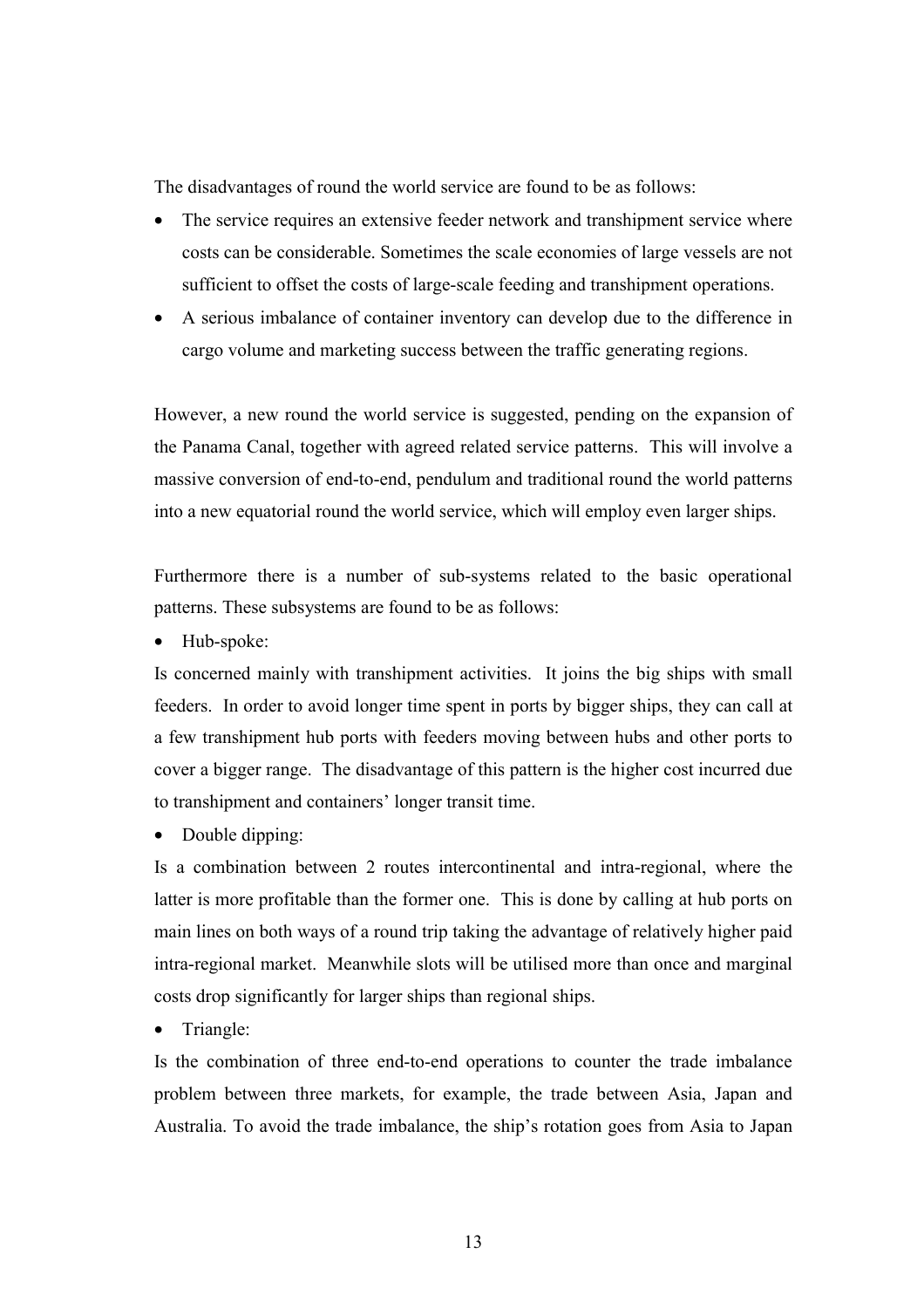to Australia and back to Asia again. This pattern enables the operators to overcome trade imbalance in a certain direction, thus achieving better utilisation. The balance

Although in the last ten years the balance preference has changed remarkably with pendulum routing, it now accounts for almost one quarter of all the main weekly east-west services compared to just 9% in 1990. The Following Table illustrates that

|              | <b>N.Europe-Far East</b> | Tranpacific    | Transatlantic  |
|--------------|--------------------------|----------------|----------------|
|              |                          | <u>1990</u>    |                |
| End-to-End   | 9                        | 26             | 11             |
| Pendulum     | 1                        | 3              | $\mathbf{1}$   |
| <b>RTW</b>   | $\overline{2}$           | $\overline{2}$ | $\overline{2}$ |
| <b>Total</b> | 12                       | 31             | 14             |
|              |                          | <u>1998</u>    |                |
| End-to-End   | 18                       | 28             | 16             |
| Pendulum     | $\overline{2}$           | 13             | 3              |
| <b>RTW</b>   | $\mathbf{1}$             | $\mathbf{1}$   | $\mathbf{1}$   |
| <b>Total</b> | 21                       | 42             | 20             |
|              |                          | <u>1999</u>    |                |
| End-to-End   | 19                       | 33             | 15             |
| Pendulum     | 4                        | 14             | 4              |
| <b>RTW</b>   | 1                        | $\mathbf{1}$   | 1              |
| <b>Total</b> | 24                       | 48             | 20             |

**Table 2.7 Evolution of routing preferences on East-West trades**

(number of weekly services)

Source: Drewry Shipping Consultants Ltd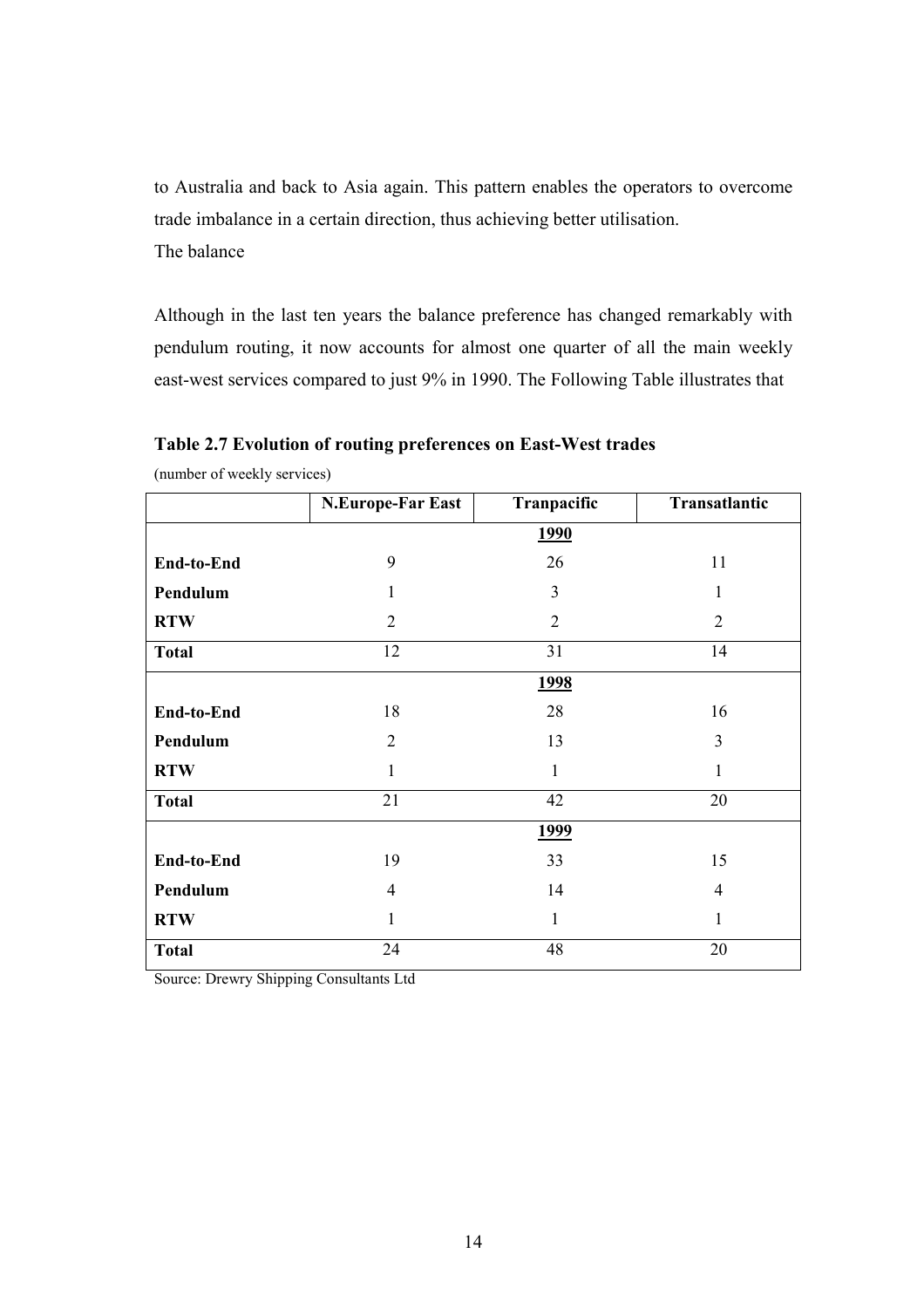#### **Chapter 3**

#### **ECONOMIES OF SCALE**

#### **3.1 Economies of Scale in the Container Trade**

The increase in size of vessels has been greatest in the specialised trades where transport integration has provided the investment in ports and cargo-handling facilities needed to operate large vessels.

A substantial saving in cost could be achieved by using large vessels; the size of these savings depending on the size of vessel and the length of voyage. The aim is to move the cargo as cheaply and efficiently as possible.

Reduction of unit cost is one of the basic principles in the shipping industry. This can be done by increasing the size of the cargo on the shipping leg. Bigger ships have lower unit costs, and unit cargo handling and storage are also cheaper at high throughput volumes. As a result the container trades are under constant economic pressure to increase the size of cargo consignments.

The choice of strategy for a firm can improve or erode its position within an industry thereby yielding a return on investment or achieving losses. In coping with a competitive force the three generic strategic approaches to outperform competitors as defined by Porter are: overall cost leadership, differentiation and focus. Cost leadership is self-explanatory, differentiation is a unique product or service and focus implies finding a market niche.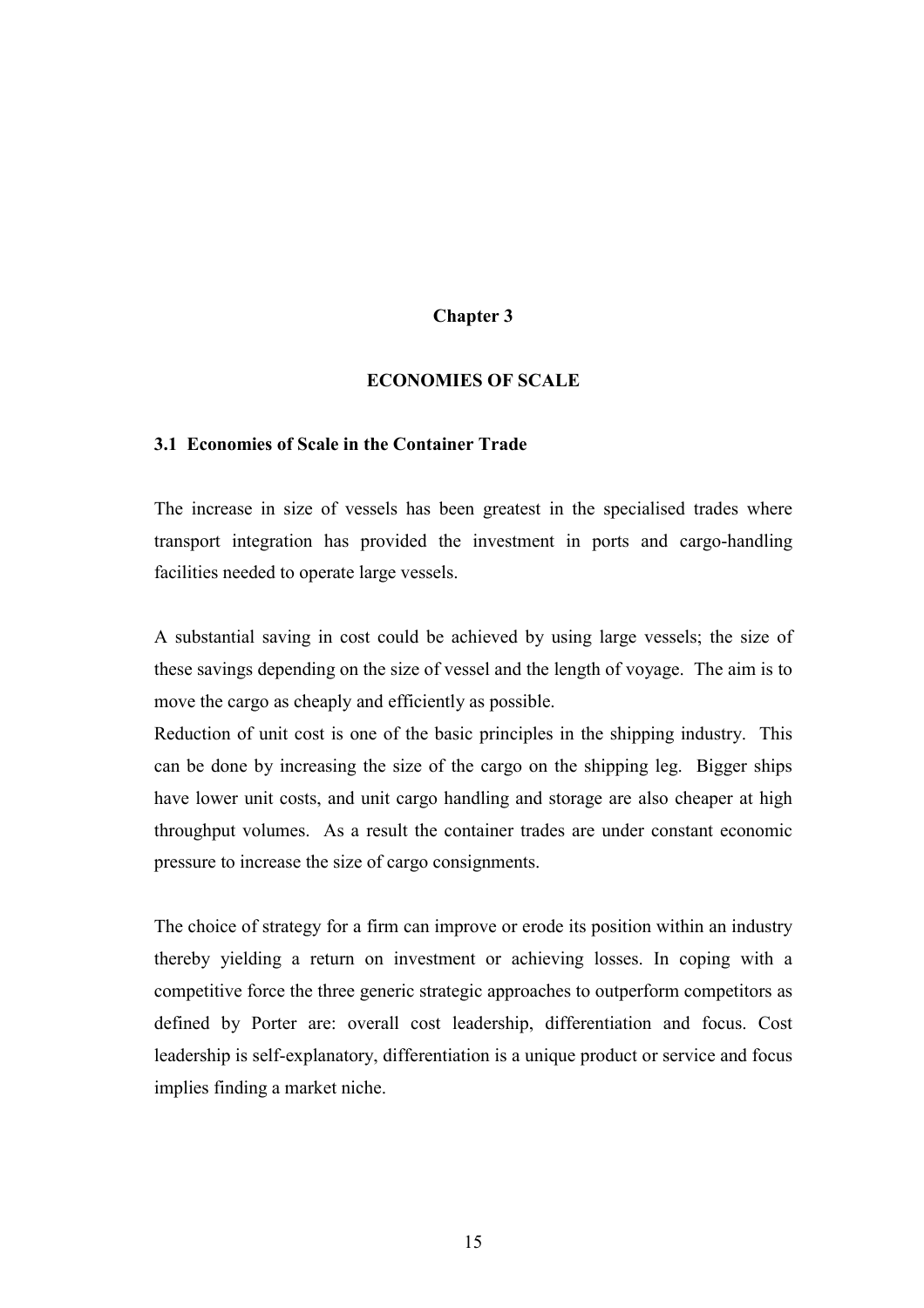For container shipping there are limits for the differentiation and focus especially in the main line trades. However, cost control is a constant concern and cost leadership is a worthwhile goal, thus it is associated with economies of scale, where capacity addition is now taking place the increase in size of the ships rather than any increase in number.

Based on the theory of scale economies, the size of container ships has increased continuously. For larger vessels the break-even factor will be lower due to lower unit costs that are achieved by them through economies of scale. As the unit costs of transport service decrease with the increase in ship size the earnings per unit of transport service increase (if freight rates are steady). Equally building costs do not increase in direct proportion to cargo capacity increase. Accordingly larger vessels are more economical and competitive, both in operation and in building costs.

A comparison between different container ships cost shows the relation between ship size and unit cost in the following table.

|                         |            | Cost US\$ |            |           |  |
|-------------------------|------------|-----------|------------|-----------|--|
|                         | Capacity   | TEU/Day   | <b>TCE</b> | Transport |  |
| Ship                    | <b>TEU</b> |           | TEU/Day    | Sea days  |  |
| <b>Tokyo Senator</b>    | 3017       | 10.74     | 5.16       | 225.71    |  |
| <b>Hannover Express</b> | 4407       | 10.84     | 6.00       | 228.57    |  |
| <b>Hyundey Admiral</b>  | 4411       | 10.19     | 5.59       | 213.71    |  |
| Hanjin London           | 5302       | 9.89      | 5.68       | 210.00    |  |
| P&ON Southampton        | 6674       | 9.26      | 5.00       | 192.86    |  |
| Maersk K-class          | 7500       | 9.05      | 5.20       | 191.43    |  |
| Maersk S-class          | 8600       | 8.74      | 5.05       | 182.29    |  |

**Table 3.1 Container Ships Cost Comparison**

Source: Wijnolst N., Malacca Max, Delft University Press, the Netherlands

An evolution in the shipping industry was produced following the free market capitalist's model. This evolution is reflected in the trade of today's global economy as follows:

- Growth of market
- Competition for customers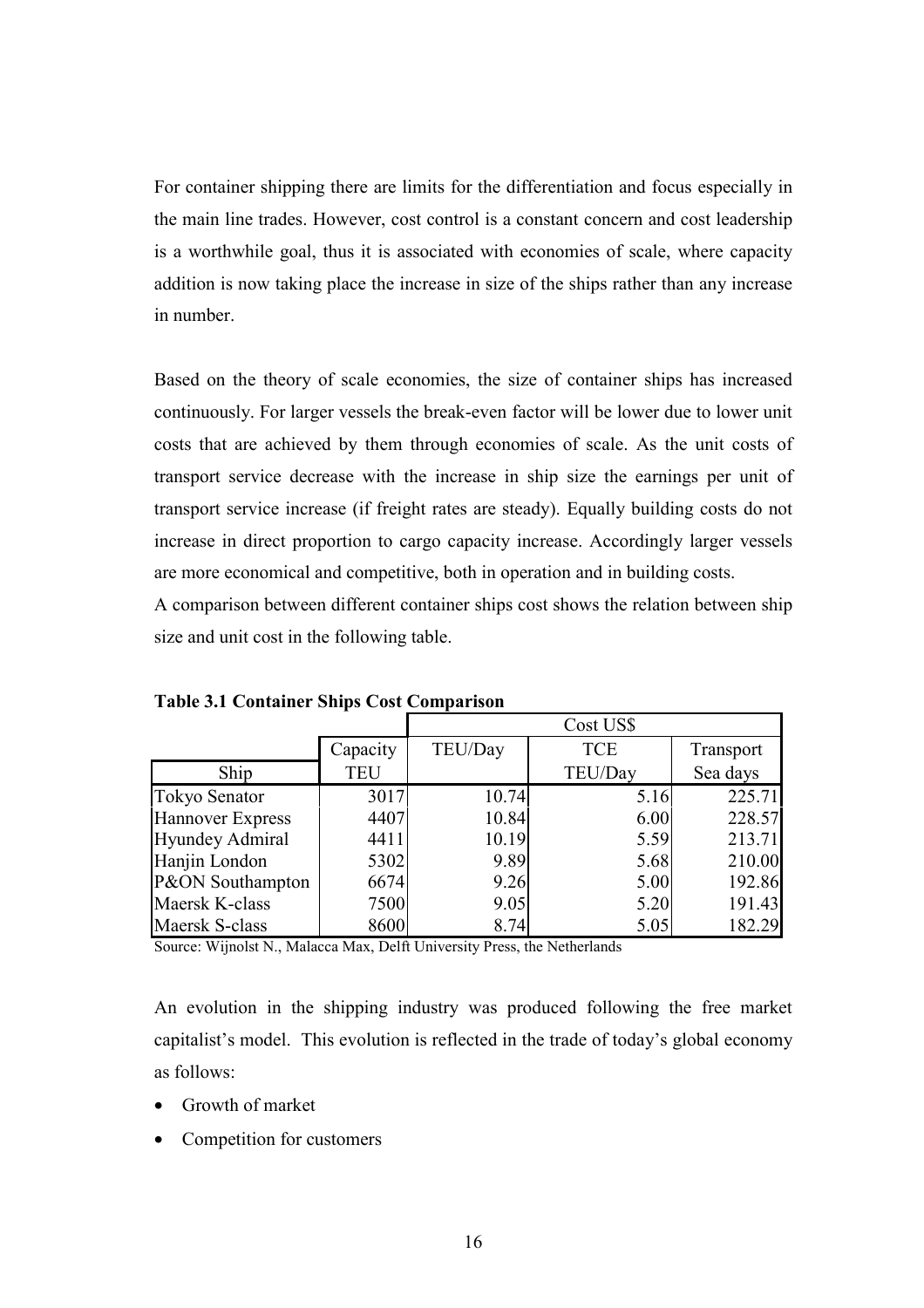- Economies of scale
- Consolidation of industry

This evolution will continue well into the  $21<sup>st</sup>$  century in the light of the current political and socio-economic environment.

Out of these four trends we find that economies of scale is the one that is shaping the future of the shipping industry. The natural struggle for bigger, thus more efficient, economies is driving an internal industrial revolution – one that is already changing the size and shape of things in the commercial shipping industry. Bigger ships are being put into service today. Mega ships are causing port managers to think about the way they do business, and as a result this evolution of mega ports is being introduced to serve these mega ships.

#### **3.2 Development in ship size**

The developments of large container ships started years ago in 1980 but only recently have vessels come close to 8000 TEUs. Efforts are being aimed at an improving economy by increasing ship size. The first generation constructed in 1956s was able to carry 700 TEUs and by the 1970s the  $3<sup>rd</sup>$  generation was able to carry 3000 TEUs with Panamax dimensions. In 1984 the Panamax Jumbo Econships were able to carry 4432 TEU. Due to the constant innovation in container ships design, the new Panamax design can carry approximately 4500 TEUs. Such an increase of 50% reveals the efforts made in developing of an efficient container ship.

Demand is affected by the world economy and the growth of global trade has been substantial in the period since World War II. In addition, the price of commodities, the length of haul, political events and transport costs affect demand.

Variables that affect supply are the number of vessels in the world fleet, fleet productivity, shipbuilding, scrapping and losses, interest rates and subsidies and freight rates.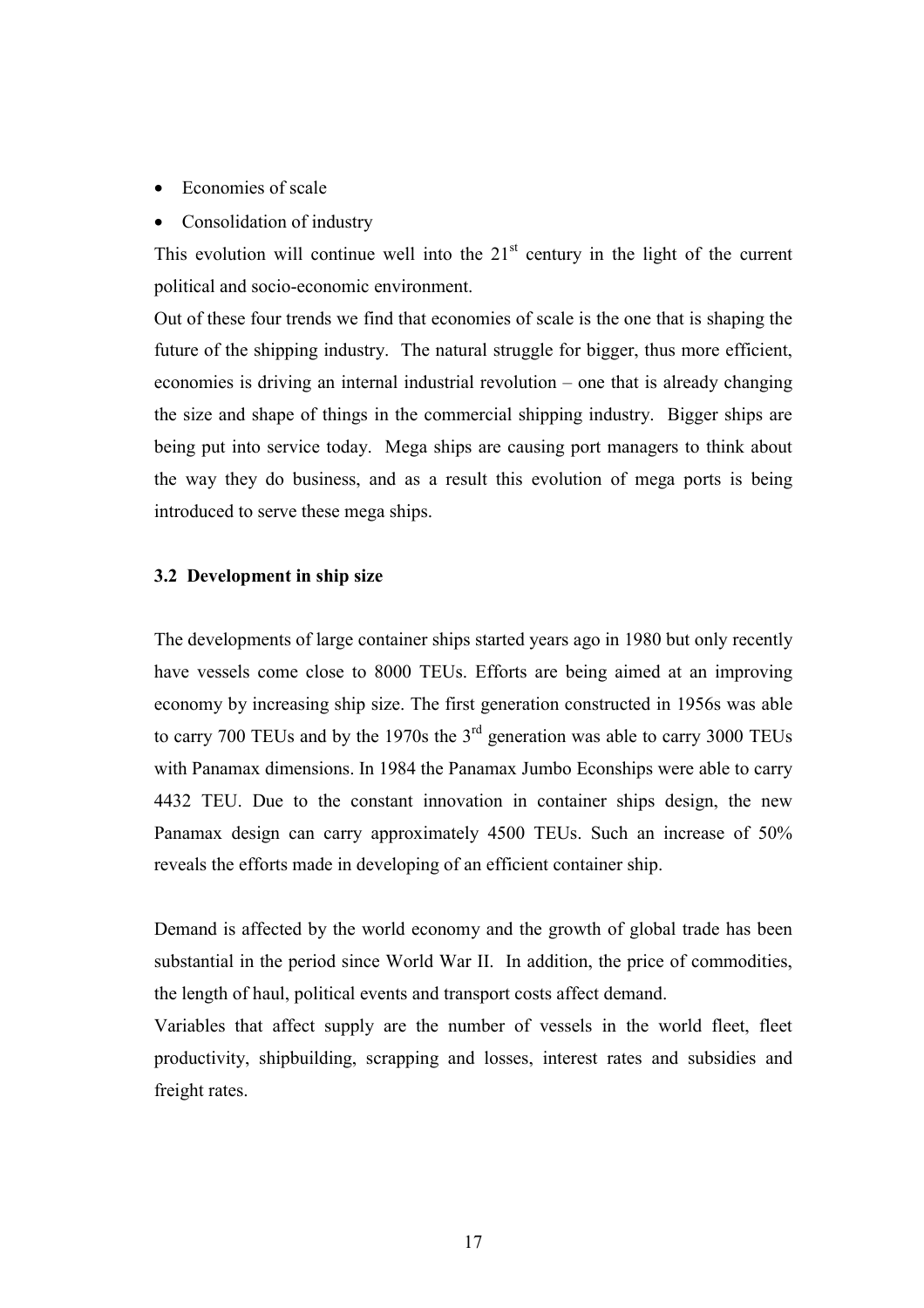In general, there is an excess of cargo carrying capacity; thus, the fleet capacity is growing faster than world trade. Between 1996 and 2000 the world container fleet was predicted to grow by 10% while growth in world trade is targeted at 6.3% which virtually guarantees excess capacity.

The current size of ships varies quite dramatically. In recent years, the barrier of the Panama Canal, which limits vessel beams to less than 110 feet, was surpassed. While several container shipping companies have chosen to build ships too large for the Panama Canal there has not been a wholesale shift in this direction. These vessels are referred to as post-Panamax and the largest can carry 8700 TEU and are limited to a few ports with sufficient infrastructure.

The Panamax vessel, which was designed to be able just to pass the locks of Panama Canal, was optimised to accommodate more cargo within the same dimensions. The scale of operation of this type of ship has significantly increased due to the growth in trade and the tough competition between liner operators. The only way to survive and compete was to cut costs continuously through the use of larger vessels which can transport containers in a cheaper and more efficient way than smaller ships.

In 1980, some operators abandoned the Panamax design and the tendency was toward building even bigger ships than the Panama Canal can accommodate which were to sail only in the Pacific.

Later, other operators followed and large number of post panamax ships were built. Some operators are still operating the panamax due to the flexibility of this size which they believe is more important than the scale advantage of the bigger ships. The Maersk S-class is the largest ship so far with an official capacity of 6600 TEU (able to carry 8700 TEU depending on container weight)

#### **3.3 Limitations on economies of scale**

There are several reasons that limit the economies of scale and which are considered as barriers to the shipping industry. These are: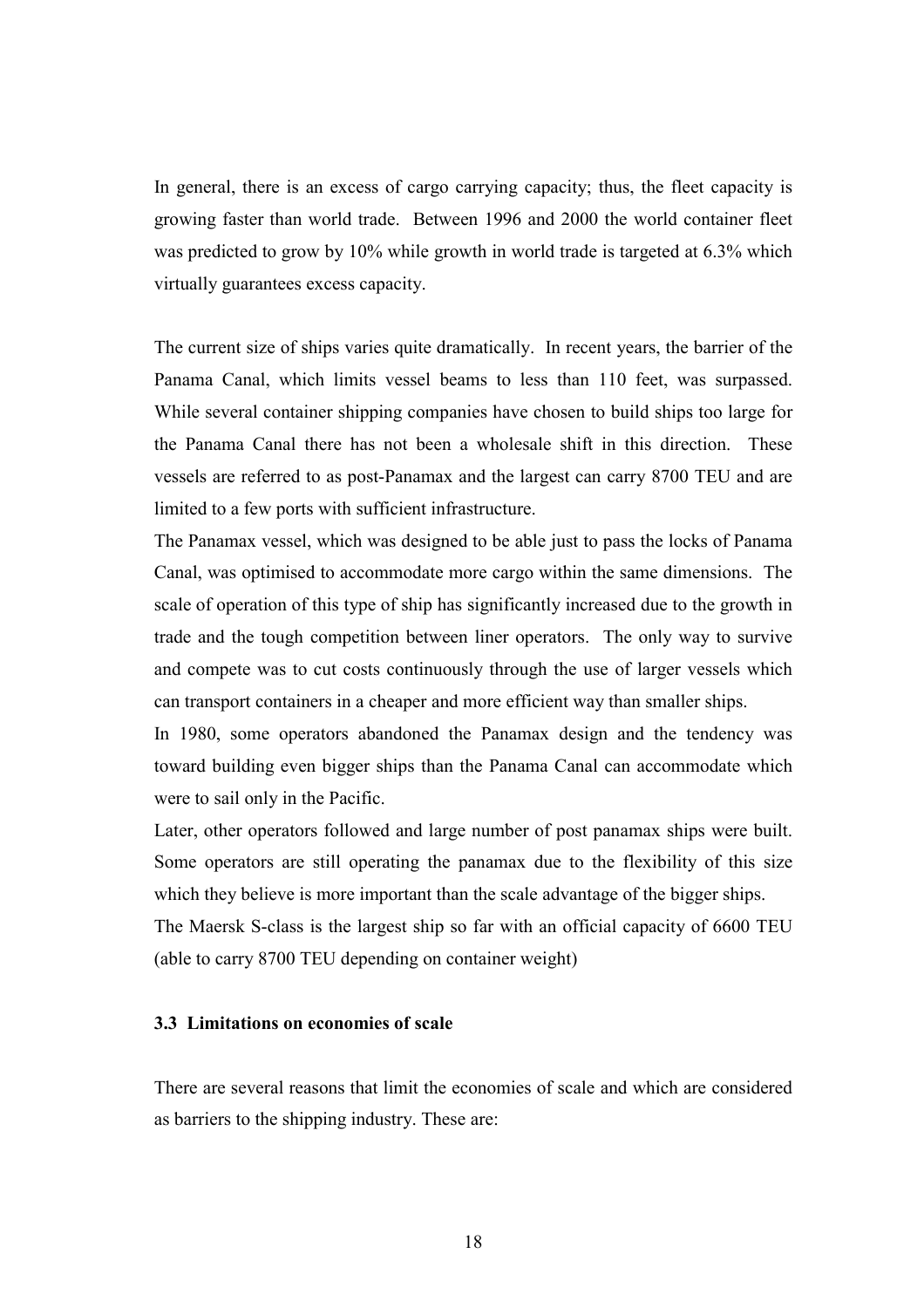- ship size increase at the expense of service frequency
- longer turn around time is necessary for cargo discharge
- inefficiencies generated by inadequate cargo handling infrastructure (both pier side and further inland) at the port further erode the benefits derived from increased size
- increased or non-competitive land transport costs
- physical limitation of port geography (inadequate channel size and depth, insufficient pier space)
- uncertainty over future trade volumes and routes.

These substantial barriers for shipping companies represent a counter force to the realisation of economies of scale. Shipping lines do not exercise complete control over these barriers and there will always be the risks of guessing given the available information as to what an efficient solution might be.

Speed is another barrier to the ever-increasing size of container vessels as with each step up in size, the speed increases due to the correlation between the length of haul and size of vessel. Higher speed brings the cost upward dramatically. With the high proportion of fuel costs in the total cost, the operators target is to find the optimal speed.

The physical constraints of many harbours represent an impassable barrier. Many ports do not have an adequate infrastructure, such as dockside cranes and inland transportation connections, to move the volume of cargo these ships are capable of offloading. The ability of the port to handle cargo quickly and efficiently becomes a constriction point for the large vessel. Excess time spent on the dock begins to undermine economies realised by an increase in size.

Mega ships can only utilise a handful of ports around the world. Even in the ports with sufficient channel depths, the inland transportation inadequacies create bottlenecks and lag times that are substantial. Consequently, not only the flexibility of the shipping line is reduced but also the threat of increased time in port handling.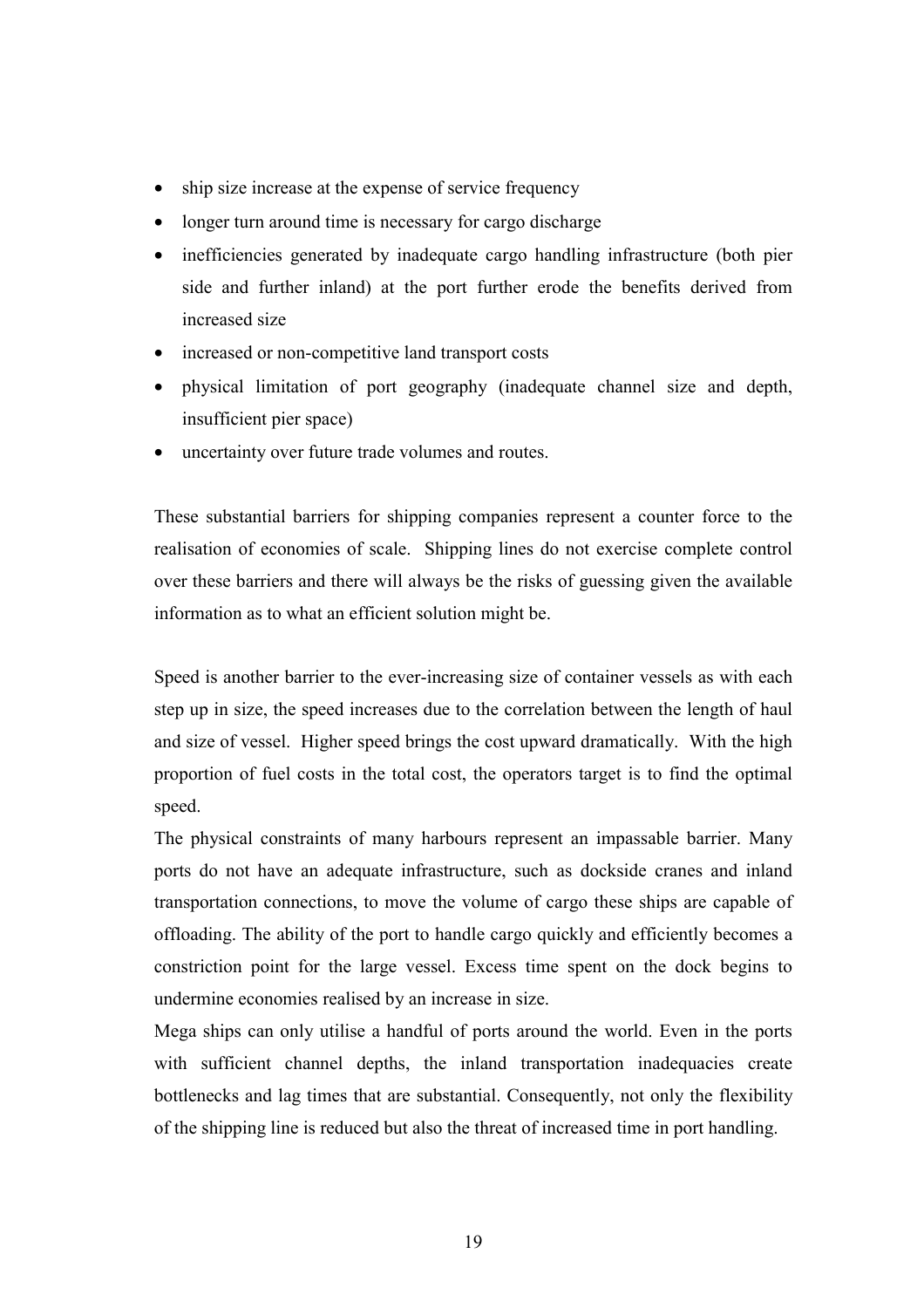#### **3.4 Other ways to achieve economies of scale**

The trend towards consolidation in the form of mergers is a recurring theme among major shipping lines. They are able to realise economies of scope and scale by merging as well as reducing certainties.

The consolidation into larger companies with bigger ships will accomplish more frequent services and bigger market share. Several companies in 1990 were formed by pooling their ships. The global alliance was formed by APL, OOCL, MOL & Ned Lloyd. In 1994, the alliance had 187 container ships with 375000 slots. The grand alliance was formed by Hapag-Lloyd, NOL, NYK and P&OCL with 182 ships and 371000 slots. In 1995 a third alliance between Maersk and Sea-Land was formed with a total of 206 ships.

Recently the merger of Maersk with Sea-Land and the American President Lines with Neptune Orient Lines had a substantial impact on the quantity and type of infrastructure that the ports they are calling at must provide. In the past two dedicated terminals would have been needed to serve two operators, where as post merger only one is needed. This reduces both the land and equipment requirement at the pier face but tends to transfer the point of constriction to the inland transport costs.

A consortium is a form of co-operation, mainly between container carriers to rationalise operations technically and commercially.

The development of liner consortia was in two stages. The first stage started in 1970 and featured vessel/space sharing and slot chartering, co-ordination of sailing schedules and port of call, a prefixed traffic quota for each carrier, harmonisation of commercial activities and maintenance of a common co-ordination office.

When the market situation changed in the eighties, the too rigid structure of consortia became a disadvantage vis-à-vis independent carriers. In 1980 the consortia began to fall apart.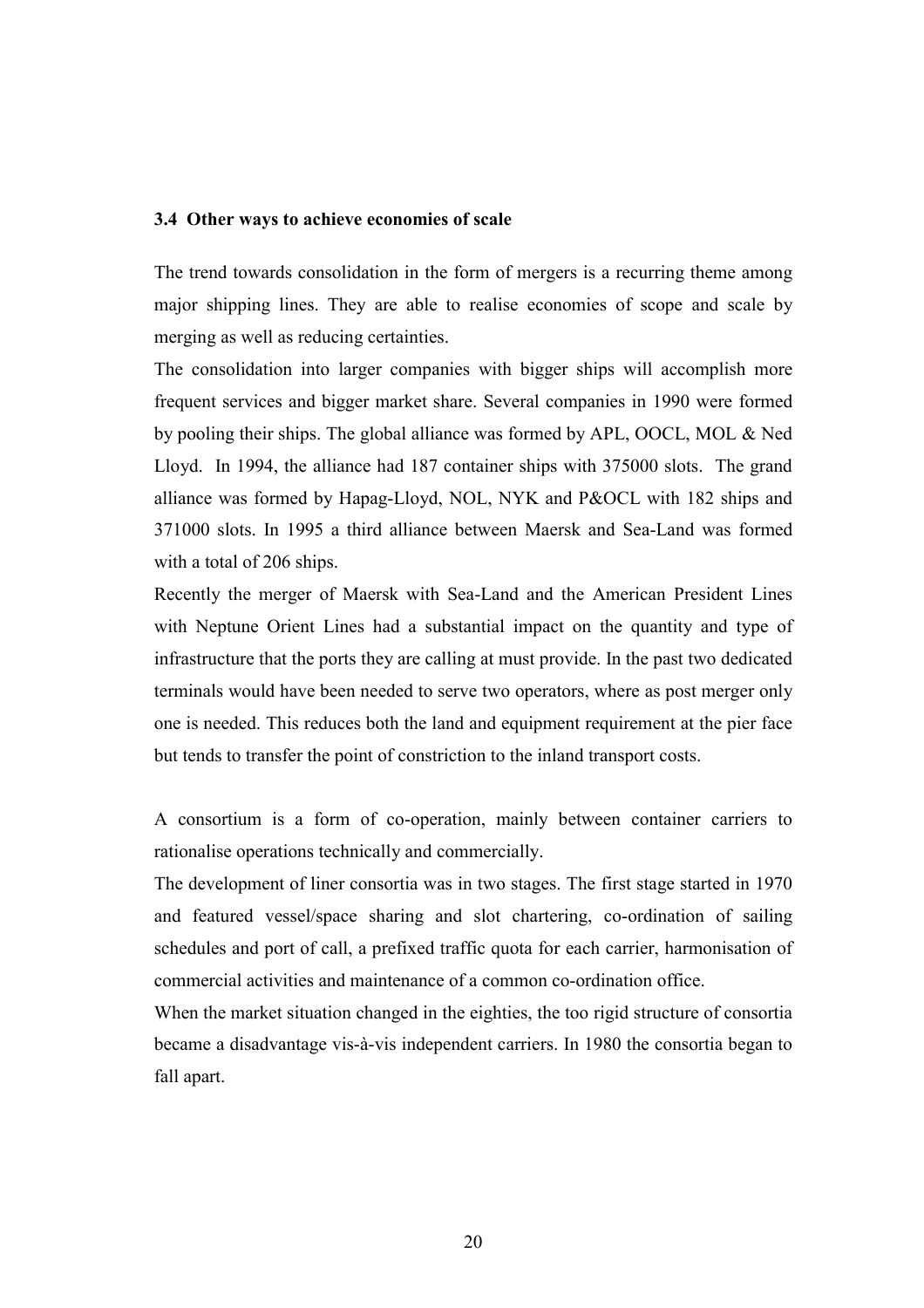Heavier capital investment requirement, poorer freight rates and fiercer competition has accentuated the old problem of technical and commercial harmonisation of lines to rationalise the use of assets.

The second stage is the alliance, where liner shipping co-operation takes shape by grouping big shipping lines trading on the main world maritime routes. Alliances are a kind of consortia with the main objective based on technical agreements. Container lines with a similar scale of operation supported by feeder services are forming alliances. They are less restrictive than the first stage of consortia and they target cost cutting and improving quality of service.

The cost cutting on the sea leg seems to be more and more limited; therefore the competitive edge remains on the land-side. Members of an alliance co-operate in transport equipment and port terminal facilities that account for 70% of the cost for a typical door to door container delivery.

The volume created by the alliance members gives much more negotiating weight when discussing rates with port service and inland transport providers.

In an alliance each party gains a specific advantage from a joint operation. thus by working together these parties create a competitive advantage.

Shipper requirements have driven the development of alliances. Bigger vessels and global alliances are needed to cater for multinational companies which are producing and assembling their products in a large number of countries.

In a joint production the alliance achieves cost savings and gives its members access to more services, like terminal sharing and shore based services, without having a lot of costs. The cost reduction and the growth of revenues are the value added to a successful alliance.

The CEO of Hapag Lloyd revealed that "the Grand alliance (of which Hapag Lloyd is a member) has achieved about \$40 million in savings for its members since it was started in 1996 and much more savings are possible in the field of container logistics".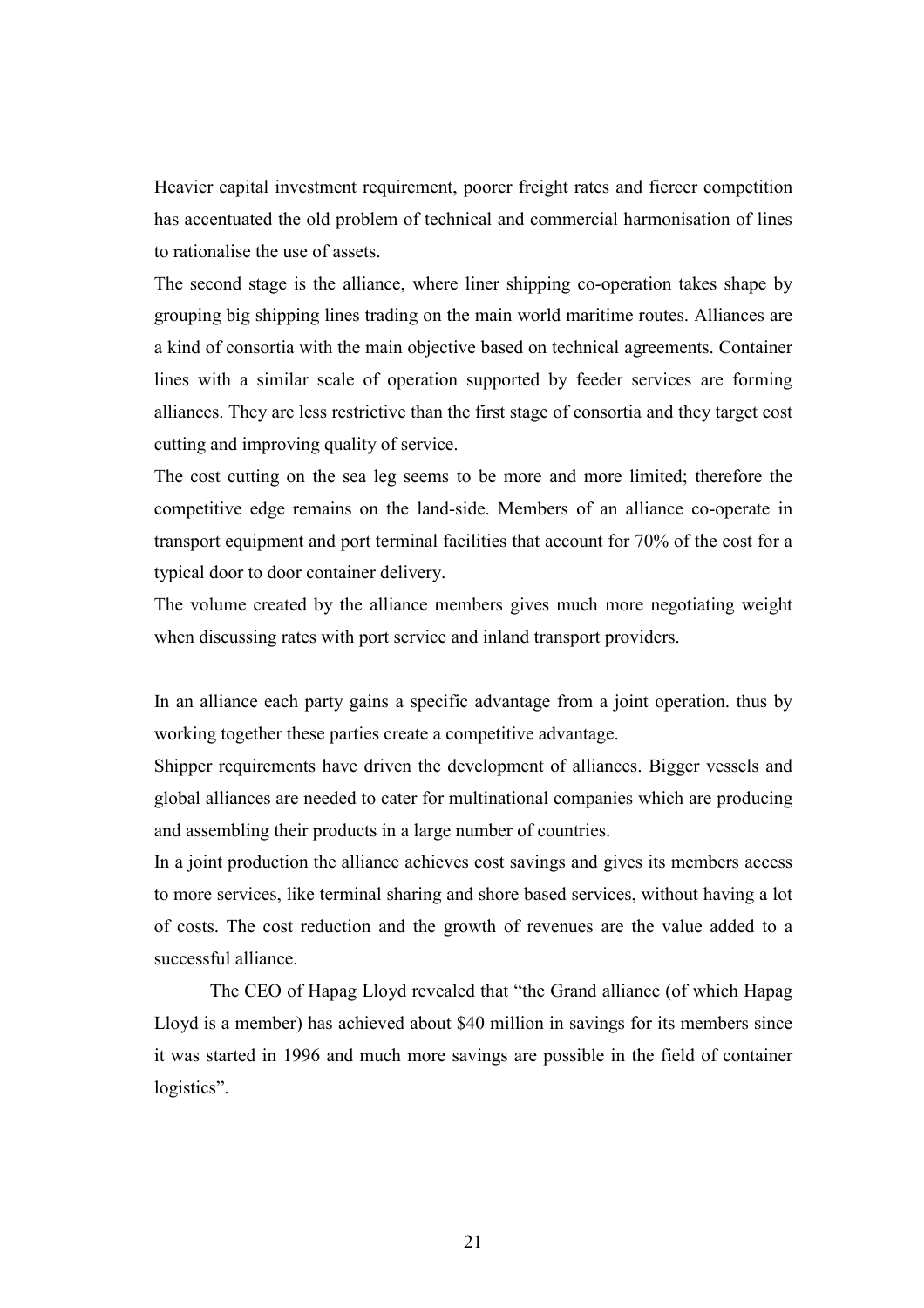Mergers and acquisitions are other forms of co-operation between carriers. Many companies change hands, some disappearing in the process. Most of the carriers acquired have been second or third tier operators.

Mergers and acquisitions have played a part in the concentration of ownership in the liner shipping industry. This was driven by the faster rate of growth of the major lines. The advantage of mergers and acquisitions over alliances is the savings in the administrative costs as well as in the operational sphere, as they are basically cost driven.

Cost saving can be made by pooling and rationalising equipment, co-ordinating container logistics and collaborating on landside activities.

The levels of co-operation where carriers have commitments differ a great deal, while the mixture of strategies differs according to the condition of each route. It can be concluded that the degrees of co-operation are as follows:

- Slot purchase
- Slot exchange
- Vessel-sharing agreement
- Joint services
- Alliances
- Merger/acquisition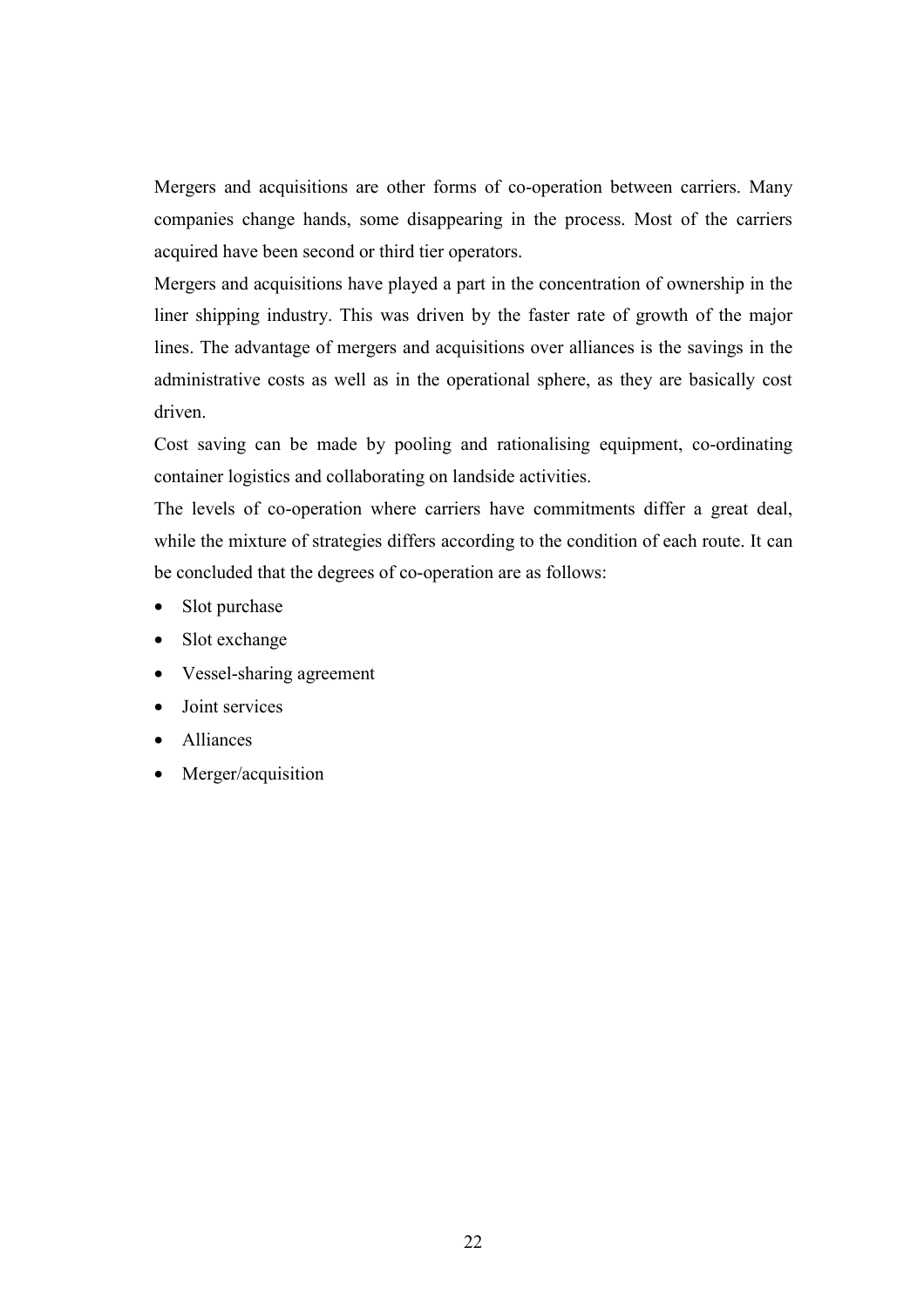| <b>Company Acquired</b>          | Purchaser       | <b>Date</b> | <b>Annual TEUs Carried</b> |
|----------------------------------|-----------------|-------------|----------------------------|
| <b>FMG</b>                       | <b>TMM</b>      | 1996        |                            |
| CGM                              | <b>CMA</b>      | 11/1996     |                            |
| <b>DSR-Senator Lines</b>         | Hanjin Shipping | 1997        | 800000                     |
| <b>Lykes Lines</b>               | CP Ships        | 7/1997      | 275000                     |
| Contship containerlines          | <b>CP</b> Ships | 10/1997     | 270000                     |
| <b>APL</b>                       | <b>NOL</b>      | 11/1997     |                            |
| <b>Blue Star Line</b>            | P&O Nedlloyd    | 2/1998      | 186000                     |
| <b>Ivaran</b> Lines              | CP Ships        | 5/1998      | 110000                     |
| <b>SCL</b>                       | Safmarine**     | 7/1998      |                            |
| South Seas Steamship             | Hamburg Sud     | 8/1998      |                            |
| <b>Llod Triestino</b>            | Evergreen       | 8/1998      |                            |
| Italia di navigazione            | D'Amico         | 8/1998      | 117000                     |
| Anzdl                            | CP Ships        | 10/1998     |                            |
| Alianca                          | Hamburg Sud     | 11/1998     |                            |
| ANL*                             | <b>CMA-CGM</b>  | 11/1998     | 85000                      |
| <b>Safmarine Container Lines</b> | Maersk          | 12/1998     | 600000                     |
| <b>Tasman Express Line</b>       | P&O Nedlloyd    | 1/1999      |                            |
| Barbican line (part)             | Hamburg Sud     | 1999        |                            |
| Barbican Line (part)             | Safmarine       |             |                            |
| Grupo Libra*                     | <b>CSAV</b>     |             |                            |
| Montemar*                        | <b>CSAV</b>     |             |                            |
| Transroll                        | Hamburg Sud     | 7/1999      |                            |
| South Pacific Container          | Hamburg Sud     | 7/1999      |                            |
| Sea-Land                         | Maersk          | 8/1999      | 3000000                    |
| Crowley Am. Trans.(part)         | Hamburg Sud     | 8/1999      |                            |

### **Table 3.2 Liner Industry consolidation**

\* *Liner interests only* \*\* *Purchase of 25% of company not already owned*

Source: Drewry Shipping Consultants Ltd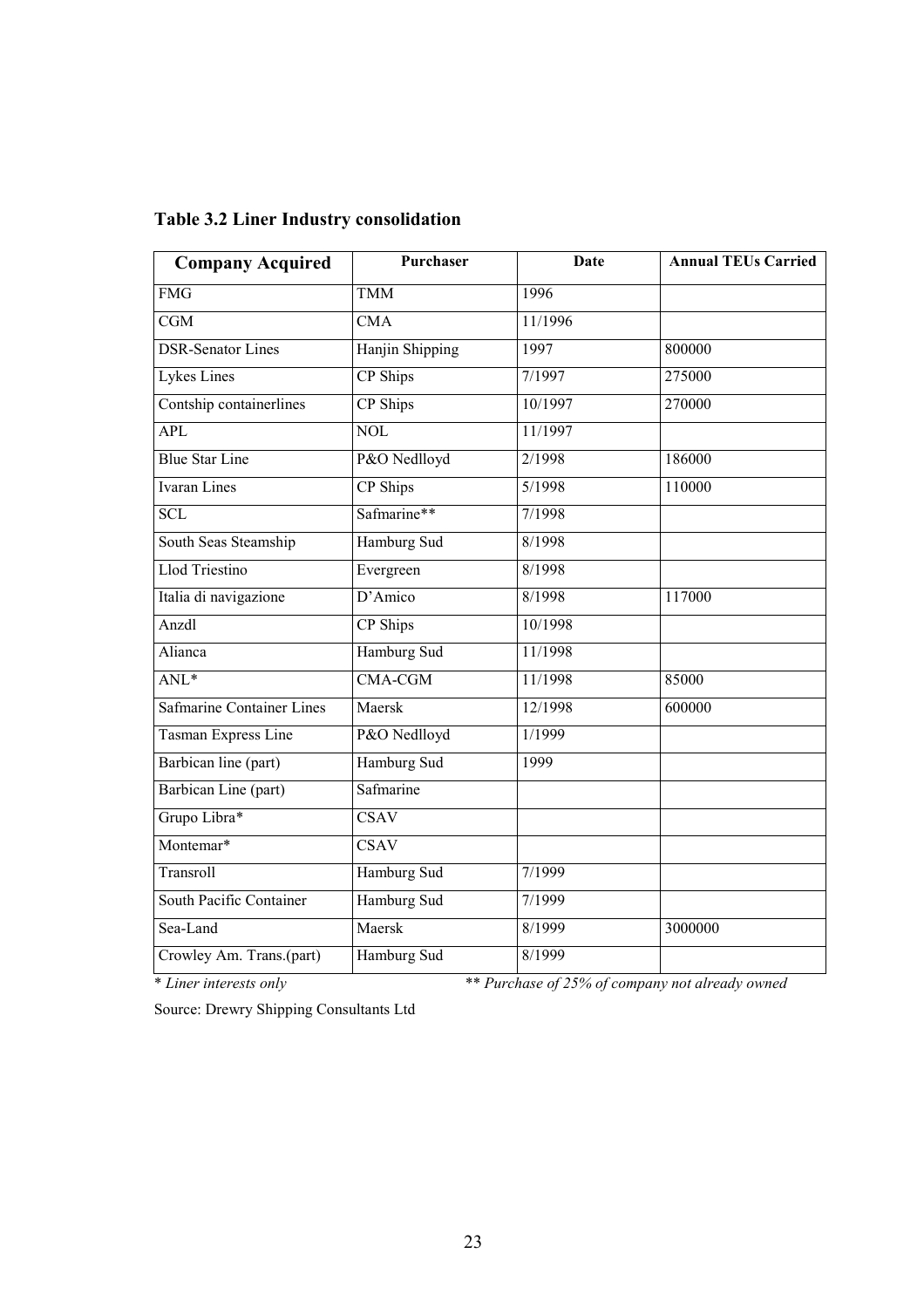| Original<br><b>Grouping</b>       | <b>Global Alliance</b>                                     | <b>Grand Alliance</b>                                    |                 |                                                    | Maersk/Sea-land Hanjin/Tricon   KLine/YangMing/<br>Hyundai(HMM) |
|-----------------------------------|------------------------------------------------------------|----------------------------------------------------------|-----------------|----------------------------------------------------|-----------------------------------------------------------------|
| Original                          | APL - MOL                                                  | P&O - NYK                                                | Maersk/Sea-land | Hanjin - DSR                                       | K Line - YangMing -                                             |
| Line-up                           | Nedlloyd-OOCL                                              | Happag Lloyd - NOL                                       |                 | Senator - Cho Yang                                 | Hyundai (HMM)                                                   |
| <b>Revised</b><br><b>Grouping</b> | New World Alliance Grand Alliance 2 Maersk/Sea-land United |                                                          |                 | <b>Alliance</b>                                    | <b>K</b> Line/YangMing<br>$/C$ osco                             |
| <b>revised</b><br>Line-up         | APL(NOL) - MOL<br>Hyundai                                  | P&O NedLloyd - NYK<br>Happag Lloyd - OOCL<br><b>MISC</b> | Maersk/Sea-land | Hanjin - DSR -<br><b>UASC</b><br>Senator- Cho Yang | K Line - YangMing<br>Cosco                                      |

**Table 3.3 Evolution of the Alliances**

Source: Drewry Shipping Consultants Ltd

#### **3.5 Individual operators**

Despite the heavy costs involved in purchasing and operating larger container vessels, some operators prefer to operate independently rather than through cooperation with other lines. The idea behind this is to avoid the organisational complexity existing in an alliance because of too many participants.

Evergreen and the Mediterranean Shipping Company are two carriers that prefer to operate independently, believing that decision making is the key.

By introducing bigger ships and offering lower rates, independent operators win enough cargo to fill their ships and cut down their average costs. Consequently their voyage profit increases. On the other hand the members of the alliance will be left with less cargo and rising average cost. Consequently their profit will be wiped out.

The main area that remains for competition is the inland services where alliances can achieve a better cost reduction when moving containers to their final destination. Smaller operators focus on specific regions with more flexibility towards customer

wishes. Meanwhile they can respond quickly to the market.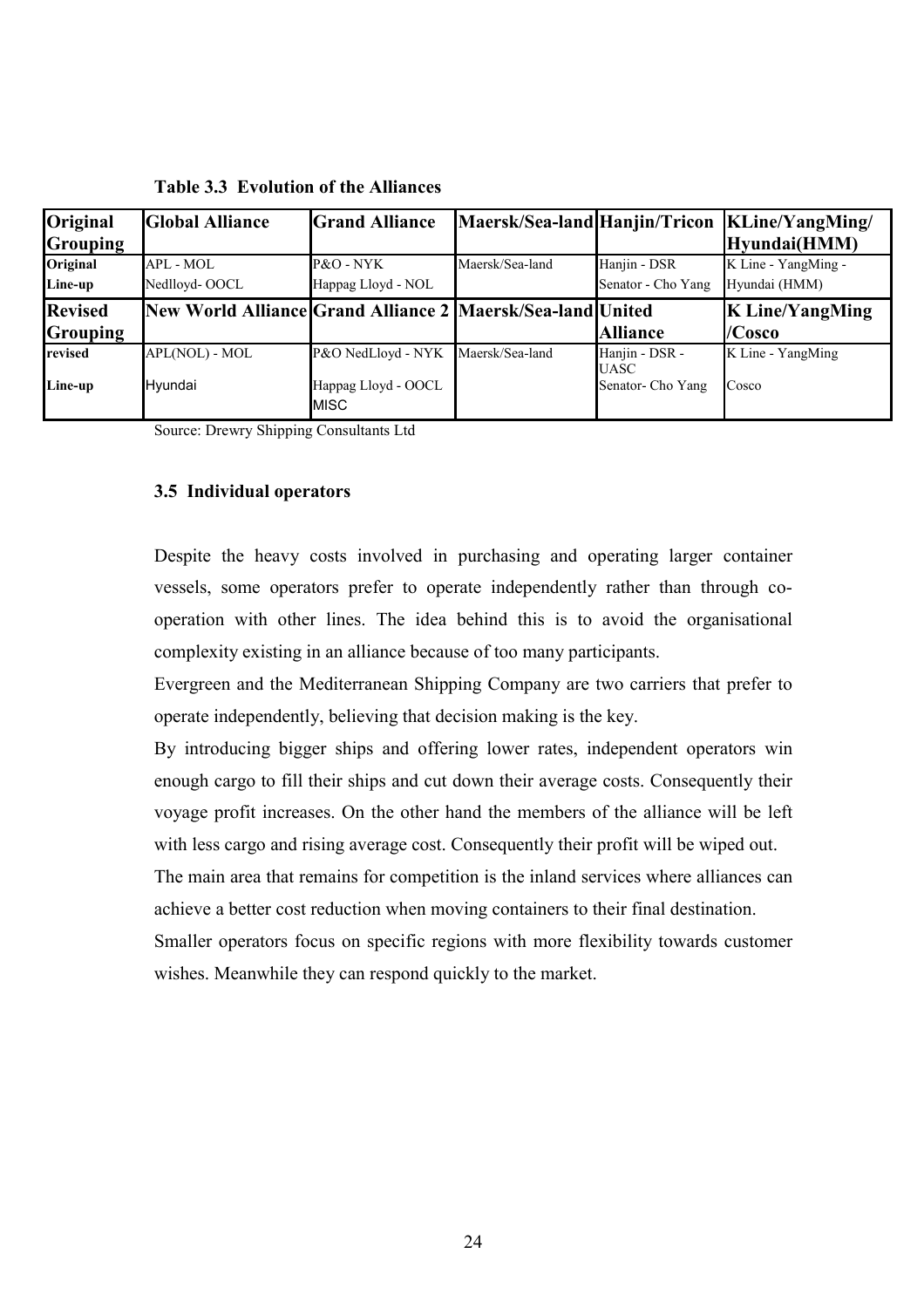|                                                  |                |                 | $\overline{0}$     |         |                                 | $\circ$                                 |         |                      | $\infty$           | 1          | Ó            |              |         |                |         | 4               |          |       |                 | ς         |                  |           |       |          |       | S               |          |             |       |          |                |                  |                    |                             |
|--------------------------------------------------|----------------|-----------------|--------------------|---------|---------------------------------|-----------------------------------------|---------|----------------------|--------------------|------------|--------------|--------------|---------|----------------|---------|-----------------|----------|-------|-----------------|-----------|------------------|-----------|-------|----------|-------|-----------------|----------|-------------|-------|----------|----------------|------------------|--------------------|-----------------------------|
| Total                                            |                |                 | <b>CMA/Norasia</b> |         |                                 | CP Ships                                |         |                      | T <sub>1</sub> NNL | <b>MSC</b> | <b>Cosco</b> | Evergreen    |         |                |         | United Alliance |          |       | <b>Alliance</b> | New World |                  |           |       |          |       | Maersk Sea-Land |          |             |       |          |                | Grand Alliance   |                    | Rank Name of Alliance       |
|                                                  | lotal          | Ř               | Norasia            | Total   | Americana (Lykes, Contship Med) | Canmar.<br><b>CAST</b><br>ontship.ANZDI | otal    | K-Line               | Yang Ming          | Total      | Total        | <b>Total</b> | Iotal   | Hanjin/Senator | ho Yang | IASC            | lotal    | APL   | TOM             | Hyundai   | Total            | Safmarine |       |          |       | Maersk Sea-Land | Fotal    | <b>TNOd</b> | NNK   | COCL     | <b>NISC</b>    | Hapag  <br>pvol. |                    | Comprising                  |
| 3270                                             | 150            | $\overline{23}$ | 27                 | 143     | 71                              | 72                                      | 198     | $\equiv$             | 87                 | 217        | 221          | 319          | 379     | 256            | 52      | $\overline{z}$  | 433      | 161   | 137             | 105       | 527              |           |       |          |       |                 | 683      | 283         | 155   | 115      | $\mathfrak{F}$ | $\tilde{g}$      | TEUs               |                             |
|                                                  | 24%            |                 |                    | $8\%$   |                                 |                                         | $2\%$   |                      |                    | $16\%$     | $-3\%$       | $11\%$       | 7%      |                |         |                 | $5\%$    |       |                 |           | $0\%$            |           |       |          |       |                 | $8\%$    |             |       |          |                |                  | Y. Growth          | $\mathop{\rm \mathrm{c}ar}$ |
| 758                                              | $\overline{0}$ |                 |                    |         |                                 |                                         | 85      |                      |                    | 75         | 55           | 68           | 28      |                |         |                 | 89       |       |                 |           | $\overline{120}$ |           |       |          |       |                 | 177      |             |       |          |                |                  | <b>TEUS</b>        |                             |
| 23.2%                                            | 40.7%          |                 |                    | $0.0\%$ |                                 |                                         | 42.9%   |                      |                    | $34.6\%$   | 24.9%        | 21.3%        | 7.4%    |                |         |                 | $20.6\%$ |       |                 |           | 22.8%            |           |       |          |       |                 | 25.9%    |             |       |          |                |                  | Growth             | Order Book                  |
| $100.0\%$                                        | 4.6%           |                 |                    | $4.4\%$ |                                 |                                         | $6.1\%$ |                      |                    | $6.6\%$    | 6.8%         | $9.8\%$      | $1.6\%$ |                |         |                 | $13.2\%$ |       |                 |           | $16.1\%$         |           |       |          |       |                 | 20.9%    |             |       |          |                |                  | Group              |                             |
| 59.5%                                            |                |                 |                    | $2.6\%$ |                                 |                                         |         |                      |                    |            | $4.0\%$      |              | $6.9\%$ |                |         |                 | $7.9\%$  |       |                 |           | $9.7\%$          |           |       |          |       |                 | $12.4\%$ |             |       |          |                |                  | World              | Share per                   |
|                                                  | 2.7%           |                 |                    |         |                                 |                                         | $3.5\%$ |                      |                    | $3.9\%$    |              | $5.8\%$      |         |                |         |                 |          |       |                 |           |                  |           |       |          |       |                 |          |             |       |          |                |                  | Nr.                |                             |
| 18 65.                                           |                |                 |                    |         |                                 |                                         |         | $\infty$<br>ω<br>456 |                    |            |              |              |         |                |         | 0<br>ω<br>.800  |          |       |                 |           |                  |           |       |          |       |                 |          |             |       |          |                |                  | ဖ ဖ<br>.000<br>000 |                             |
|                                                  |                | $\sim$          |                    |         |                                 |                                         |         |                      |                    | N          |              |              |         | ω              | 4       |                 |          | ω     | c               |           |                  |           |       |          |       | 6               |          |             |       | $\infty$ | လက             |                  | Νr.                |                             |
| 648 50 228.278 41 219.789 22 137.214 131 650.929 |                | 4.000           |                    |         |                                 |                                         |         |                      |                    | 4.000      |              |              |         | 4.545          | 4.545   |                 |          | 4.832 | 4.700           |           |                  |           |       |          |       | 4.354           |          |             |       | 4.960    | 4.469          | 4.422            | 4000<br>4.999      |                             |
|                                                  |                |                 |                    |         |                                 |                                         |         |                      | Юı                 |            | d)           | ದ            |         | C)             |         |                 |          |       |                 | ⊣         |                  |           |       |          |       |                 |          |             | Cη    |          |                |                  | Μr.                |                             |
|                                                  |                |                 |                    |         |                                 |                                         |         |                      | 5.000              |            | 5.200        | 5.364        |         | ō.<br>300      |         |                 |          |       |                 | 5.551     |                  |           |       |          |       |                 |          |             | 5.700 |          |                |                  | 5.000<br>5.999     |                             |
|                                                  |                |                 |                    |         |                                 |                                         |         |                      |                    |            |              |              |         |                |         |                 |          |       |                 |           |                  |           | ω     | ω        | ဖ     |                 |          | 4           |       |          |                |                  | Ķ                  |                             |
|                                                  |                |                 |                    |         |                                 |                                         |         |                      |                    |            |              |              |         |                |         |                 |          |       |                 |           |                  |           | 6.418 | တ<br>200 | 6.000 |                 |          | 069'9       |       |          |                |                  | 6.000<br>6.999     |                             |
|                                                  | N              |                 |                    | 0       |                                 |                                         | ದ       |                      |                    | И          | ω            | 13           | 25      |                |         |                 | 18       |       |                 |           | 27               |           |       |          |       |                 | 25       |             |       |          |                |                  | Μŗ.                |                             |
|                                                  | 000'8          |                 |                    | 0.000   |                                 |                                         | 52.648  |                      |                    | 8.000      | 31.200       | 69.732       | 09.950  |                |         |                 | 91.349   |       |                 |           | 149.640          |           |       |          |       |                 | 130.410  |             |       |          |                |                  | <u>Total</u>       |                             |
| 19.91                                            | 533            |                 |                    | 0.00    |                                 |                                         | 26.59   |                      |                    | 3.69       | 14.12        | 21.86        | 29.01   |                |         |                 | 21       |       |                 |           | 28.3<br>ق        |           |       |          |       |                 | 19.09    |             |       |          |                |                  | Total slots        | % of                        |

Table 3.4 Alliances and Global Payers February 2000 (TEUs/slog n thousand Global Payers and Global P **Table 3.4 Alliances and Global Players February 2000 (TEUs/ slots in thousands)**

Source: Compiled from Hapag Lloyd container line and Containerisation International Year Book 2000 Source: Compiled from Hapag Lloyd container line and Containerisation International Year Book 2000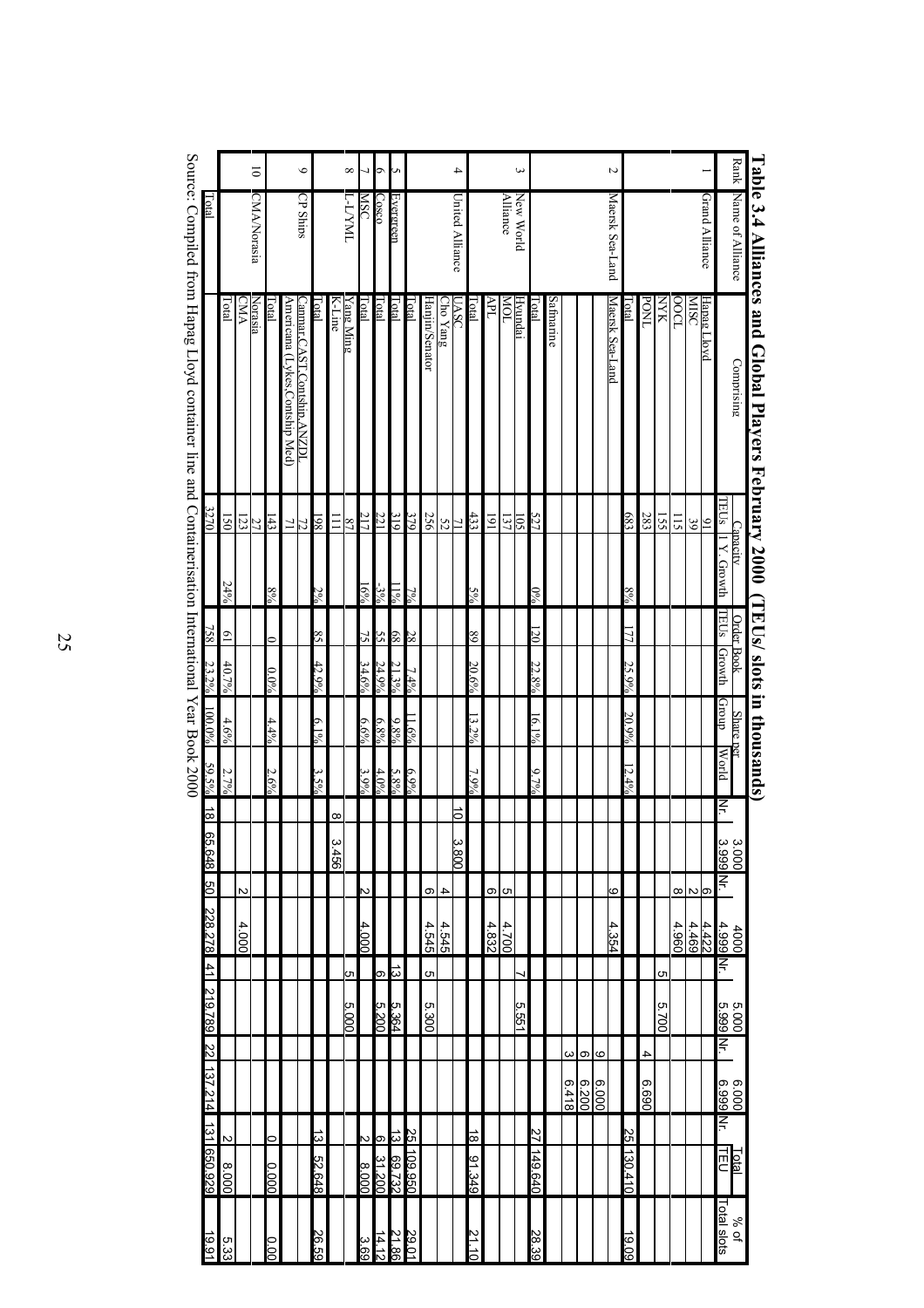# **3.6 Future Developments in Containerisation**

The growth in containerisation since 1956 till now has been spectacular. The volume handled and the increase in trade has been characterised from the very beginning by two factors: optimisation of ship design to carry the maximum possible number of containers and improvement in economy by increasing the size of ships. As world trade continues to grow, container trade volume follows. This growth is obvious in European and Asian ports and it will continue to grow even faster in some regions like the Baltic and China.

The developments of large container ships started years ago in 1980 but only recently vessels have come close to 8000 TEUs. Efforts are aimed at an improvement in economy by increasing ship size. Each generation of container ships is characterised by the factors indicated in the following table.

| Generation | First                | Second               | Third               | Fourth            |
|------------|----------------------|----------------------|---------------------|-------------------|
|            | Domestic coastal     | Short                | Long international  | Round-the-world   |
| Period     | service, before      | international        | services over two   | services, since   |
|            | 1966                 | service across one   | or more oceans,     | 1984              |
|            |                      | ocean, since 1966    | since 1971          |                   |
|            | USA, Australia       | Advanced             | Developing          | World-wide,       |
| Territory  |                      | countries, such as   | countries in South  | including China,  |
|            |                      | USA, Europe,         | East Asia, Middle   | India and         |
|            |                      | Australia, Japan     | East, South         | Countries in      |
|            |                      | etc.                 | America, etc        | Africa            |
|            | Pre-ISO, size        | ISO standard         | High cube type      | Deviation from    |
| Containers | $17', 24', 35'$ long | $8/8$ '6"*8'*20'/40' | $9'$ , $9'6'$ high  | ISO standard      |
|            |                      |                      |                     | sizes, e.g. $45'$ |
|            | Mainly converted     | Purpose-built        | Purpose-built ships | Purpose-built     |
| Ships      | ships with onboard   | ships of 700-1500    | of 2000 TEU         | ships over 3000   |
|            | cranes               | <b>TEU</b>           |                     | <b>TEU</b>        |

**Table 3.5 Generations of Containerisation**

Source: Wijnolst N., 1999 Shipping Industry Structure, Delft University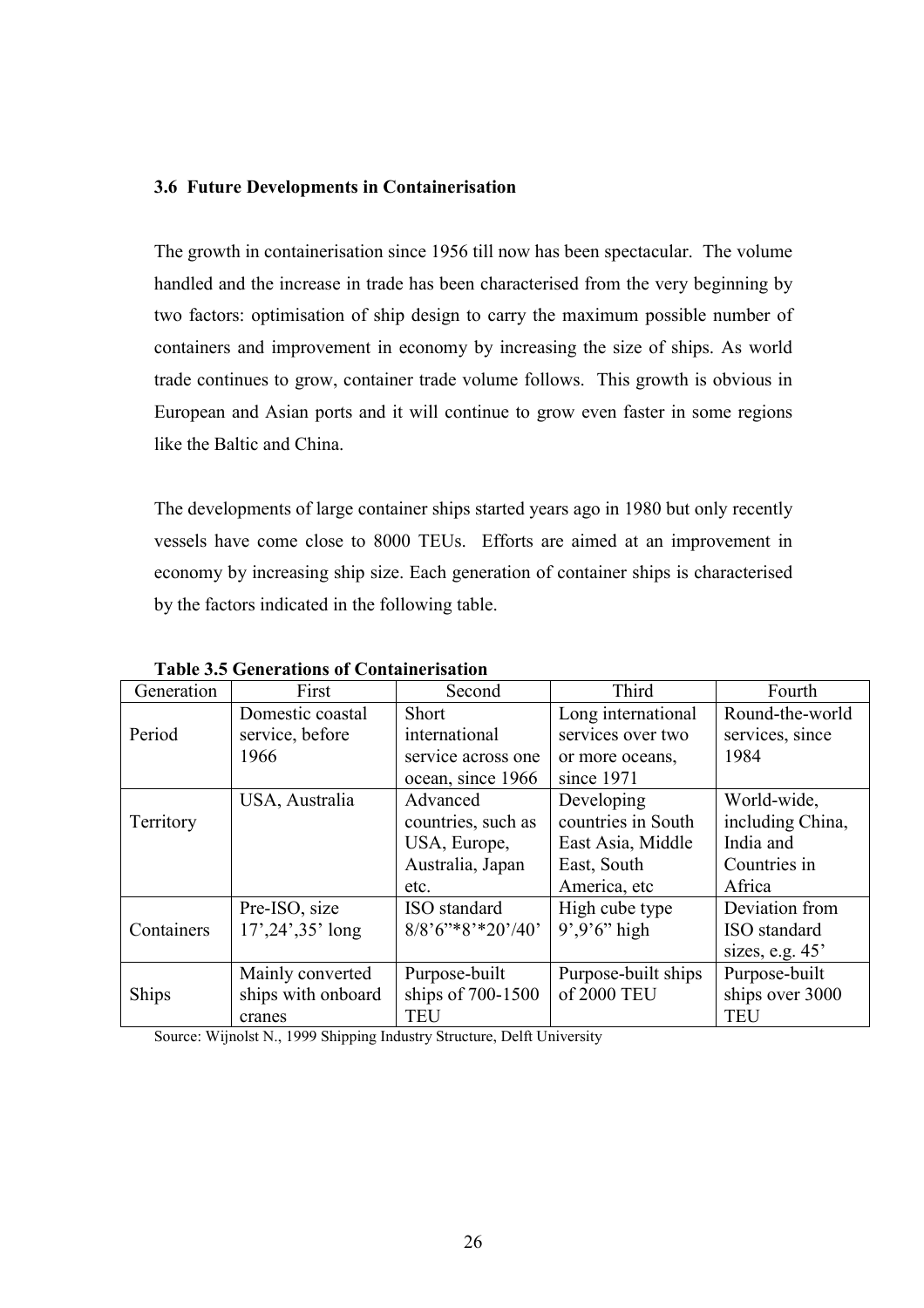The effect of economies of scale have led to a rapid increase in ship size from feeders to post Panamax. The limits of development of the 8000, 12000 and 15000 TEU container ship are now not in the design, but come from the following aspects:

- the cargo handling facilities and logistics requirements for the ports
- the water depth in ports and port entrance
- the fluctuation in fuel prices

More efforts are being made on the cargo side as well. Commodities that used to be shipped in bulk or break-bulk form are now routinely being containerised; not only high value cargo but low value as well. This means that all market segments are heavily influenced by logistics arrangements.

The lack of port infrastructure to load and unload bulk commodities in some markets has meant the use of containers enabled them to trade. Moreover, containerisation suited the markets that can deliver smaller volumes on a regular basis rather than in bulk.

Fast container ships of 40 knots are due to start in 2002, allowing time sensitive cargo to be moved in a more efficient way. This will have an impact on the handling facilities at ports receiving such kinds of ships. Conventional handling cranes will slow the transport process but a new handling system is being developed to cope with these fast ships in order not to lose the time gained at sea by reducing time at port. The system uses a container pallet train to load and unload the ship, and can unload a fast ship of 1423 TEUs in about 4 hours instead of 30 hours by conventional handling systems.

The physical restraint for a further increase in container ship size remains in the Suez Canal. Suez-max container ships of 12000 TEU capacity are already being planned. It remains to be seen how far the scaling up of container ships will continue.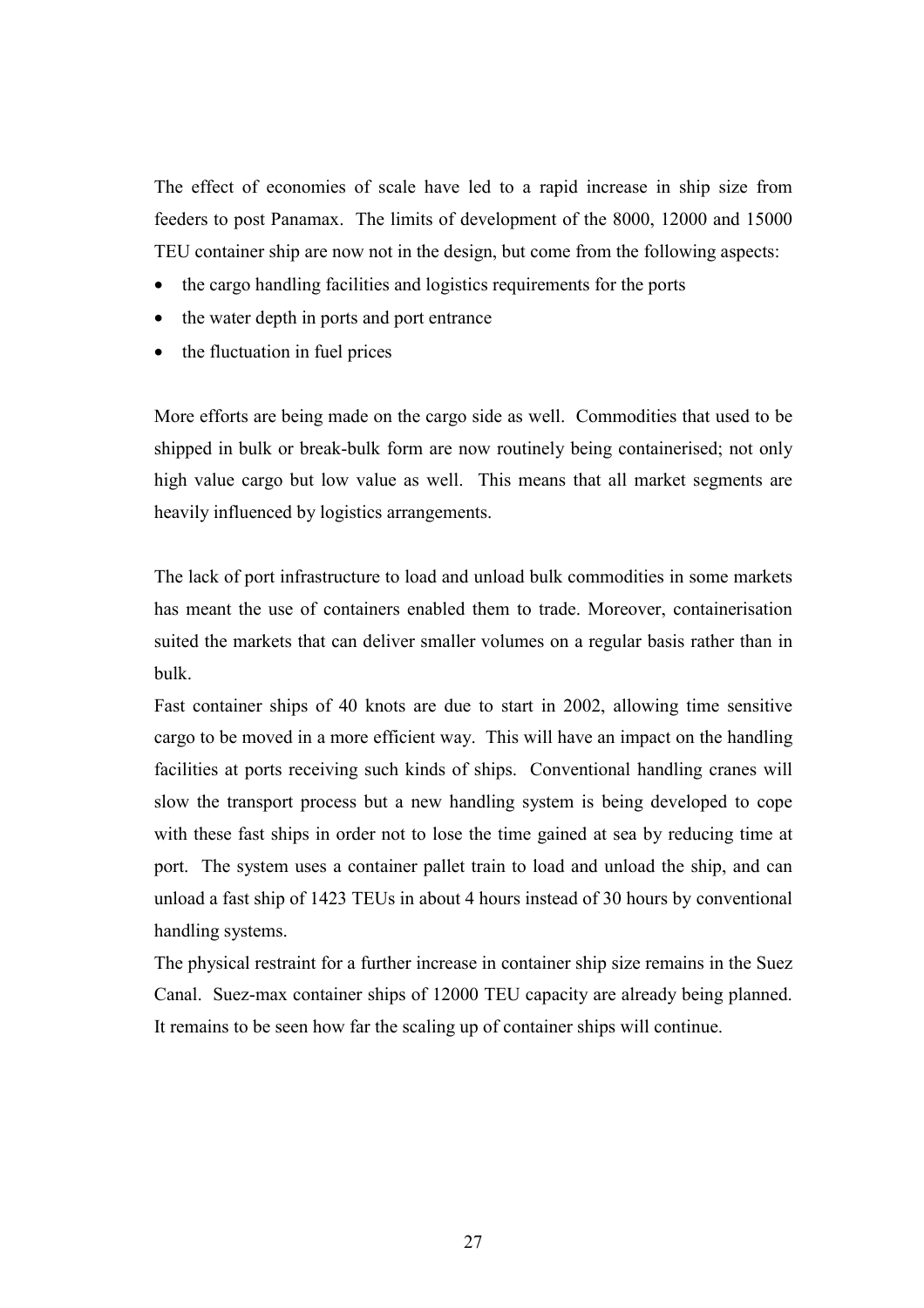# **Chapter 4**

#### **CHALLENGES**

### **4.1 Container vessels of the next generation**

The steady downward pressure on freight rates, coupled with the impending requirement for carriers to replace outdated tonnage can mean only two things:

- 1) Lines are constantly searching for greater economies of scale (through upsizing) in an effort to reduce unit costs.
- 2) As a significant fleet replacement programme is imminent anyway, the next few years will be when the entry of big new ships should be most expected. Older and slower ships will be scrapped in fairly large numbers over the next few years and this will pave the way for a new generation. As illustrated in the table 4.2, 12% (526113 TEUs of capacity) of the global container fleet is 20 years and older and could be retired very soon.

Ship design development went very fast after the delivery of the  $1<sup>st</sup>$  post PANAMAX ship took place in 1988. Thereafter the first 5000 TEU ship was delivered in 1995, the first 6000 TEU ship in 1996 and the first 6600 TEU ship in 1997 (8700 if empty containers on deck are taken into account)

A comparison in table 4.1 between an optimised Panamax container ship, the first post-Panamax container ship and the 6600 TEU container ship shows that the advantages of first Post-Panamax container ships were very limited.

Although the container ships built so far can easily pass the Suez Canal, a further size increase will reach the limit of this canal.

The concept of Suez-max container carriers is already being planned. The design was made according to the current maximum dimensions allowed within the Suez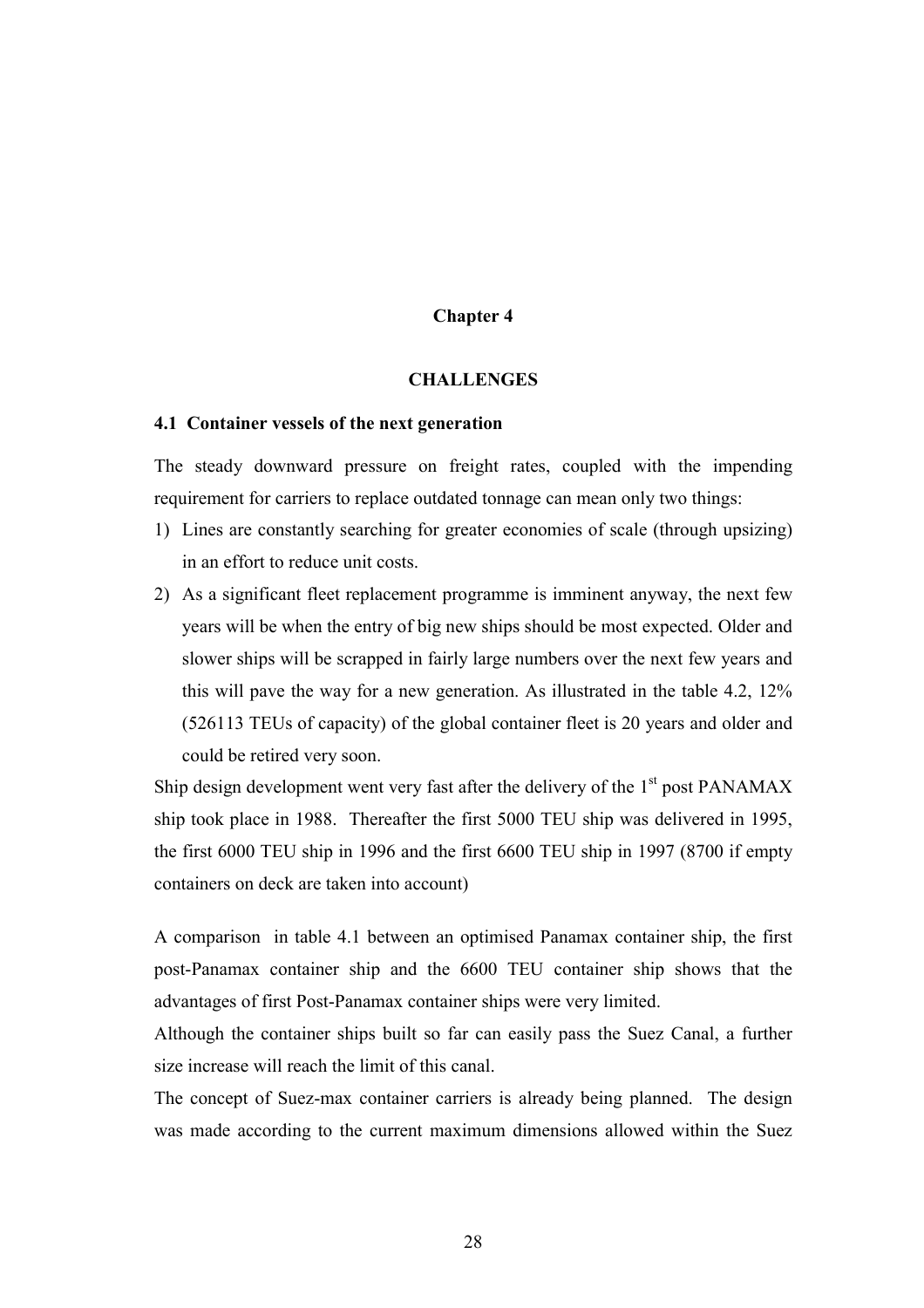Canal today, which are, both in breadth and draft, for ships with a breadth of over 48.16 m and a maximum draft is 58 feet (17.67 m).

|                | Optimized Panamax | First Panamax     | <b>6600 TEU</b>   |
|----------------|-------------------|-------------------|-------------------|
| Length         | 294.0 m           | 275.2 m           | 347.0 m           |
| <b>Breadth</b> | $32.3 \text{ m}$  | 39.4m             | $43.0 \text{ m}$  |
| Molded Depth   | 21.4 m            | 23.6 <sub>m</sub> | 24.1 m            |
| Draft          | $13.5 \text{ m}$  | 12.5 m            | 14.5 m            |
| Deadweight     | 67680 t           | 54655 $t$         | 77000 t           |
| Speed          | 23.8 kn           | 24.2 kn           | $25.0 \text{ km}$ |
| Power          | 36497 kw          | 41882 kw          | 55000 kw          |
| Capacity       | 4422 TEU          | 4340 TEU          | <b>6600 TEU</b>   |

**Table 4.1 Comparison of Container ship designs**

Source: Wijnolst N. (1999), *Shipping Industry Structure*, Delft University

The following table illustrates container fleet age profile (for fully cellular vessels) **Table 4.2 Container Fleet Age Profile**

| <b>Fully Cellular</b><br><b>Number</b> |                |                |                       |                |        | ,000 TEU     |                    | <b>Fleet Ratio</b> |                     |       |       |        |        |            |
|----------------------------------------|----------------|----------------|-----------------------|----------------|--------|--------------|--------------------|--------------------|---------------------|-------|-------|--------|--------|------------|
| <b>Container Ships</b>                 |                |                | Age Profile (years)   |                |        |              |                    |                    | Age Profile (years) |       |       |        | May    | Fleet/     |
| <b>Fleet Profile</b>                   | $25+$          |                | 20:24 15:19 10:14 5:9 |                |        | 0:4          | $25+$              |                    | 20:24 15:19 10:14   |       | 5:9   | 0:4    | 2000   | $20$ Yrs.+ |
| 100/249                                | 66             | 40             | 14                    | $\overline{4}$ | 6      | 17           | 10.2               | 6.9                | 2.5                 | 0.7   | 1.0   | 3.3    | 24.6   | 70%        |
| 250/499                                | 32             | 64             | 59                    | 28             | 51     | 91           | 10.6               | 22.8               | 23.8                | 10.5  | 18.5  | 33.2   | 119.4  | 28%        |
| <b>Total Feeder</b>                    | 98             | 104            | 73                    | 32             | 57     | 108          | 20.8               | 29.7               | 26.3                | 11.2  | 19.5  | 36.5   | 144    | 35%        |
| 500/749                                | 14             | 33             | 56                    | 18             | 55     | 144          | 9.2                | 20.3               | 32.6                | 11.4  | 33.2  | 89.1   | 195.8  | 15%        |
| 750/999                                | 12             | 36             | 29                    | 23             | 24     | 70           | 10.9               | 31.9               | 24.7                | 19.7  | 21.5  | 59.9   | 168.6  | 25%        |
| <b>Total Feedermax</b>                 | 26             | 69             | 85                    | 41             | 79     | 214          | 20.1               | 52.2               | 57.3                | 31.1  | 54.7  | 149    | 364.4  | 20%        |
| 1000/1499                              | 33             | 50             | 63                    |                | 47 114 | 165          | 41.7               | 60.0               | 78.5                | 52.8  | 136.7 | 193.9  | 563.6  | 18%        |
| 1500/1999                              | 6              | 28             | 33                    | 45             | 74     | 148          | 10.4               | 47.7               | 58.8                | 79.5  | 125.0 | 244.6  | 566    | 10%        |
| <b>Total Handy</b>                     | 39             | 78             | 96                    |                | 92 188 | 313          | 52.1               | 107.7              | 137.3               | 132.3 | 261.7 | 438.5  | 1129.6 | 14%        |
| 2000/2499                              | 13             | 30             | 34                    | 9              | 27     | 101          | 28.6               | 68.2               | 73.8                | 18.8  | 61.8  | 226.8  | 478    | 20%        |
| 2500/2999                              | $\overline{2}$ | 29             | 26                    | 48             | 20     | 45           | 6.0                | 79.9               | 70.7                | 130.3 | 55.5  | 126.8  | 469.2  | 18%        |
| <b>Total Sub-Panamax</b>               | 15             | 59             | 60                    | 57             | 47     | 146          | 34.6               | 148.1              | 144.5               | 149.1 | 117.3 | 353.6  | 947.2  | 19%        |
| 3000/3499                              | $\overline{4}$ | $\overline{2}$ | 10                    | 45             | 38     | 32           | 12.6               | 6.2                | 31.1                | 144.1 | 120.8 | 106.9  | 421.7  | 4%         |
| 3500/3999                              |                |                | 6                     | 20             | 37     | 36           |                    |                    | 23.1                | 75.4  | 137.1 | 136.1  | 371.7  |            |
| $4000\&+(Panamax)$                     |                |                | 9                     | 3              | 32     | 68           |                    |                    | 41.5                | 12.7  | 135.5 | 292.2  | 481.9  |            |
| <b>Total Panamax</b>                   | $\overline{4}$ | $\overline{2}$ | 25                    |                | 68 107 | 136          | 12.6               | 6.2                | 95.7                | 232.2 | 393.4 | 535.2  | 1275.3 | 1%         |
| 4000/4499                              |                |                |                       | 5              | 10     | $\mathbf{1}$ |                    |                    |                     | 21.7  | 43.9  | 4.5    | 70.1   |            |
| 4500/4999                              |                |                |                       |                | 9      | 13           |                    |                    |                     |       | 42.8  | 63.8   | 106.6  |            |
| 5000/5499                              |                |                |                       |                |        | 30           |                    |                    |                     |       |       | 157.8  | 157.8  |            |
| 5500/5999                              |                |                |                       |                |        | 17           |                    |                    |                     |       |       | 94.8   | 94.8   |            |
| $6000+$                                |                |                |                       |                |        | 25           |                    |                    |                     |       |       | 167.6  | 167.6  |            |
| <b>Total Post-Panamax</b>              |                |                |                       | 5              | 19     | 86           | $\mathbf{0}$       | $\bf{0}$           | $\mathbf{0}$        | 21.7  | 86.7  | 488.5  | 596.9  |            |
| <b>TOTAL</b>                           | 182            | 312            | 339                   |                |        | 295 497 1003 | $\overline{1}40.2$ | 343.9              | 461.1               | 577.6 | 933.3 | 2001.3 | 4457.4 | 11%        |

Source: Clarkson container intelligence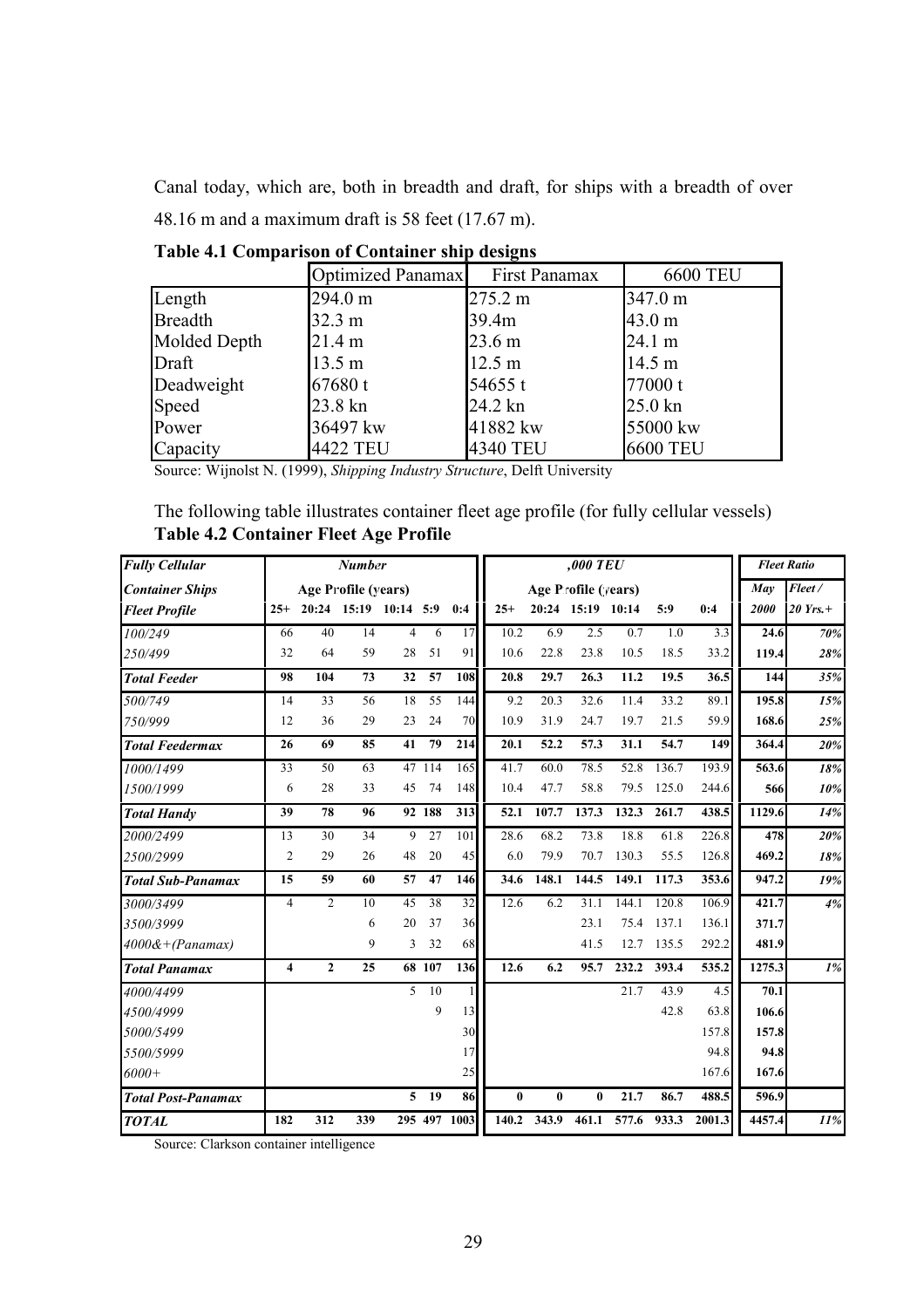The main characteristics of the Suez-max and Malacca-Max container vessels as described in a recent study by Wijnolst, (1999) and a student team are as follows:

| Specification        | Suez-Max                                                                                       | Malacca-Max                                              |  |  |  |  |
|----------------------|------------------------------------------------------------------------------------------------|----------------------------------------------------------|--|--|--|--|
| LOA(m.)              | 400                                                                                            | 400                                                      |  |  |  |  |
| $LwL$ (m.)           | 390                                                                                            | 390                                                      |  |  |  |  |
| $L$ B.P (m.)         | 380                                                                                            | 380                                                      |  |  |  |  |
| Breadth (m.)         | 50                                                                                             | 60                                                       |  |  |  |  |
| Draft (m.)           | 17.04                                                                                          | 21                                                       |  |  |  |  |
| Depth $(m.)$         | 30                                                                                             | 35                                                       |  |  |  |  |
| <b>Block Coeff.</b>  | 0.62                                                                                           | 0.62                                                     |  |  |  |  |
| Displac. $(t.)$      | 212194                                                                                         | 313571                                                   |  |  |  |  |
| $D$ . Weight $(t.)$  | 157935                                                                                         | 242800                                                   |  |  |  |  |
| Speed (knots)        | 25                                                                                             | 25                                                       |  |  |  |  |
| Capacity (TEU) 11989 |                                                                                                | 18154                                                    |  |  |  |  |
| Layout               | Forward bridge and pram-shaped stern                                                           | Forward bridge and pram-shaped stern                     |  |  |  |  |
| General Plan         | 25 blocks of 40' containers.                                                                   | 26 blocks of 40' containers.                             |  |  |  |  |
|                      | U/Dk 17 box wide.                                                                              | U/Dk 20 box wide $*12$ tiers                             |  |  |  |  |
|                      | O/Dk 19 box wide.                                                                              | O/Dk 24 box wide $*$ 8 tiers                             |  |  |  |  |
|                      | 3 m. wide double skin                                                                          | 5 m. wide double skin                                    |  |  |  |  |
| Propulsion           | 2*5 blades propeller D.8.6 m.                                                                  | 2*5 blades propeller D.8.6 m.                            |  |  |  |  |
| Engines              | 2*45768kw                                                                                      | 2*62810kw                                                |  |  |  |  |
|                      | Consumption/day 328 t. f.o                                                                     | Consumption/day 430 t. f.o                               |  |  |  |  |
| Stability            | 12 t. Homogenous * 11989 TEU GM is 0.31m                                                       | 12 t. Homogenous $*$ 18154 TEU GM is -                   |  |  |  |  |
|                      | $12t$ .<br>$*11723$ ,,,,<br>1.10m<br>$\overline{\phantom{a}}$<br>14 t. mix * 11989 ,, ,, 1.33m | 0.84m                                                    |  |  |  |  |
|                      | $*10281,$<br>$\overline{\phantom{a}}$<br>$14t$ .<br>2.16m<br>$\overline{\phantom{a}}$          | $12t$ .<br>$\frac{1}{2}, \frac{17482}{2},$<br>1.00m<br>, |  |  |  |  |
|                      |                                                                                                | 14 t. Mix 14/10 t. $*$ 18154,<br>1.02m<br>, 3, 5         |  |  |  |  |
|                      |                                                                                                | 14 t. Homogenous* 10281,<br>0.98m<br>, ,                 |  |  |  |  |
| Hatches              | Open hatch                                                                                     | Open hatch                                               |  |  |  |  |

**Table 4.3 Characteristics of Suez-max and Malacca-Max container ships**

Source: Wijnolst N., Malacca Max, Delft University Press, the Netherlands





**Malacca-max**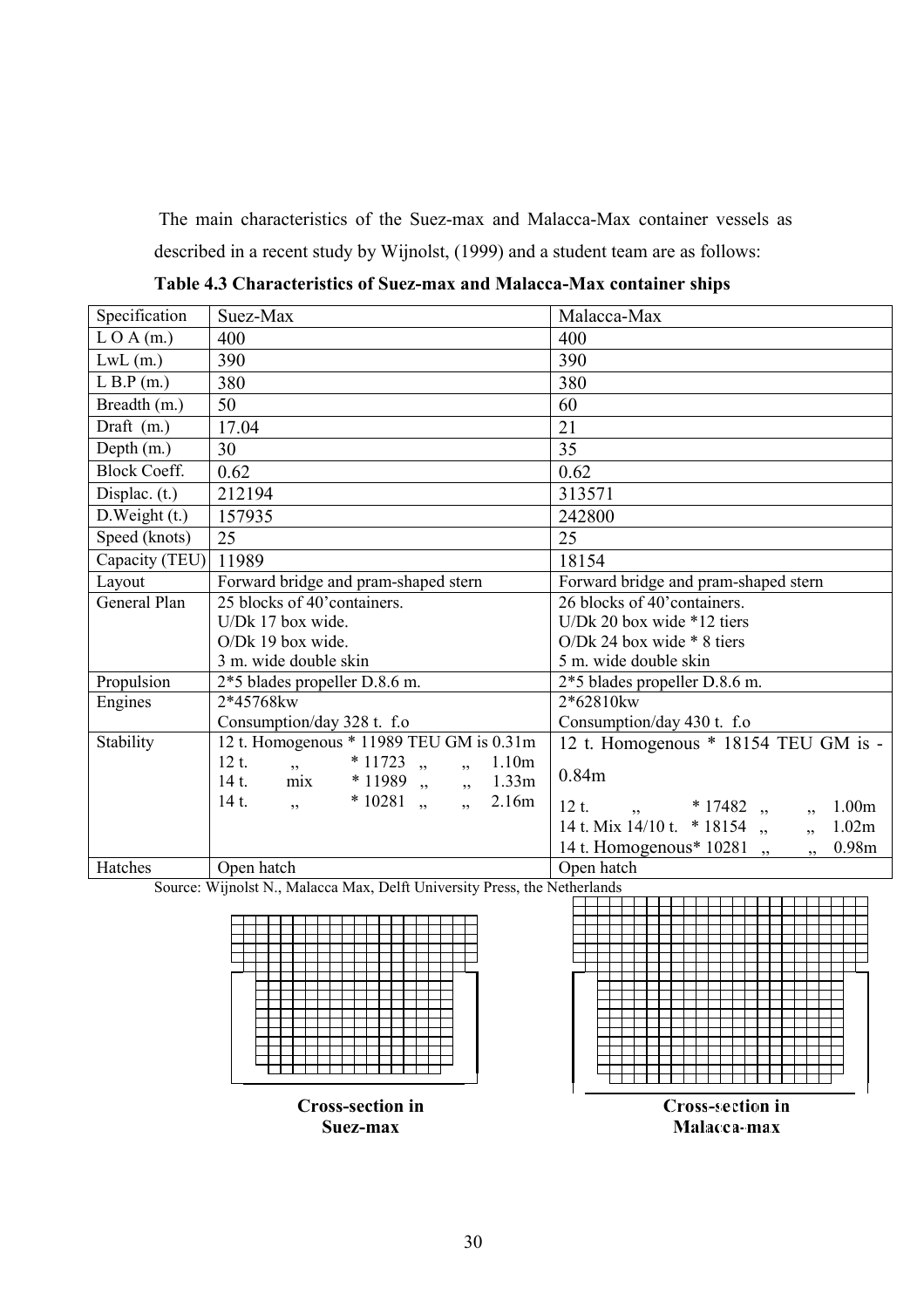The following table indicates the maximum allowable dimensions of vessel sizes and draft to pass Suez Canal.

| <b>Beam</b> |        | <b>Draft</b> |       |  |  |  |  |
|-------------|--------|--------------|-------|--|--|--|--|
| Meter       | Feet   | Meter        | Feet  |  |  |  |  |
| 48.16       | 158.00 | 17.07        | 56.00 |  |  |  |  |
| 50.00       | 164.00 | 16.45        | 53.96 |  |  |  |  |
| 55.00       | 180.33 | 14.94        | 49.00 |  |  |  |  |
| 60.00       | 196.83 | 13.11        | 43.00 |  |  |  |  |
| 60.96       | 200.00 | 12.65        | 41.50 |  |  |  |  |

**Table 4.4 Suez Canal Beam and Draft**

Source: Fairplay Ports guide

• Loading and Discharging Malacca-Max container ship

A new design, which boosts the loading and discharging speed, has developed a new concept capable of doing 70 moves per hour. The outreach of this crane is 74 meters. This design is made by crane builder Huisman-Itrec. The unloading is on stages as follows:

Vertically out of hold, backwards to be delivered to an automatic trolley which takes the container to the quayside to place it down on an elevator. This elevator places the container at the bottom of the crane. The crane has a small storage area underneath, which acts as a buffer to smooth the movements of containers away from the quay.

A significant cost-reduction is achieved through up scaling of ship size. A comparison between large container ships is shown in the following table:

|                |                                                   |                | Table 4.5 Comparison of Container sinps Transport Cost (ucep see only) |                |
|----------------|---------------------------------------------------|----------------|------------------------------------------------------------------------|----------------|
| Ship Type      | Av. TEU Capacity Capacity Increase Transport Cost |                |                                                                        | <b>Savings</b> |
|                |                                                   | (than Panamax) | US\$/TEU/Day                                                           | (than Panamax) |
| Panamax        | 4000                                              | $0.0\%$        | 210                                                                    | $0.0\%$        |
| Maersk s class | 6600                                              | $65.0\%$       | 185                                                                    | 12.0%          |
| Suez-max       | 12000                                             | 200.0%         | <b>78</b>                                                              | 15.0%          |
| Malacca-Max    | 18000                                             | 350.0%         | 150                                                                    | 28.5%          |

**Table 4.5 Comparison of container ships Transport Cost (deep see only)**

Source: Wijnolst N., Malacca Max, Delft University Press, the Netherlands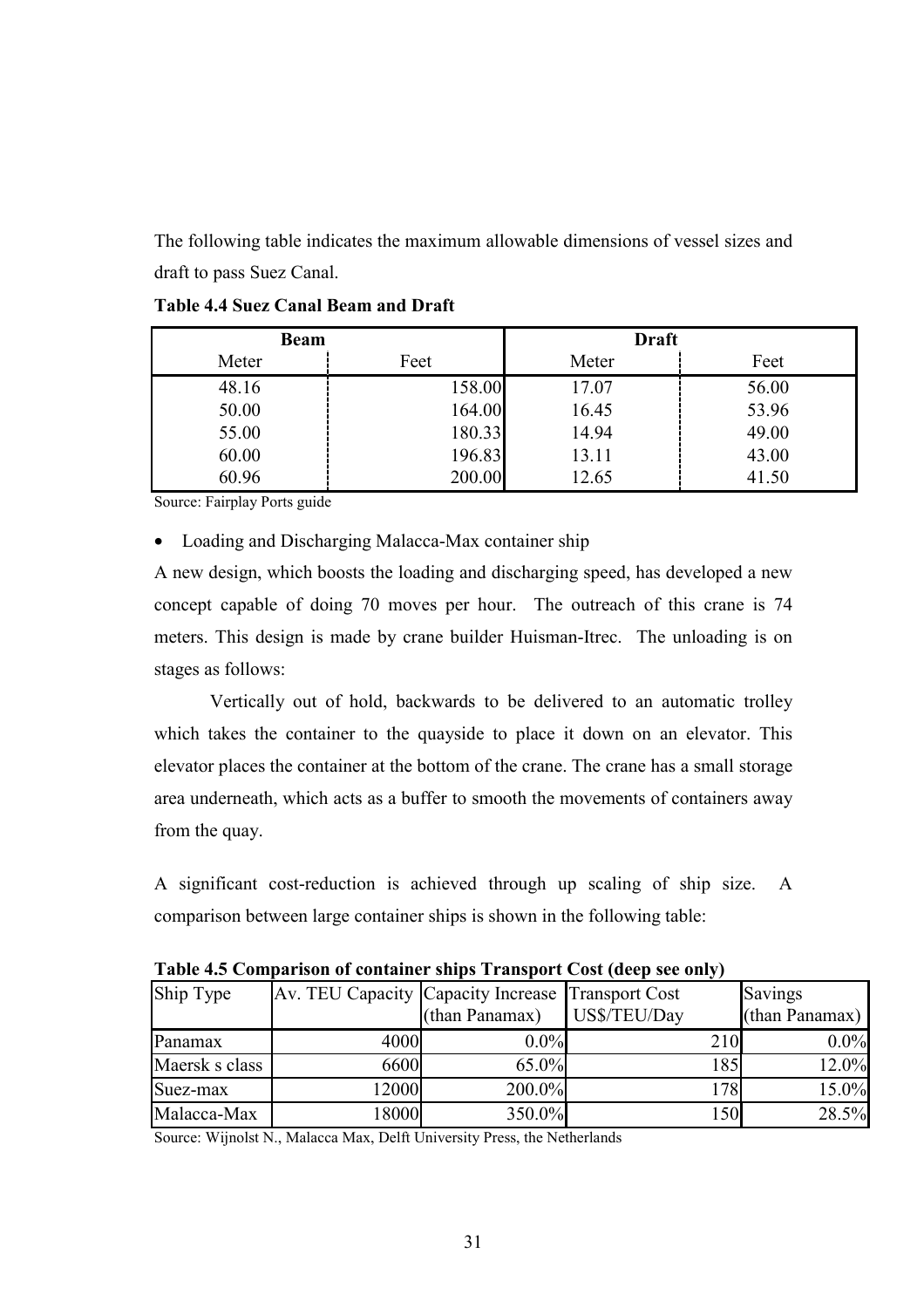A considerable saving for Malacca-Max design accounts to anywhere between 16% and 30% if compared to (Maersk S-Class) and Panamax design respectively in over all cost reductions. The transhipment costs and through transport, which constitute 80% of the total costs, are not included. However, if the cost savings are calculated over the total container transport costs, the cost savings are somewhere between 3% and 6%. Therefore, the costs savings that are made by using larger ships are not offset by higher costs on shore.

The main challenge of Malacca-Max container ships lies in three areas:

## 1) Commercial:

A weekly service requires a number of ships and that is means very high investment costs. The dimension of this design limits its flexibility and prohibits its employment in certain operation patterns like round the world where it cannot transit the Panama Canal.

For employment in the Europe-Far East trade, even if it can pass the Suez Canal, it will be dependent on one trade only and any economical problem (like the Asian crisis in 1998) will have a severe impact by putting freight rates under pressure.

### 2) Technical:

If a vessel has to be taken out of service, this will result in an expensive replacement, if any.

# 3) Land-side:

A limited number of ports will have the capability to handle the number of boxes carried by these ships. Not only loading and unloading these huge vessels will create a hurdle but also the logistical challenges in distributing the containers into the hinterland.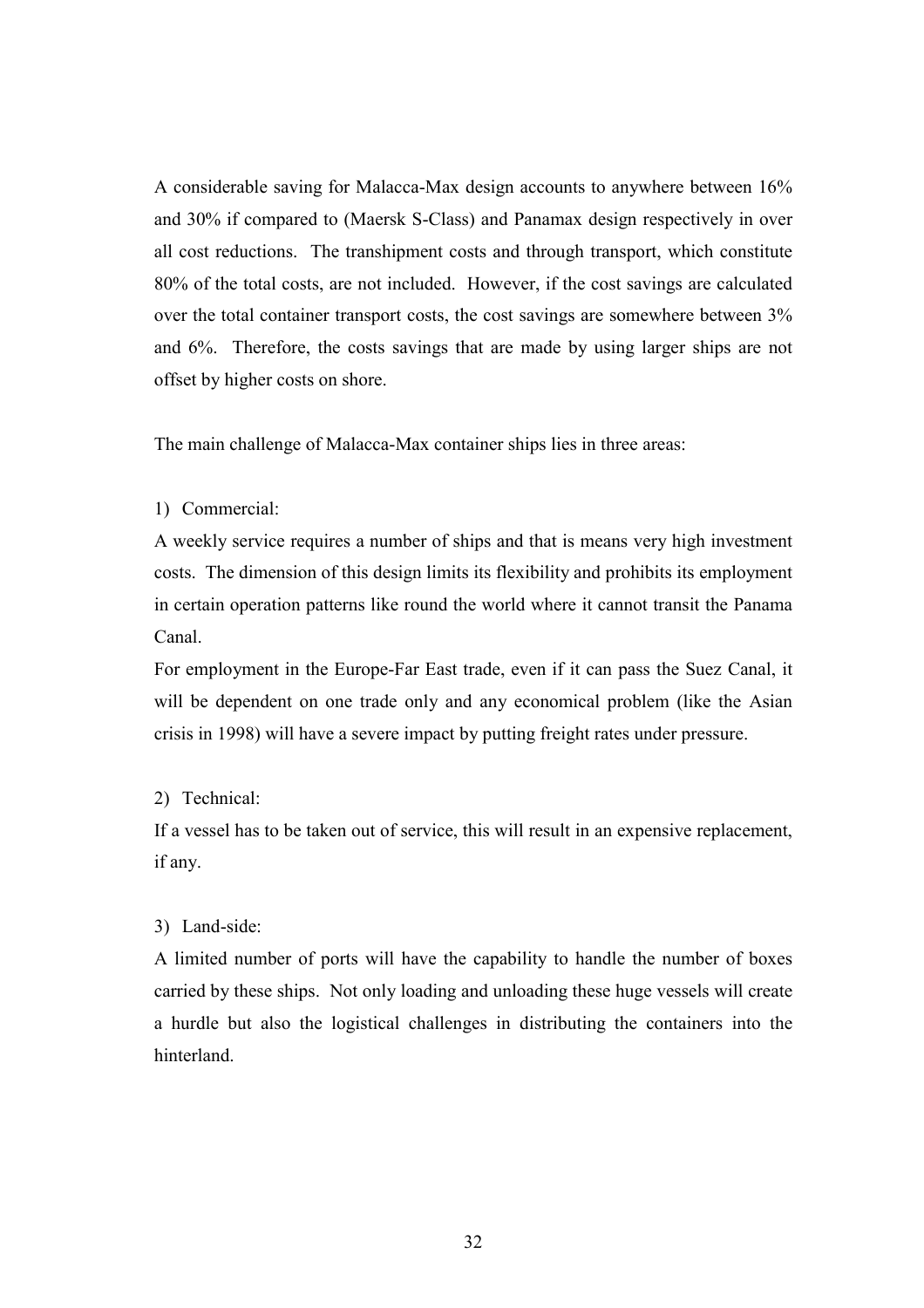### **4.2 Ports Capabilities**

Amongst the ten largest ports, which account for more than 30% of the global volumes in container, very few will be able to handle large ships due to physical constraints of the water depth. Principal options considered for handling large vessels might be dredging, offshore terminals, new deep-water ports and lightening.

The choice of one of these options depends on how much traffic a port might be willing to attract. In addition, the port should have the necessary infrastructure and enough land area, for the logistical operation and transhipment activities needed to handle these ships. For economical reasons, the deployment of Suez-max and Malacca-Max ships will be in the East-west trade, transpacific or Europe/Far East.

Even by dredging operations and using the high water of the tide effect, major container ports in North-western Europe like Hamburg, Antwerp, Felixstowe, Bremerhaven will have draft restrictions for ships with a 15m draft.

Rotterdam is the only major port in North-western Europe that will be able to accommodate such container ships of the next generation. Rotterdam is developing a new container terminal to become operational in 2003. The partners in this project are ECT and P&O Nedlloyd which have chosen the northernmost part of Maasvlakte for further terminal expansion until 2010. The site covers about 55 hectares with an 850 m quay. Water depth is 16.65 m and the capacity is about 1M TEU a year. The future expansion could be 110 hectares, with 1500 m quay, 19 m water depth and 2M TEU capacity. Recently, more dredging has taken place to enable 5500 TEU ships with 13.5 m draught to reach ECT home terminals.

Far East Singapore is a main container port where developments into a mega container terminal facility is taking place. In time to come Pasir Panjang Terminal PPT will be the home of Singapore's mega container facility. The area dedicated for this development is 84 hectares and contains 6 main berths with 15 m draft. An important part of the East-west trading route is passing via the Suez Canal. There is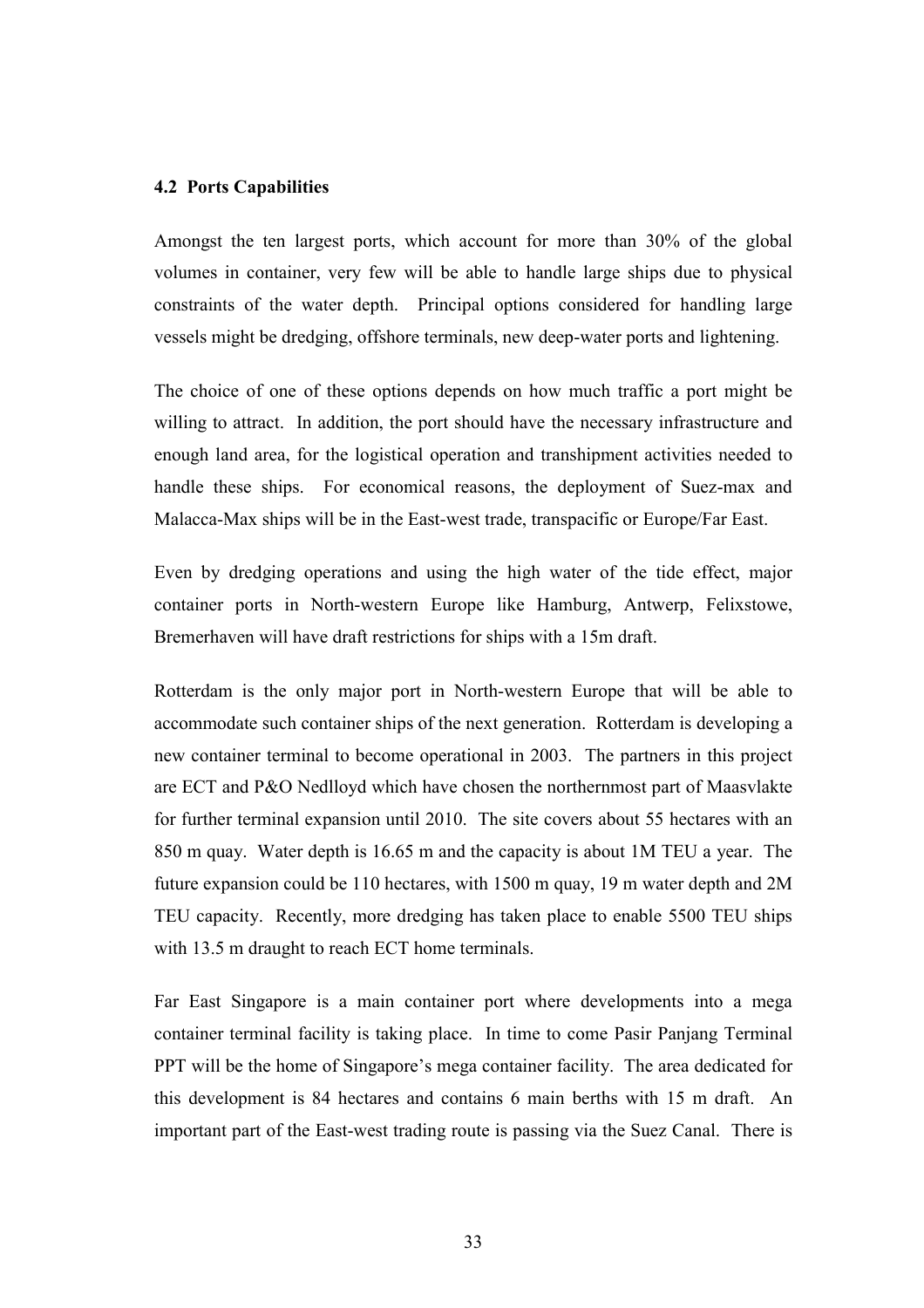a good chance for ports under construction in this area, having a strategic location, to take advantage by attracting such mega ships by considering their requirements, while under construction (in dredging and equipment). At both ends of the Suez Canal, East of Port Said Port and Suez, mega ships could be served without any deviation in their voyage in two ways:

- 1) Transhipment activity
- 2) Lightening activity

The two interrelated activities will serve large container ships of the next generation with a deep draft to achieve two goals. The first is to have more containers to be transhipped to the Mediterranean and Middle East region on both east and westbound voyages. This will give the ships more chance to utilise their huge capacity instead of carrying only containers to/from the Far East. The second is lightening the Malacca-max, which in addition, will enable it to transit the Suez Canal.

East of Port Said Port will have an initial capacity of 250000 TEU with a potential for 1 million. The construction of the new harbour has already begun by a consortium of contractors. Phase one, now well underway, consists of a 1200 m of container-handling quay, dredging the approach channel, northern and middle turning circles, and inland channel; constructing a new break water, shortcut, berthing channel and widening the canal by-pass; and constructing a 1200 m x 500 m container terminal and other general cargo/dry bulk terminal. Phase two consists of a further 1200 m of container quay wall, the construction of two Basins and expanding the container terminal.

The container terminal infrastructure, equipment and operation are funded by private investment. A road tunnel beneath the Canal, from the East port industrial area, is also privately funded. The contract to build and operate the container handling terminal for 30 years has been awarded to the Suez container terminal company, which is a joint venture between Europe Combined Terminals (ECT) and Maersk, together with a group of Egyptian investors. An estimate of US\$130 million will be invested in the Terminal. Completion slated for the end of 2002.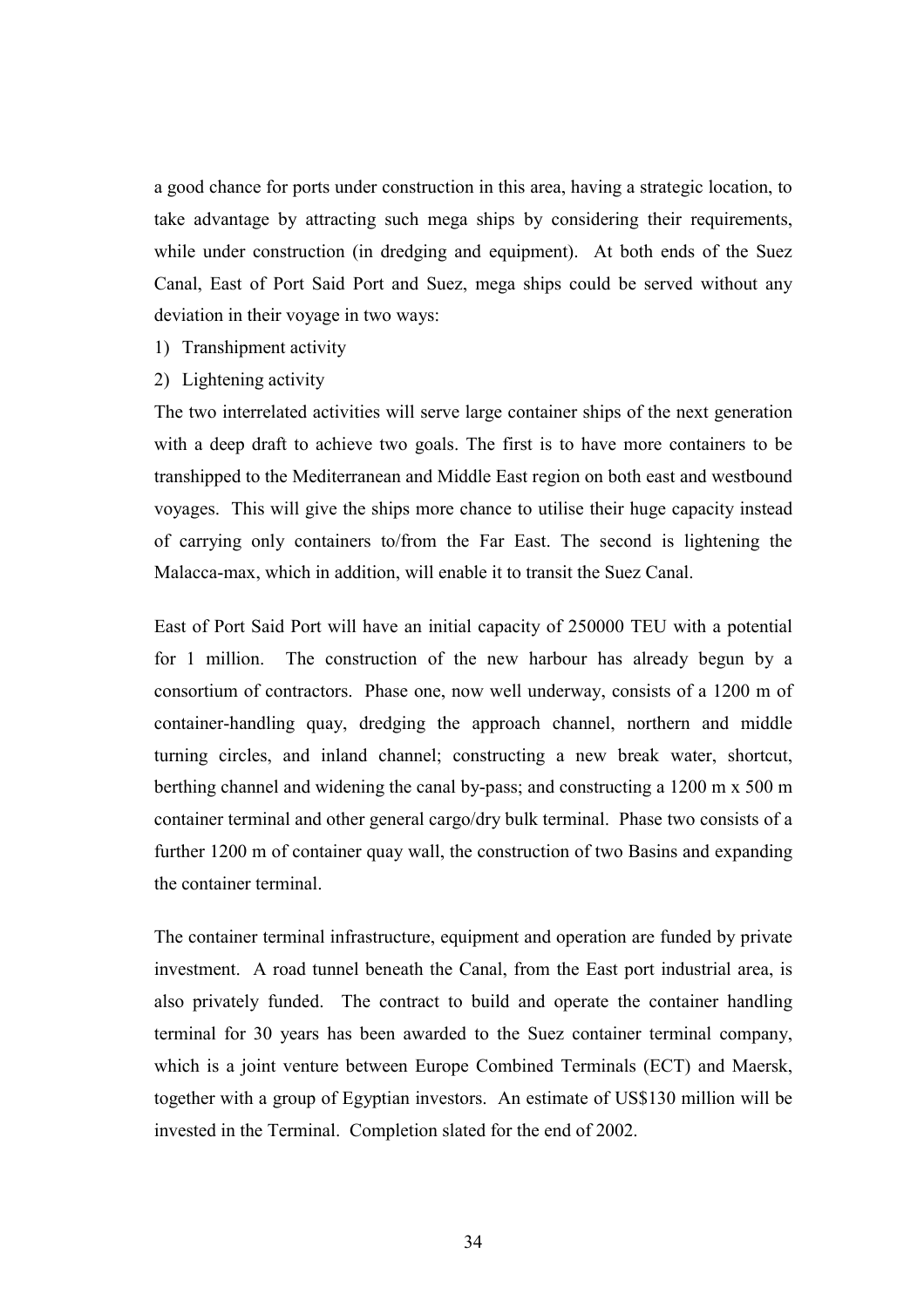



Source: Egyptian Ministry of Transport and communication

The port will be connected to the rest of the country by road and rail bridges, over the Suez Canal, set to open at the end of 2000 and early 2001 respectively. These links have an effect on the success of the port to capture a slice of some 12 million TEU per annum that is expected to be transhipped in the region in the future.

In addition, an industrial area and free zone is being developed adjacent to the port which is expected to add an incentive to attract international ship owners/operators to the new port.

On the southern side of Suez Canal, the site of new port North Al-Sokhna has been chosen in the vicinity of the free industrial zone Northwest Suez Gulf. The location leads to the main road network through Suez. The area of the port is about 22 square km, with 8700m. of berth length. It consists of 4 main docks; the first one allocated is planned to begun operation in the first half of 2000. The port has a navigational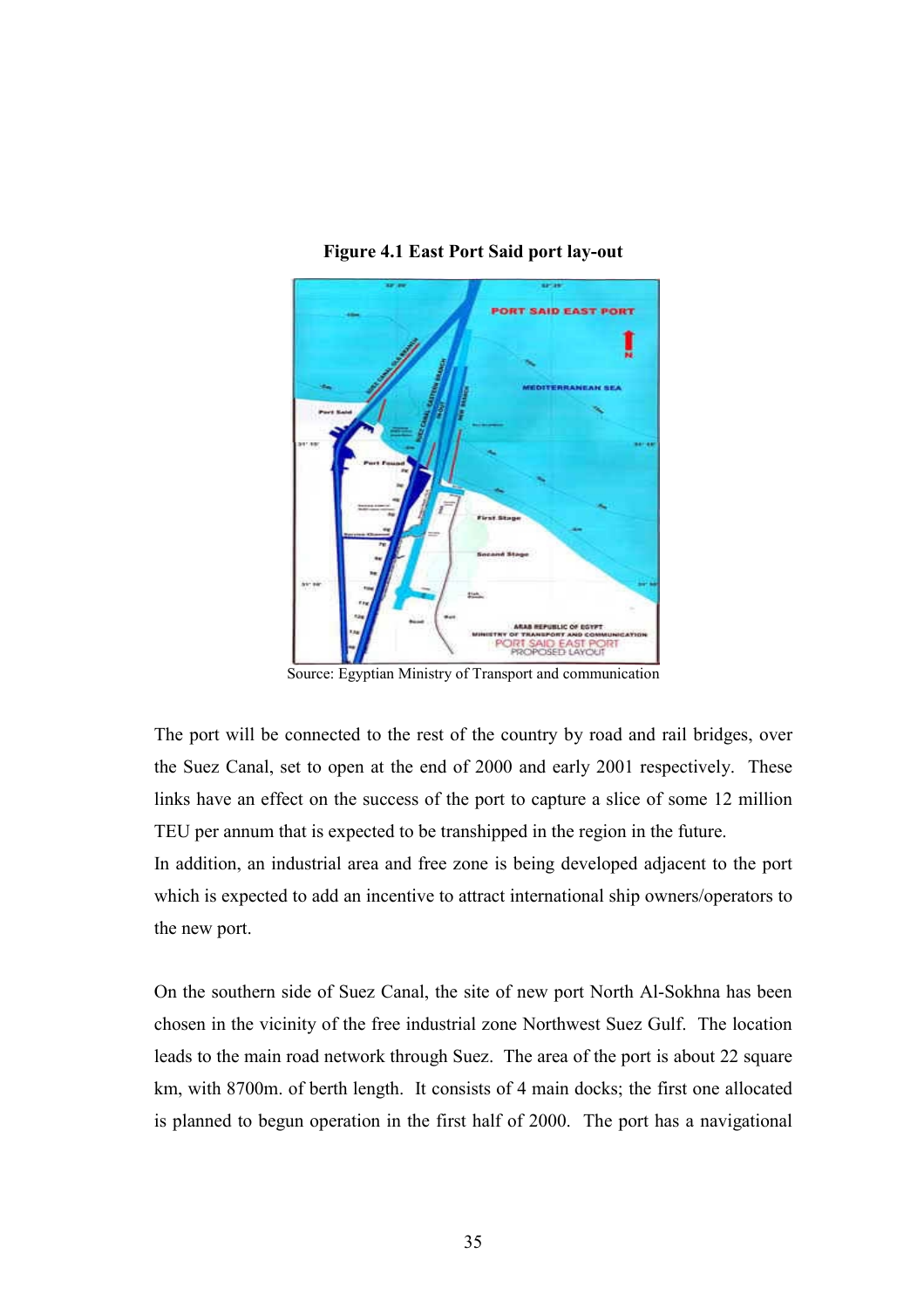channel 3325 m long, 350 m wide and 17 m deep with 2 breakwaters 960 and 770 m in length respectively and a 650 m diameter turning circle. The two Northern docks are 750 m in length, 350 m in width each and the two southern docks are 100 m in length and 350m and 250 m in width with a depth of 17 m which can be deepened in future stages.

A concession by the Egyptian government was awarded to North Al-Sokhna Port Development Company (SPDC) to manage the port with a renewable 2-year Build Operate and Transfer (BOT) agreement. The agreement requires that SPDC furnish the terminal cranes and container handling equipment, manage the port operations and promote the advantages of the port internationally. Other partners in SPDC include the Stevedoring Services of America (SSA), which specialises in designing, constructing and operating port and rail facilities, and the Egyptian Container Handling Company (ECHCO) which primarily provides terminal handling services for the fleet of American President Lines (APL) calling on Egypt from the USA and Far East, (ECHCO has a 60% stake in SPDC)



**Figure 4.2 North Al-Sokhna port lay-out**

Source: Egyptian Ministry of Transport and Communication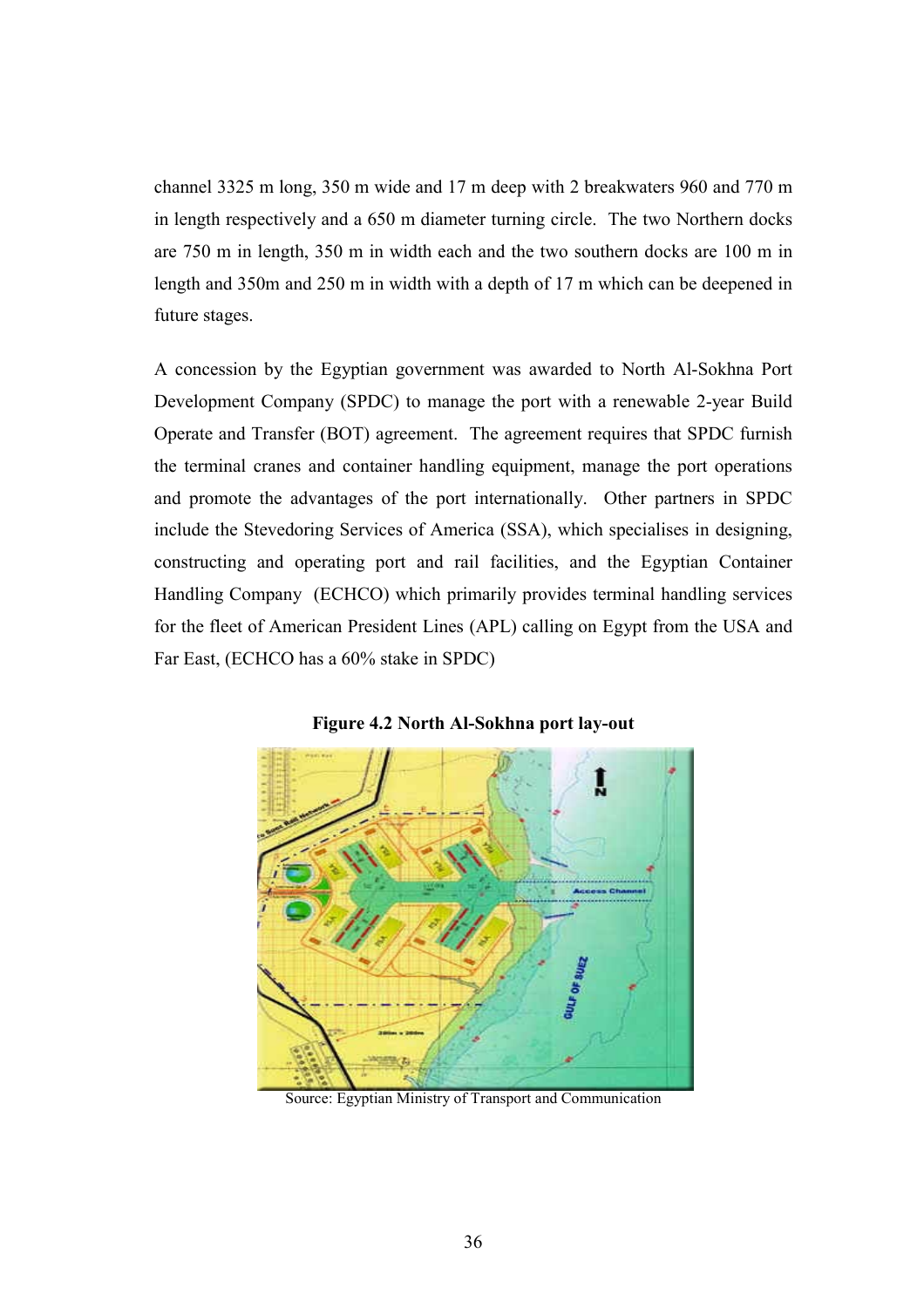### **4.3 The Suez Canal**

The importance of the Suez Canal in the service of world trade is clearly demonstrated by the volume which passes through it. The saving in distance sailed between Europe and Asia is significant, consequently, the saving in fuel costs will have a direct effect on freight rates. Thus, the canal has an impact on the world economy.

The first canal to link the Mediterranean Sea and the Red Sea is believed to have been in 1874 BC built by Farao Senaurset III. Ever since, modification of this canal has taken place until it was filled in by the Caliph Abu-Jafar-Al-Mansour in 767 AD for strategical reasons.

On 30 November 1848 the Viceroy of Egypt issued a "Firman of Concession" to construct a canal based on the request of the French engineer Ferdinand de Lesseps. A final concession was granted in January 1856 and the constructing work on the canal begun in April 1859. The concession to operate the canal was awarded to a limited company, Compagnie Universelle du Canal Maritime de Suez, with shares to subscribers in Egypt, France and Great Britain, primarily governmental but also private investors. It took 10 years to complete the construction of the canal.

On 26 July 1956 President Nasser nationalised the Suez Canal, the previous British and French shares in the operating Company received from Egypt being compensated for on the basis of the value of their shares. An international furore followed and the Canal was closed for 165 days from 26 October 1956 to 10 April 1957.

On 5 June 1967, the Canal was again closed for 8 years untill 5 June 1975. However, the first ship could transit the Canal from November 1974. Development of the Suez Canal has taken place ever since the beginning in 1869, but over the last 30 years enlargement has been significant.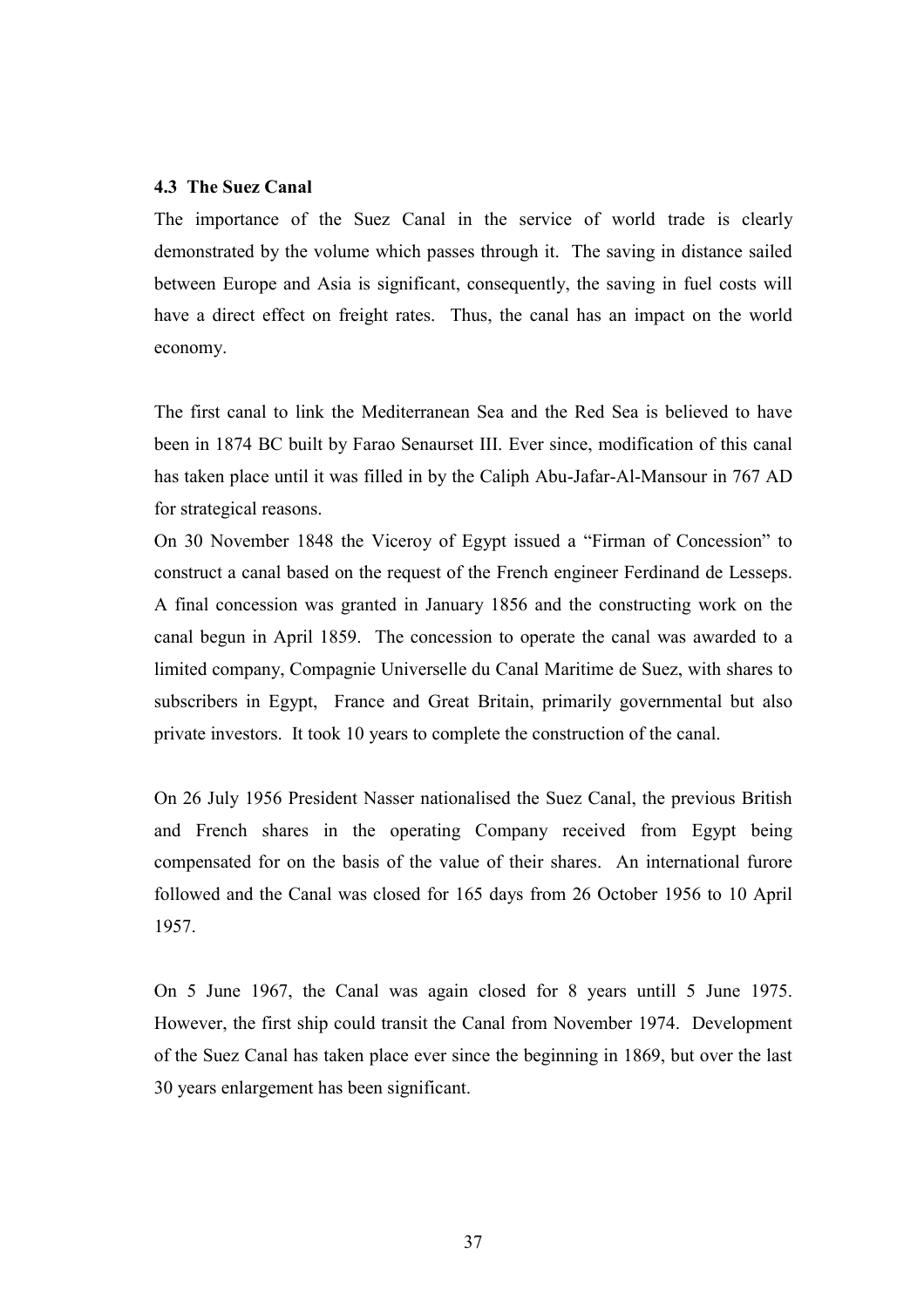| Year |      | Area (Sq. m.) Max. Draft (m.) | $Av.$ Width $(m.)$ | Max Dwt (tones) |
|------|------|-------------------------------|--------------------|-----------------|
|      |      |                               |                    |                 |
| 1869 | 310  | 6.76                          | 45.86              | 7000            |
| 1900 | 460  | 7.8                           | 58.97              | 10000           |
| 1908 | 680  | 8.53                          | 79.72              | 14000           |
| 1912 | 720  | 8.53                          | 84.41              | 14000           |
| 1914 | 870  | 8.84                          | 98.42              | 16000           |
| 1954 | 1200 | 10.67                         | 112.46             | 32000           |
| 1961 | 1600 | 11.28                         | 141.84             | 45000           |
| 1964 | 1800 | 11.58                         | 155.44             | 65000           |
| 1980 | 3700 | 16.16                         | 228.96             | 150000          |
| 2010 |      |                               |                    | 280000          |

**Table 4.6 Enlargement of the Suez Canal**

Source: Wijnolst N., Malacca Max, Delft University Press, the Netherlands

Due to the constant expansion of the Canal the maximum dimensions are increasing. At the moment (august 2000), the maximum allowable draft is 17.63 m. The width of the Canal is 3 times the breadth of the largest expected vessel at that draft.

The following factors are taken into account when calculating the minimum required depth of the Canal

- Maximum accepted ship's draft
- Squat effect (maximum 1.07 m)
- Dynamic trim (maximum 0.15 m)
- Keel clearance (1 m)
- Dredging tolerance (0.91 m)
- Tidal range
- Seasonal influences

The Suez Canal Authority (SCA) expects to reach an allowed draft of 18.85 m by this year. Further plans of achieving a depth of 22 m will take place between 2000 and 2013.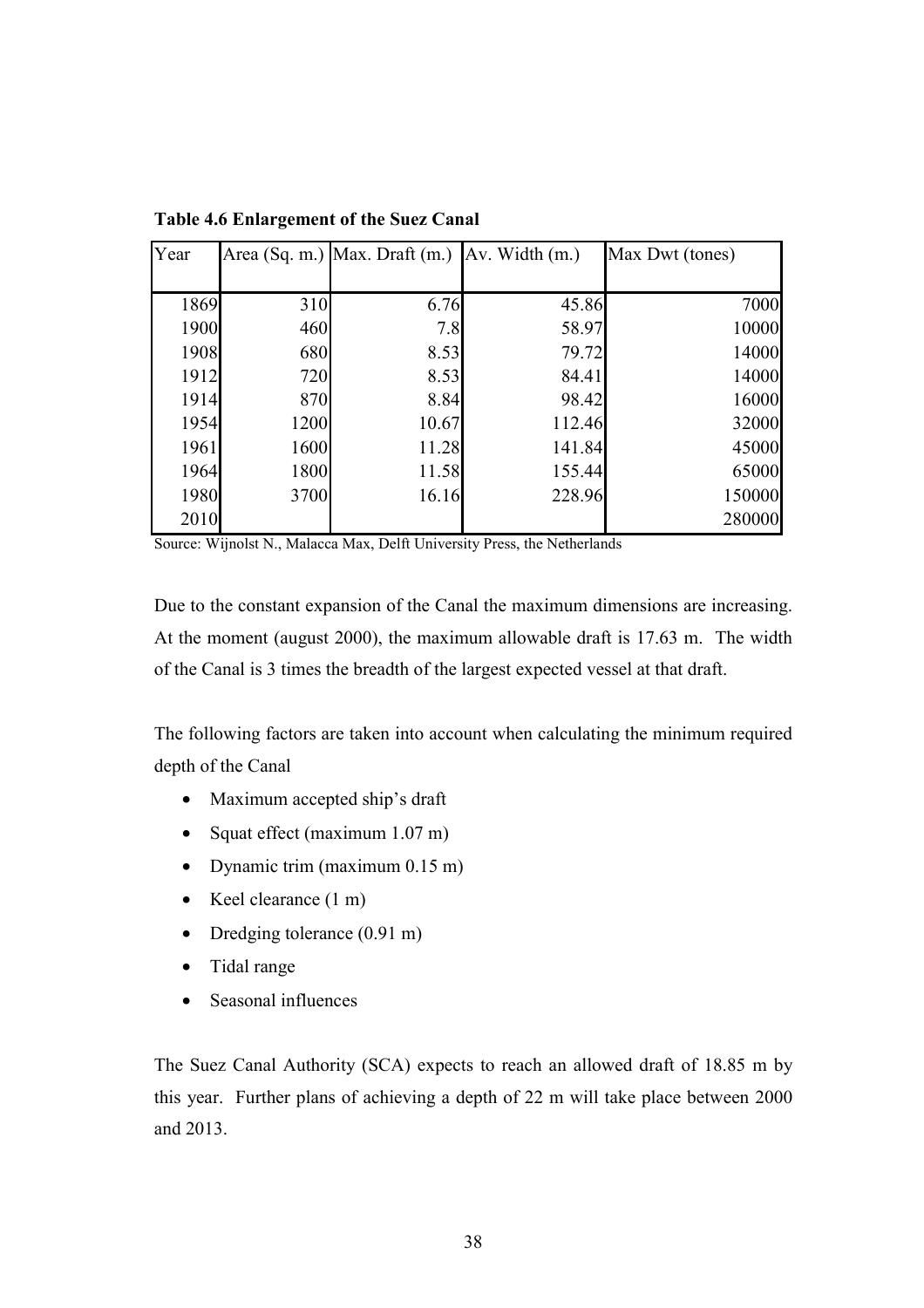Fairplay Daily News (18 August 2000) mentioned "Egypt has given the go-ahead for the work to widen and deepen the Suez Canal which would allow the passage of VLCCs, according to news agency reports. The \$441M project will allow 250,000 DWT ships with 66-foot draughts to use the canal in 2005, and by 2010, 350,000 DWT vessels of 72-foot draught will be allowed through. The expansion work will increase the width of the Suez Canal from 345 to 400 m and its depth from 22 to 25 m".

Transit dues are calculated on the basis of Suez Canal net tonnage (the gross tonnage-enclosed spaces for machinery, equipment, crew and void spaces). Pilotage tugs (if applicable) and surcharge (for deck containers in container ships) are additional. Loaded vessels over 170.000 DWT will be escorted by two tugs. Rates of Escorting Tugboats (a Unified Canal Passenger rate of 6600 SDR is to be paid for each escorting tug. This table illustrate an overview of the dues in 1998.

|                         |                   | Suez Canal net tonnage                                                |                  |      |      |                   |             |                   |       |                   |         |                |
|-------------------------|-------------------|-----------------------------------------------------------------------|------------------|------|------|-------------------|-------------|-------------------|-------|-------------------|---------|----------------|
|                         | <b>First 5000</b> |                                                                       | <b>Next 5000</b> |      |      | <b>Next 10000</b> |             | <b>Next 20000</b> |       | <b>Next 30000</b> | Rest of |                |
| <b>Vessel Condition</b> |                   | Laden   Ballast   Laden   Ballast   Laden   Ballast   Laden   Ballast |                  |      |      |                   |             |                   | Laden | Ballast Laden     |         | <b>Ballast</b> |
| Vessel Type             |                   |                                                                       |                  |      |      | SDR/              | <b>SCNT</b> |                   |       |                   |         |                |
| Crude oil               | 6.49              | 5.52                                                                  | 3.62             | 3.08 | 3.25 | 2.77              | 1.40        | 1.19              | 1.40  | 1.19              | 1.21    | 1.03           |
| Product                 | 6.75              | 5.52                                                                  | 3.77             | 3.08 | 3.43 | 2.77              | 1.93        | 1.19              | 1.93  | 1.19              | 1.93    | 1.19           |
| <b>LPG Carrier</b>      | 6.75              | 5.75                                                                  | 3.77             | 3.21 | 3.43 | 2.92              | 2.42        | 2.06              | 2.42  | 2.06              | 2.42    | 2.06           |
| Dry Bulk                | 7.21              | 6.13                                                                  | 4.14             | 3.52 | 2.97 | 2.53              | 1.05        | 0.90              | 1.00  | 0.85              | 1.00    | 0.85           |
| Container               | 7.21              | 6.13                                                                  | 4.10             | 3.49 | 3.37 | 2.87              | 2.42        | 2.06              | 2.42  | 2.06              | 1.83    | 1.56           |

 **Table 4.7 Suez Canal dues**

Г

Source: Wijnolst N., Malacca Max, Delft University Press, the Netherlands

The dues of fully laden Malacca-max, Suez-max and Maersk s-class container ships with Suez net tonnage (SCNT) 190000, 122000 and 60000 tonnes respectively are estimated as follows: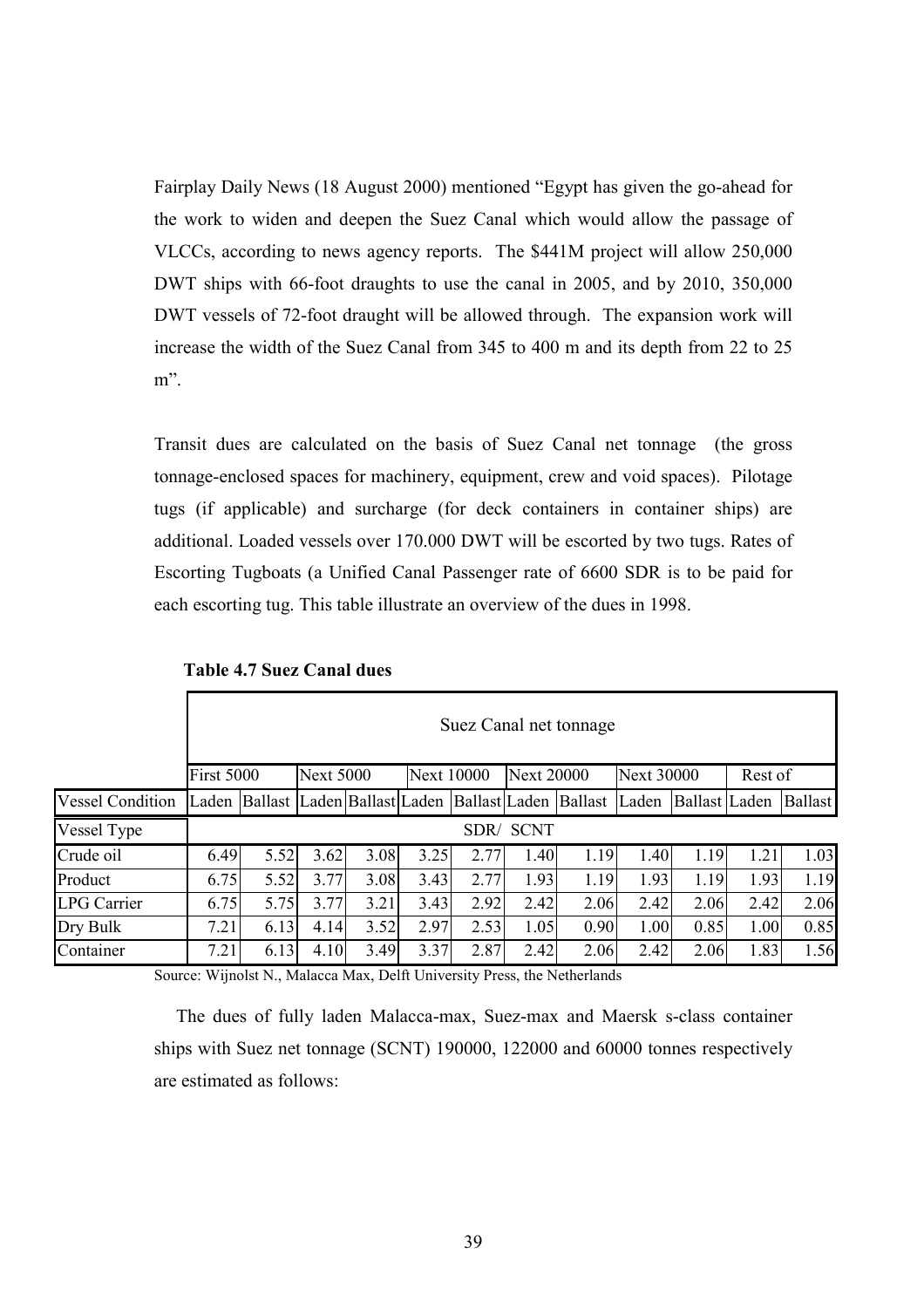|                          | Fees       | <b>Malacca</b> | - Max   | <b>Suez</b> | - Max   | <b>Maersk</b> | s-class  |
|--------------------------|------------|----------------|---------|-------------|---------|---------------|----------|
|                          | in         | Dues in        | Dues in | Dues in     | Dues in | Dues in       | Dues in  |
| <b>Item</b>              | <b>SDR</b> | <b>SDR</b>     | US\$    | <b>SDR</b>  | US\$    | <b>SDR</b>    | US\$     |
| For the first 5000 SCNT  | 7.21       | 36050          | 49749   |             |         |               |          |
| For the next 5000 SCNT   | 4.1        | 20500          | 28290   |             |         |               |          |
| For the next 10000 SCNT  | 3.37       | 33700          | 46506   |             |         |               |          |
| For the next 20000 SCNT  | 2.42       | 48400          | 66792   |             |         |               |          |
| For the next 30000 SCNT  | 2.42       | 72600          | 100188  |             |         | 24200         | 33396    |
| Total                    |            |                |         |             |         |               |          |
| For each additional SCNT | 1.83       | 311100         | 429318  | 95160       | 131321  | $\theta$      | $\Omega$ |
| Total                    |            | 430850         | 594573  | 306410      | 422846  | 162850        | 224733   |
| Surcharge                | 14%        | 60319          | 83240   | 42897       | 59198   | 22799         | 31463    |
| Total                    |            | 491169         | 677813  | 349307      | 482044  | 185649        | 256196   |
| Each escorting Tug       | 6600       | 13200          | 18216   | 13200       | 18216   | $\theta$      | $\Omega$ |
| <b>Grand Total</b>       |            | 504369         | 696029  | 362507      | 500260  | 185649        | 256196   |

**Table 4.8 Suez Canal Dues Calculation**

Source: Based on Suez Canal Authority tables and circulars

The cost of a single passage of 6000 TEU vessel is about US\$ 256196. This is a significant cost element for the ship-owner, but against it, a voyage between Northern Europe and the Far East would take about 6 days more if the vessel had to proceed via the Cape of Good Hope. In bunker alone the cost would be some US\$40000, about an extra 1344 tons being required.

The economies of scale in shipping make it relatively cheap for larger vessels to sail around the Cape of Good Hope. Thus, lower rates are offered to them when transiting the Canal. This explains the increase in transiting net tonnage and the drop in net income.

| Year | Number    | Of ships | Net Ton.  | in 1000 | % of total | Traffic    |  |  |  |
|------|-----------|----------|-----------|---------|------------|------------|--|--|--|
|      | Container | Total    | Container | Total   | In number  | In Net ton |  |  |  |
| 1994 | 3713      | 16370    | 108217    | 364487  | 22.7       | 29.7       |  |  |  |
| 1995 | 3765      | 15051    | 116276    | 360371  | 25         | 32.2       |  |  |  |
| 1996 | 4082      | 14731    | 130164    | 354974  | 27.8       | 36.7       |  |  |  |
| 1997 | 4012      | 14430    | 138839    | 386720  | 27.8       | 37.7       |  |  |  |
| 1998 | 4049      | 13471    | 154095    | 386069  | 30         | 39.9       |  |  |  |
| 1999 | 4375      | 13490    | 168245    | 384994  | 32.4       | 43.7       |  |  |  |

**Table 4.9 Suez Canal Traffic**

Source: Suez Canal Authority Yearly reports 1994-1999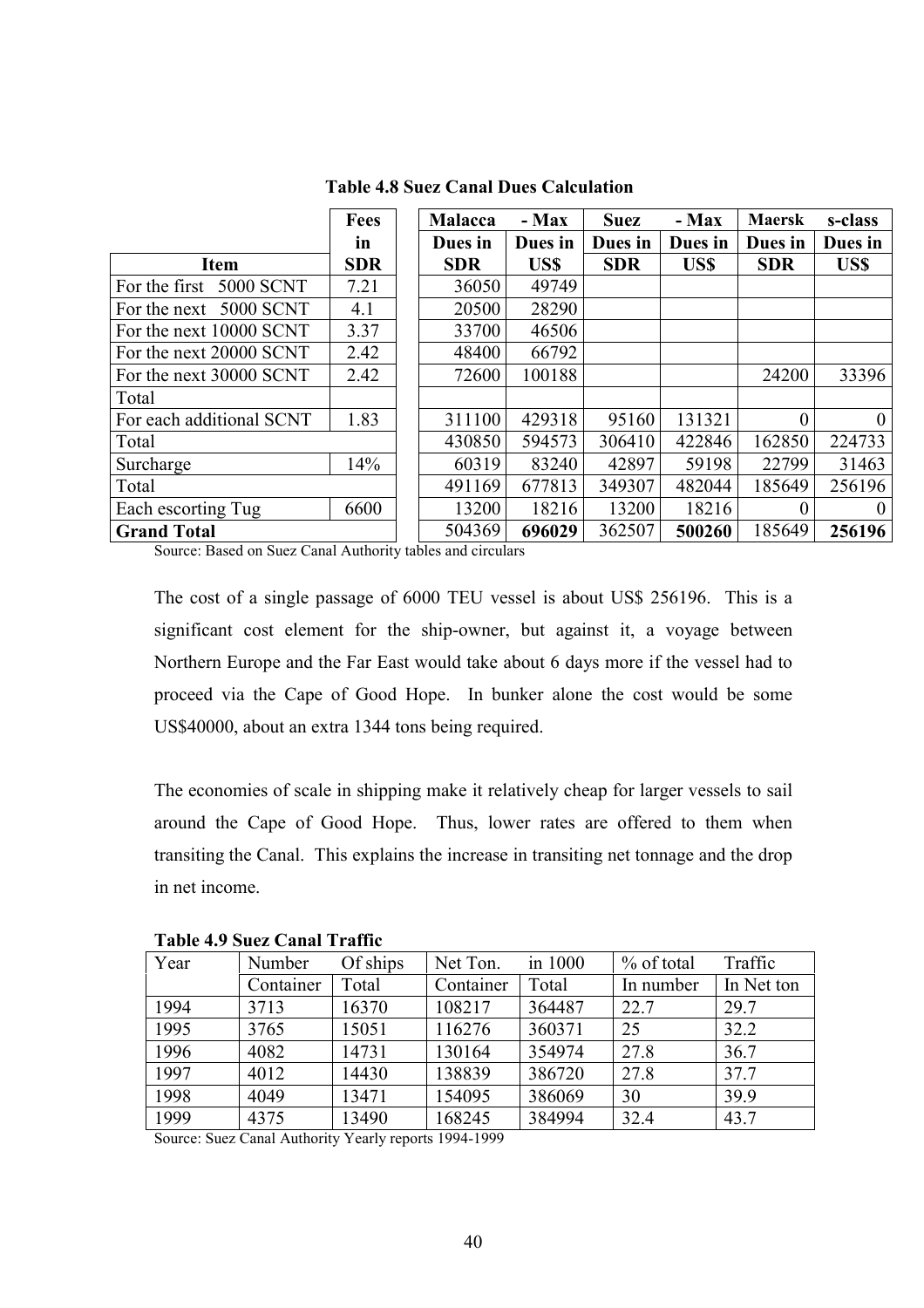As shown in the table in the last six years the total number of ships transiting the Canal dropped by 2880 ships (17.6%), while the net tonnage increased by 20507000 tons (5.6%) indicating that the average ship size increased. Container traffic in particular has increased both in ships' number by 662 ships (17.8%) and in net tonnage by 60028000 tons (55.5%). The percentage of transiting container ships through the canal of all other vessels is considered high (43.7% in 1999), which reveals an increase in trading volumes on the East-West trade route.



#### **Figure 4.3 Suez Canal Lay-out**

Source: http://school.discovery.com/students/homeworkhelp/worldbook/atozgeography/s/538160.html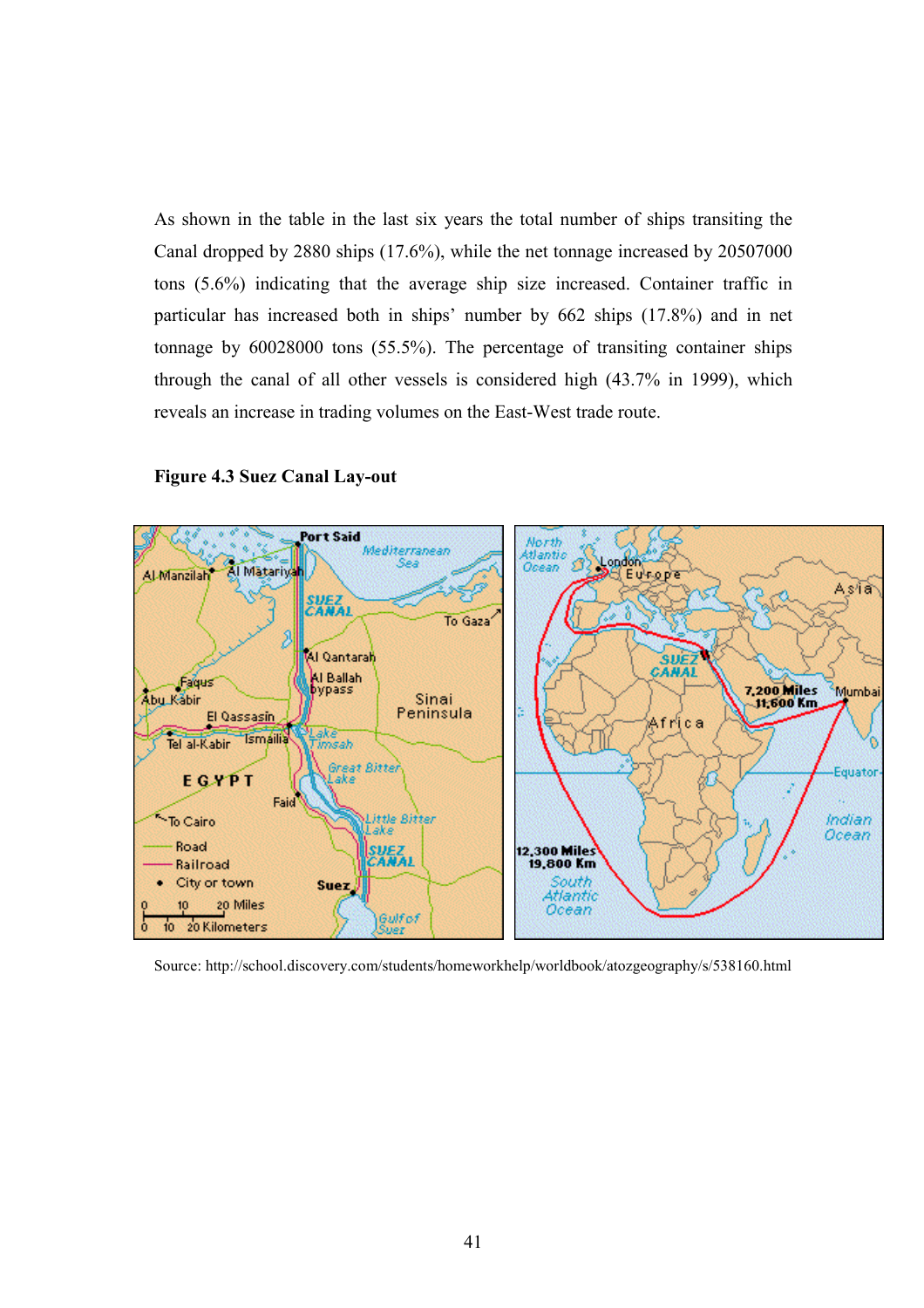## **4.4 Land Bridging**

The development of land bridges is highly related to integrated transport systems. Equally containerisation is highly related to multimodal transport.

The concept of land bridge is not recent, the idea going back several hundred years when trade between Europe and Asia, by the ancient caravan trade, used the "Silk route". Land bridge means using land transport for a part of an ocean voyage for the purpose of reducing transit time and cost.

The important land bridges in the world exists in 3 main regions in the world; North America, Russia and Middle East. Long ago, Europe used land bridges in trading with China and India. The "Silk route" was used to transport goods from Europe through ports in Turkey and by road in Asia to China. The Egyptian land bridge to transport goods from Europe was through the ports of Rossetta and Damietta on the Mediterranean Coast, then by road to Suez then by sea to India.

The economical aim of land bridging is to save both cost and transport time. Liner operators save cost in using land bridges by concentrating on calling at fewer ports which have good connections to the hinterland by road, rail or inland water modes, thus saving on cost and time by calling at fewer ports. Also they can achieve better service in reaching land-locked countries.

There are five important land bridges are:

1) North American land bridge

This serves both the international trade and US foreign trade. By using the land bridge, international trade transits the United States from west to east or from east to west. For the foreign trade of the United States a mini-bridge and a micro-bridge are used. The mini bridge ends with a port (e.g. Hong Kong -New York) and the micro bridge ends at an inland point (e.g. Hong Kong - Chicago).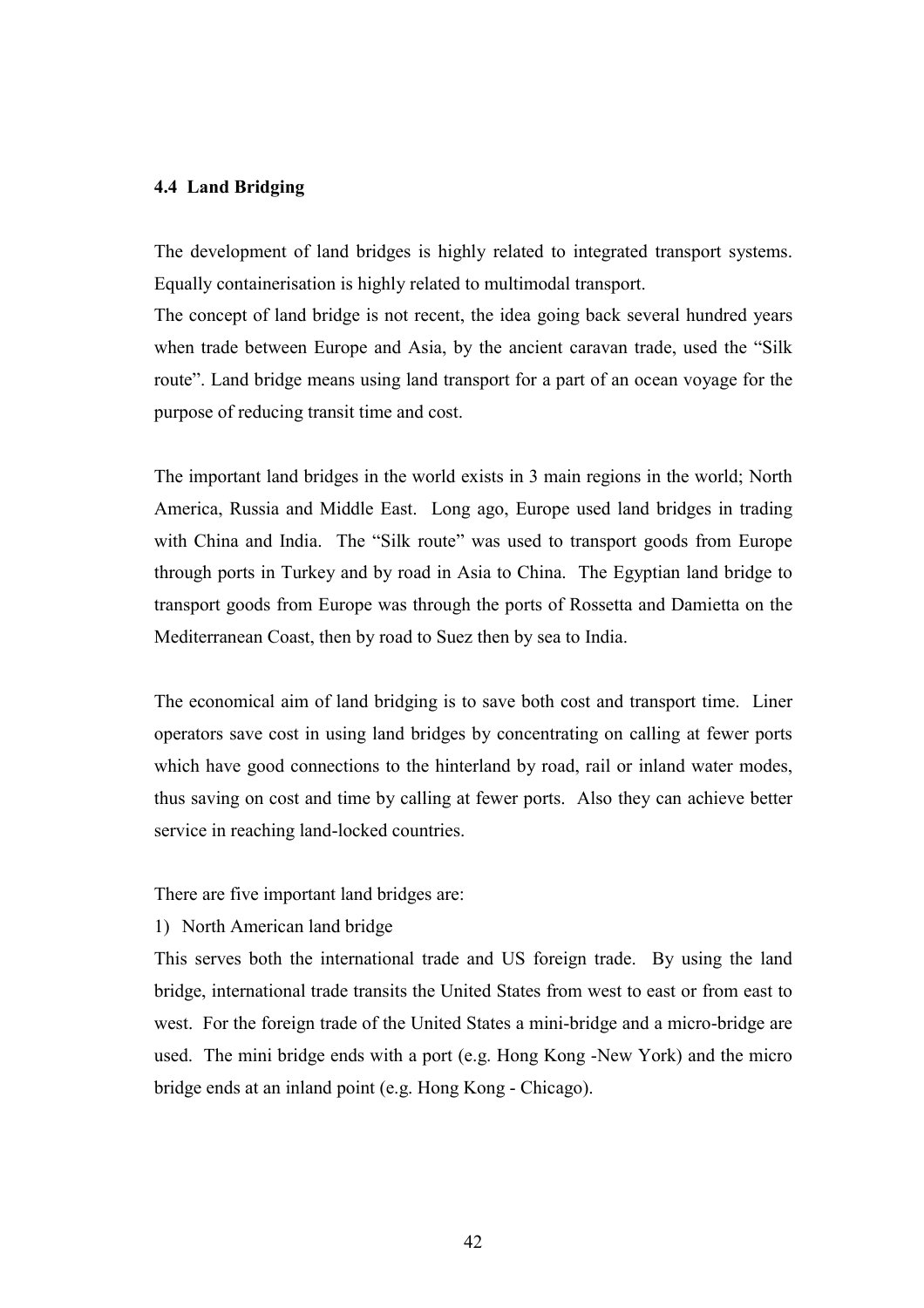## 2) Canadian land bridge

This was operated before the American land bridge. It acted as a joint between the Atlantic and Pacific Oceans by using railroad.

## 3) Mexican land bridge

This joins the port of Coatza Coulos on the Gulf of Mexico and Salina Cruz port on the Pacific Ocean. This land bridge saves about 1000 miles in voyage distance from New York to Los Angeles if compared with Panama Canal transiting. It competes with the American and the Canadian land bridges.

## 4) Trans-Siberia land bridge

This land bridge joins Europe with the Far East. It consists of 4 main mutlimodal systems as follows:

a. Ocean-Rail route

Containers are transported by ships from Japan to Nakhoda then Vostochny ports in Eastern Russia, then by rail through Siberia to Moscow then to Chop in Slovakia, Brest in Poland, Djulfa in Iran, Kushka in Afghanistan, Urgeny in Romania or Luzakia in Finland.

b. Ocean-Rail-Ocean route

Containers are transported from a Japanese port to Nakhoka or Vostochny in Eastern Russia, then by rail to Baltic Sea or Black sea ports, then by ship Scandinavia and Europe or Mediterranean ports

c. Ocean-Rail-Truck route

Containers are transported from Japanese ports to Eastern Russian ports then by rail to Moscow then by trucks to Germany, France or Switzerland.

d. Ocean-Truck-Air-Truck route

Containers are transported by sea from Japan to Eastern Russia then by trucks to Vladivostock then by air to Luxembourg then by trucks to final destination in Europe.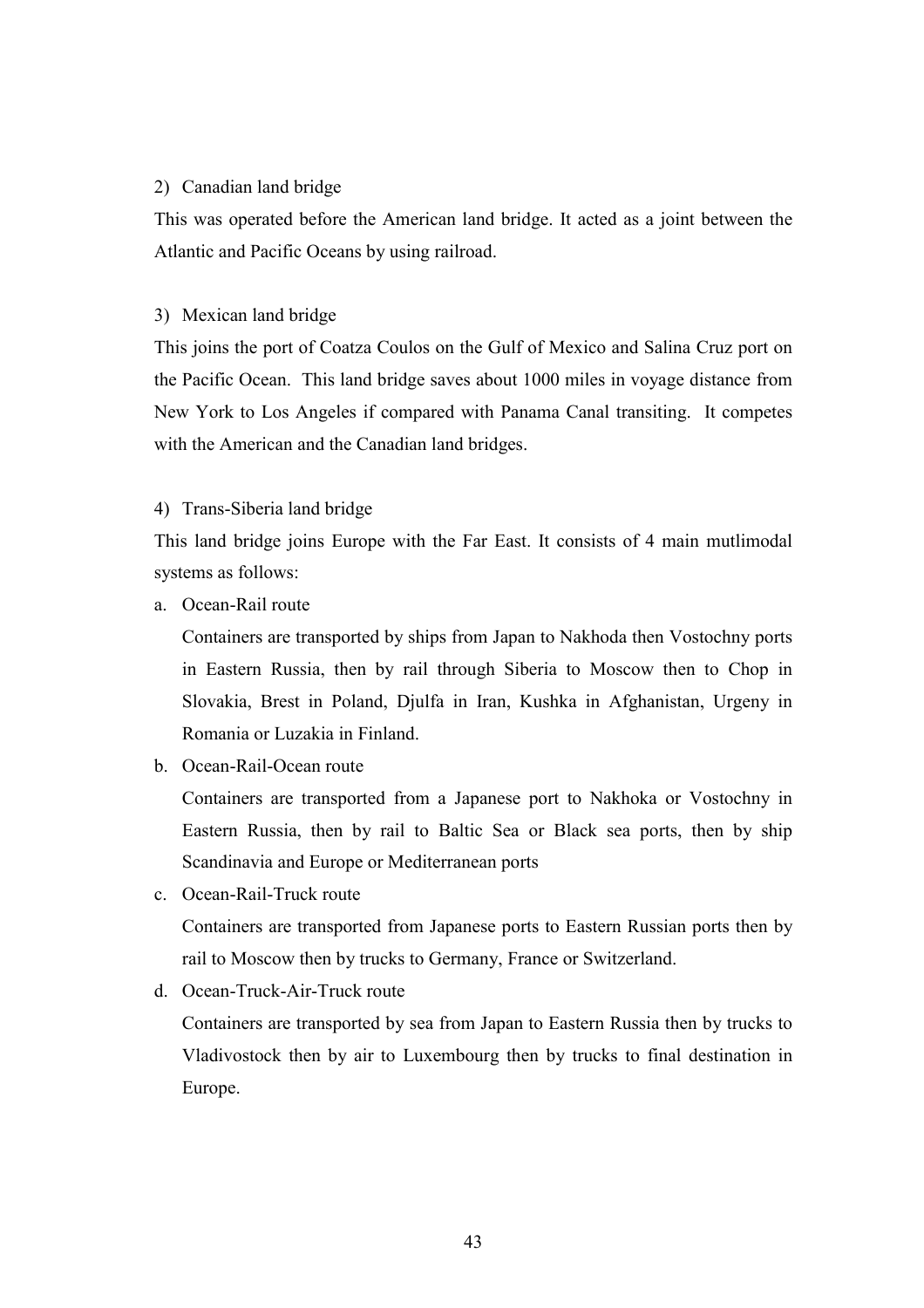### 5) Middle East land bridges

The political instability in the Middle East, in addition to the successive closure to the Suez Canal, resulted in the initiation of intermodal land bridges.

The search for an alternative was essential especially for the Gulf States, which was greatly affected by the closure of the Canal. The alternative route for shipping, around the Cape of Good Hope, was an expensive one due to the high cost of using more fuel and more transit time. Meanwhile when the sudden demand on shipping to import goods to the oil-rich countries took place, the Gulf Peninsula lacked port facilities. The use of a land bridge was the most cost-effective way to trade.

The four main land bridges in the Middle East are:

a. The Turkish land bridge

Cargo is shipped from Europe to a Turkish port in Mediterranean then by trucks to Iraq, Kuwait, Bahrain, or Saudi Arabia. This land bridge was still operating even after the reopening of the Sues Canal and the vast improvement of port and shipping facilities in the Gulf Peninsula. The reason for this was the safe passage, due to the Iraq-Iran war and the considerable savings both in transit time and transport cost.

b. Lebanon land bridge

This was used like the Turkish land bridge but due to the political instability in Lebanon and the reopening of the Suez Canal it did not develop.

c. Israeli land bridge "Kedim"

Another land bridge formed because of the closure of the Suez Canal is the Negev Continental Bridge (NCB). The main purpose of this land bridge is to transport containers between Europe and the Mediterranean at one end and the Indian Ocean and Far East at the other end. After the reopening of the Suez Canal this land bridge did not cease operation. Kedem Land Bridge Company, a subsidiary of the Zim Navigation Company, operates the Kedem land bridge. It is part of a worldwide intermodal transport system operated by Zim.

This land bridge links the port of Ashdod on the Mediterranean cost with port of Eilat on the Red Sea (Gulf of Aqaba). The length of the bridge is about 300 km.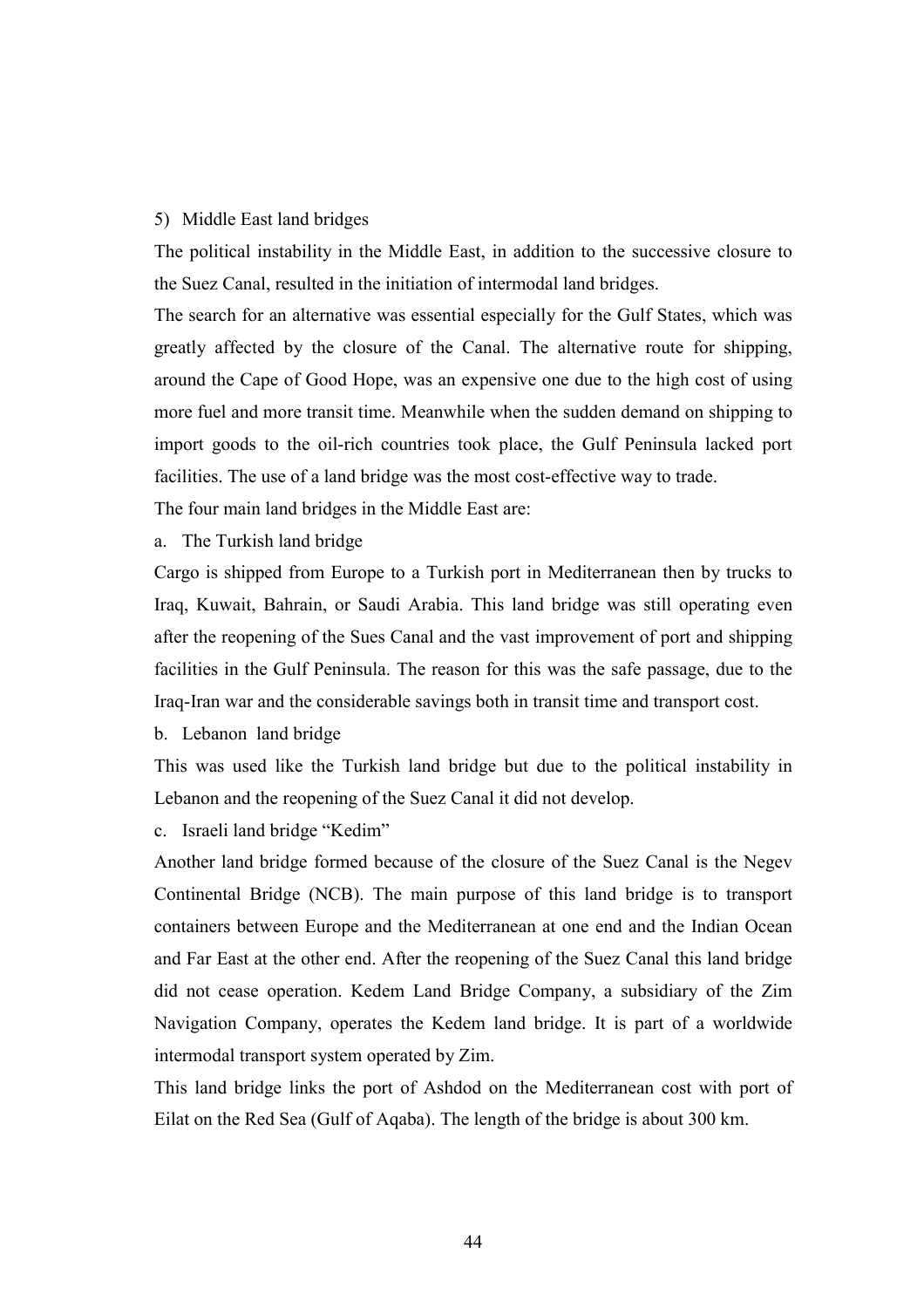# **Chapter 5**

## **SUGGESTED SOLUTIONS**

### **5.1 Introduction**

The further dredging of the Suez Canal to achieve a depth of 72 feet is expected between 2010 and 2013. The dredging is an expensive operation and unless its cost is offset by the income generated from the transiting of larger ships it will not be urgent. However, the Suez Canal Authority has this operation planned.

For a large container carrier like Malacca-Max the transiting of the Suez Canal is an essential part of its voyage. As mentioned before, it will be deployed in the East-West trading route because of its size. With a draft of 21 metres it will be impossible for it to pass the Canal at the present time. The only way to do that is by lightening it to reach the maximum permissible draft of (17m.).

The modes of transport on the suggested land bridge are Road and Rail. The major features of the infrastructure for both modes exists apart from the rail connections to ports which are still under construction. Both ports are not yet operative, therefore the tariffs and dues of other similar ports of the Red Sea ports and lighthouse administration is applied. Similarly the rail and road tariffs are approximate from the Egyptian rail authority and from private contractors.

The suggested solution is composed of two parts. The first part deals with a cost analysis of the Malacca-Max container ship. The result is a cost comparison of the slot cost, slot cost per mile and transport cost per TEU of this ship and other container ships. This is demonstrated in two scenarios of operational patterns.

The second part deals with the cost of the land bridge. The result is a cost comparison between using the land bridge and using the Suez Canal.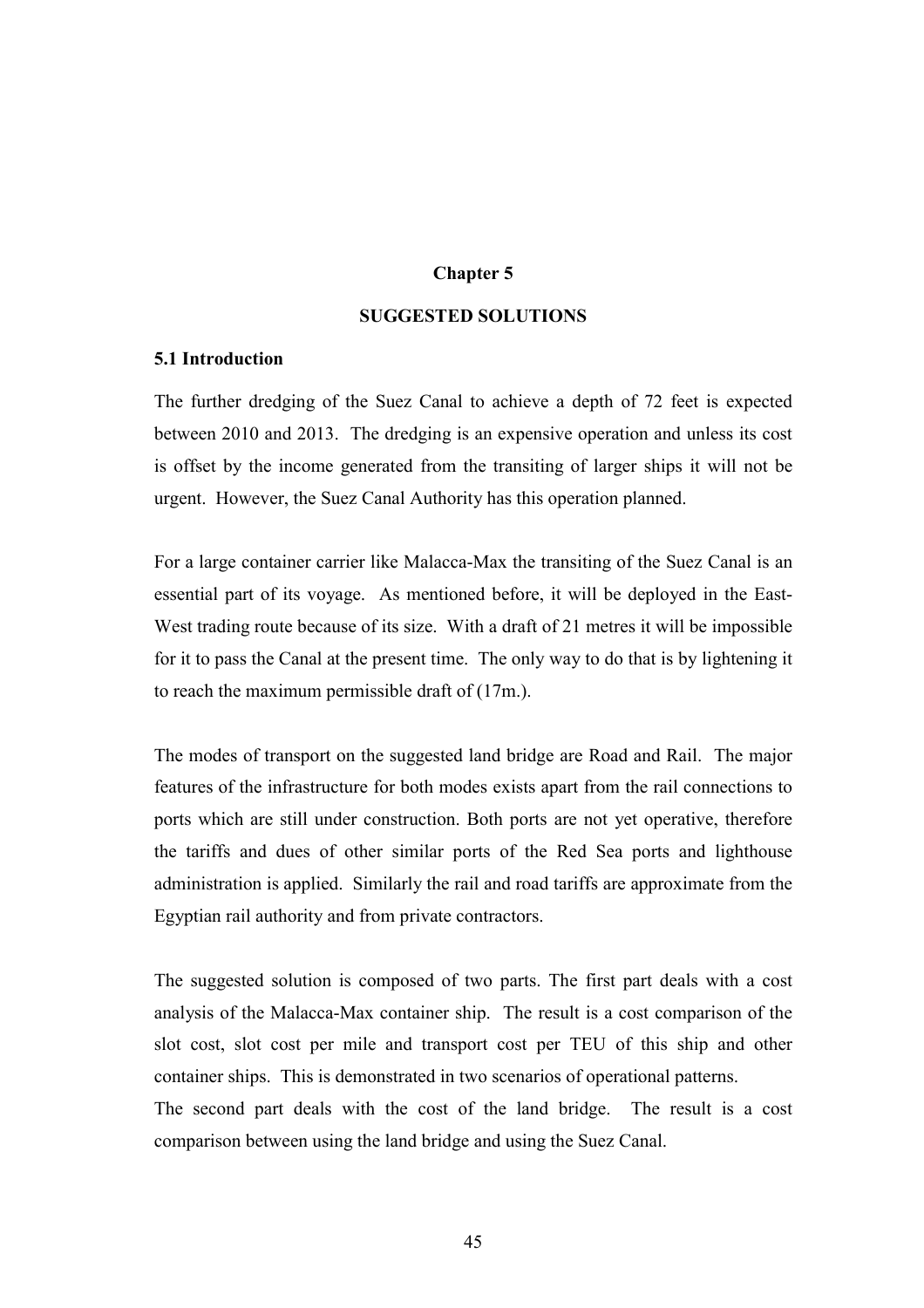## **5.2 Cost analysis of two Malacca-max scenarios**

• First scenario:

The voyage starts at Rotterdam (Europe) and is bound for Singapore (Asia). In addition to the containers being carried to the Far East, other containers are to be carried to the Mediterranean and the Middle East in both directions. This part will be discharged at East of Port Said port, on the eastbound leg, until it reaches the required draft. A transhipment operation, either by using the suggested land bridge or direct by feeders, will then take place to deliver these containers to their final destination.

Similarly on the west bound leg some containers will be carried to the Mediterranean and the Middle East. These containers will be transhipped at the new North Al-Sokhna port at the Red Sea (Gulf of Suez) either by feeders or by using the suggested land bridge.

The majority of the containers, which will be discharged at East of Port Said Port on the eastbound leg, will be destined for Mediterranean ports. Similarly, on the west bound leg the majority of the containers, which will be discharged at North Al-Sokhna, will be destined for Red Sea ports. However, the land bridge can be used to serve the opposite side as well.

Second scenario

Similar to the first in concept but achieving a higher utilisation ratio, the vessel will call twice at each of East of Port Said Port and North Al-Sokhna port as follows. The voyage starts at Rotterdam East bound for East of Port Said Port for the lightening operation, then passing through the Canal and calling at North Al-Sokhna port to load again containers transhipped via the land bridge from Damietta on the Mediterranean side to North Al-Sokhna on the Red Sea side for destined Singapore. Similarly, on the west bound leg, which starts at Singapore, the vessel will call at North Al-Sokhna port for lightening then transit the Canal and call at East of Port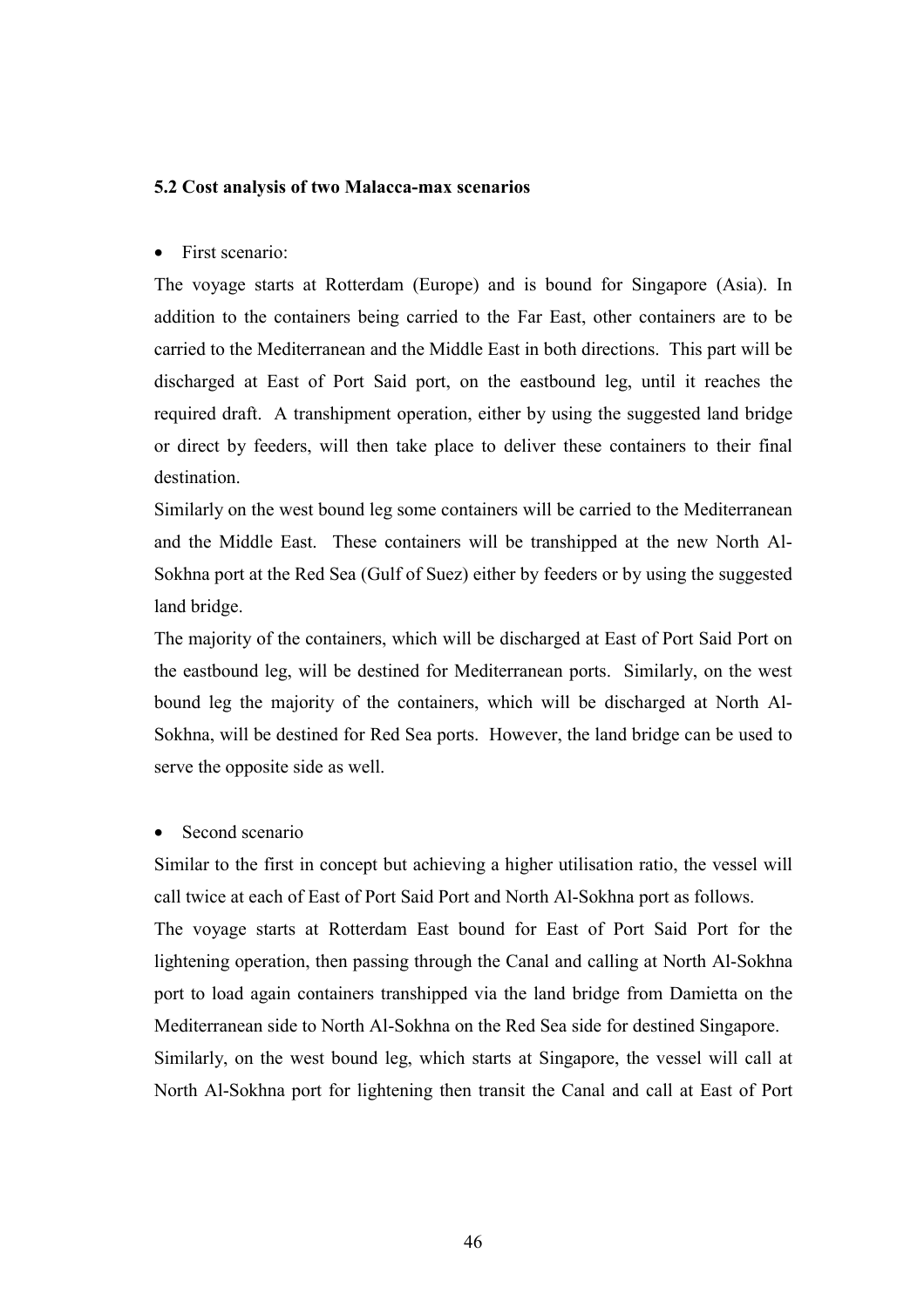Said Port to load transhipped containers from the Mediterranean bound for Rotterdam in northern Europe.

This solution is based on the idea of maximum utilisation of the ship on both the east and westbound legs. The containers to be loaded or unloaded at both ends of the Canal are to and from the Mediterranean and Red Sea markets as follows:

| --                         |                  |                            |                              |
|----------------------------|------------------|----------------------------|------------------------------|
| Port                       | <b>Operation</b> | <b>Container Origin</b>    | <b>Container Destination</b> |
| <b>East bound</b>          |                  |                            |                              |
| Rotterdam                  | Loading          | N. Europe                  | Med. / Red Sea / Far East    |
| <b>East Port Said Port</b> | Unloading        | N. Europe                  | Med.                         |
| North Al-Sokhna            | Loading          | Med. / Red Sea             | Far East                     |
| Singapore                  | Unloading        | N. Europe / Med. / Red Sea | Far East                     |
| <b>West bound</b>          |                  |                            |                              |
| Singapore                  | Loading          | Far East                   | N. Europe / Med. / Red Sea   |
| North Al-Sokhna            | Unloading        | Far East                   | Red Sea / Med.               |
| <b>East Port Said Port</b> | Loading          | Med. / Red Sea             | N. Europe                    |
| Rotterdam                  | Unloading        | Far east / Med. / Red Sea  | N. Europe                    |

**Table 5.1 Suggested operational pattern of Malacca-Max**

To begin with, the number of containers to be unloaded, for the lightening operation, can be calculated as follows based on the ship's specifications the Tons Per Centimetre Immersion (TPC):

 $TPC = WPA/97.56$  (where WPA is water plan area in Sq. metres)

 $WPA = L *B *Cw$  (length at water level \*Breadth \*Coefficient of fineness)

 $Cw = Area of water plan/area of rectangular having the extreme dimensions$ 

 $= 380*60/390*60 = 0.974$ 

 $WPA = 390*60*0.974 = 22791.6$  Sq. metres

TPC =  $22791.6/97.57 = 233.62$  ton

Number of containers to be discharged

Draft difference = present draft- required draft

 $= 2100 - 1700 = 400$  centimetres

Tonnes to be unloaded = TPC \* draft difference = 234 \* 400 = **93600 tonnes**

Number of containers (based on average load 12 t. / TEU) = 93600/12 = **7800 TEU**

The vessel loads 75% FEUs and 25% TEUs (assuming that the containers to be unloaded here are of the same ratio)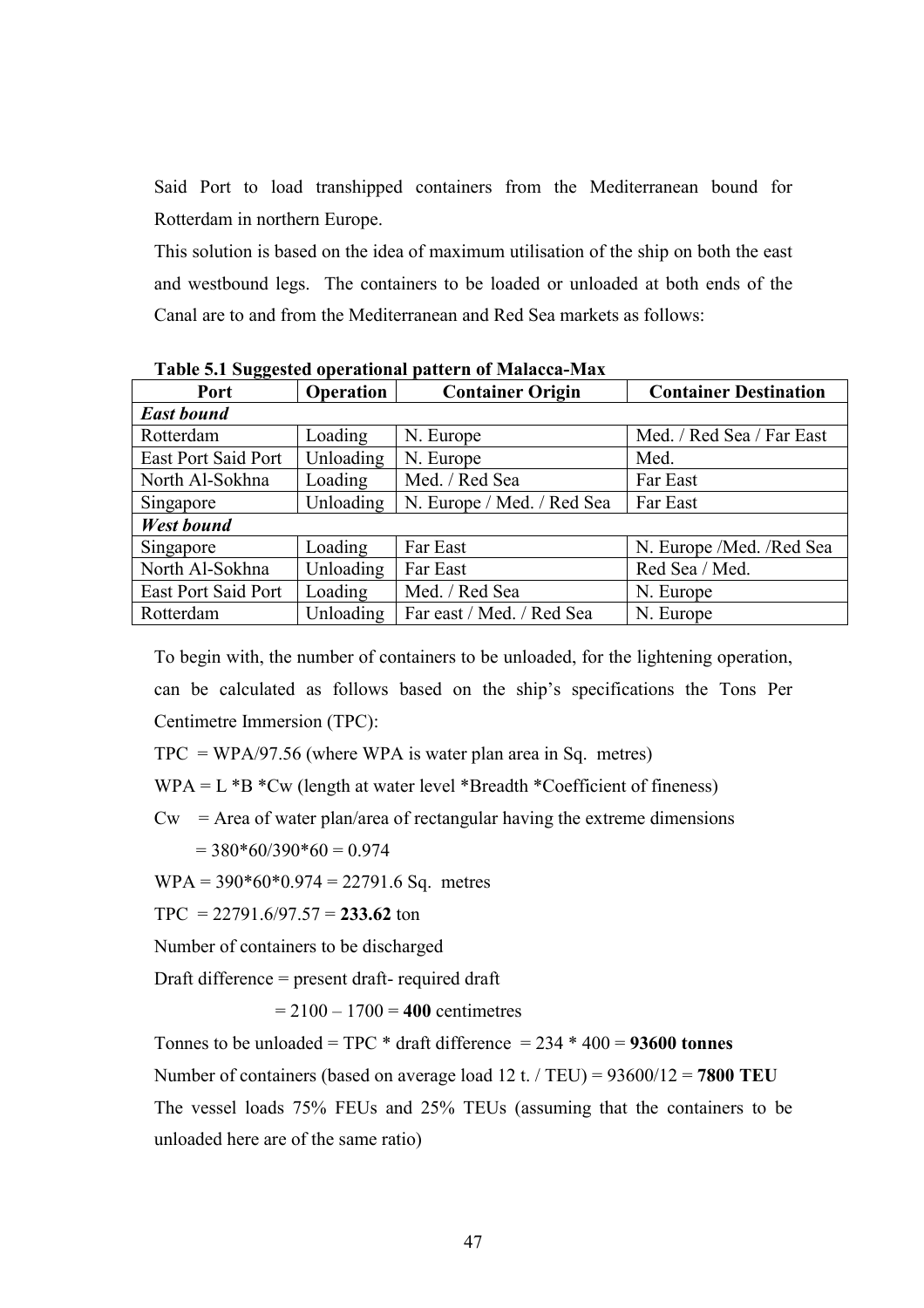The Number of TEUs to be discharged  $= 7800*25\% = 1950$  boxes The Number of FEUs to be discharged = 7800\*75% / 2 = **2925 boxes** Total Number of Boxes to be discharged = **4875 boxes**

The time needed to unload this number of containers in each port at both ends of the Canal (assuming that there are 3 gantry cranes each capable of doing 70 moves per hour) will be:

Time for unloading or loading = Number of boxes / total capacity of 3 gantry cranes  $= 4875/210 = 23.2$  hours

Calculations are based on the following economic evaluation of the design done by Wijnolst N., Scholtens M. and Waals F. in "Malacca-Max the ultimate container Carrier". The author has noticed that the Suez Canal dues were mistakenly used in US\$ while they are in SDR units and should have been converted to US\$. He has avoided this in his calculations. This is why some differences exist.

In addition, the following assumptions are taking place in both scenarios

- 1) Suez Canal: $<sup>1</sup>$ </sup>
	- a. Dues are as per table 4.8 in chapter 4, no surcharge for deck containers is added.
	- b. Two escorting tugs in any Suez canal Passage are added (DWT. is over 170000 t.)
	- c. Consumption during passage is only M.D.O
	- d. Transit time is 24 hours (actual steaming is only 16 hours)
	- e. Speed is variable during transiting
	- f. Surcharge for deck containers is eliminated in both scenarios
- 2) Number of containers used in cost calculations is the weighted average
- 3) Egyptian port:

 $\overline{a}$ 

- a. Dues are based on the tariff of the Egyptian Authority for Red Sea Ports.
- 2) Distances between ports are in nautical miles.
- 3) All the numbers are rounded up to 0 decimal.

<sup>&</sup>lt;sup>1</sup> Canal dues in table 5.2 are different than in table 5.3 (original scenario) because dues in table 5.2 are written in US\$ while they are in reality in SDR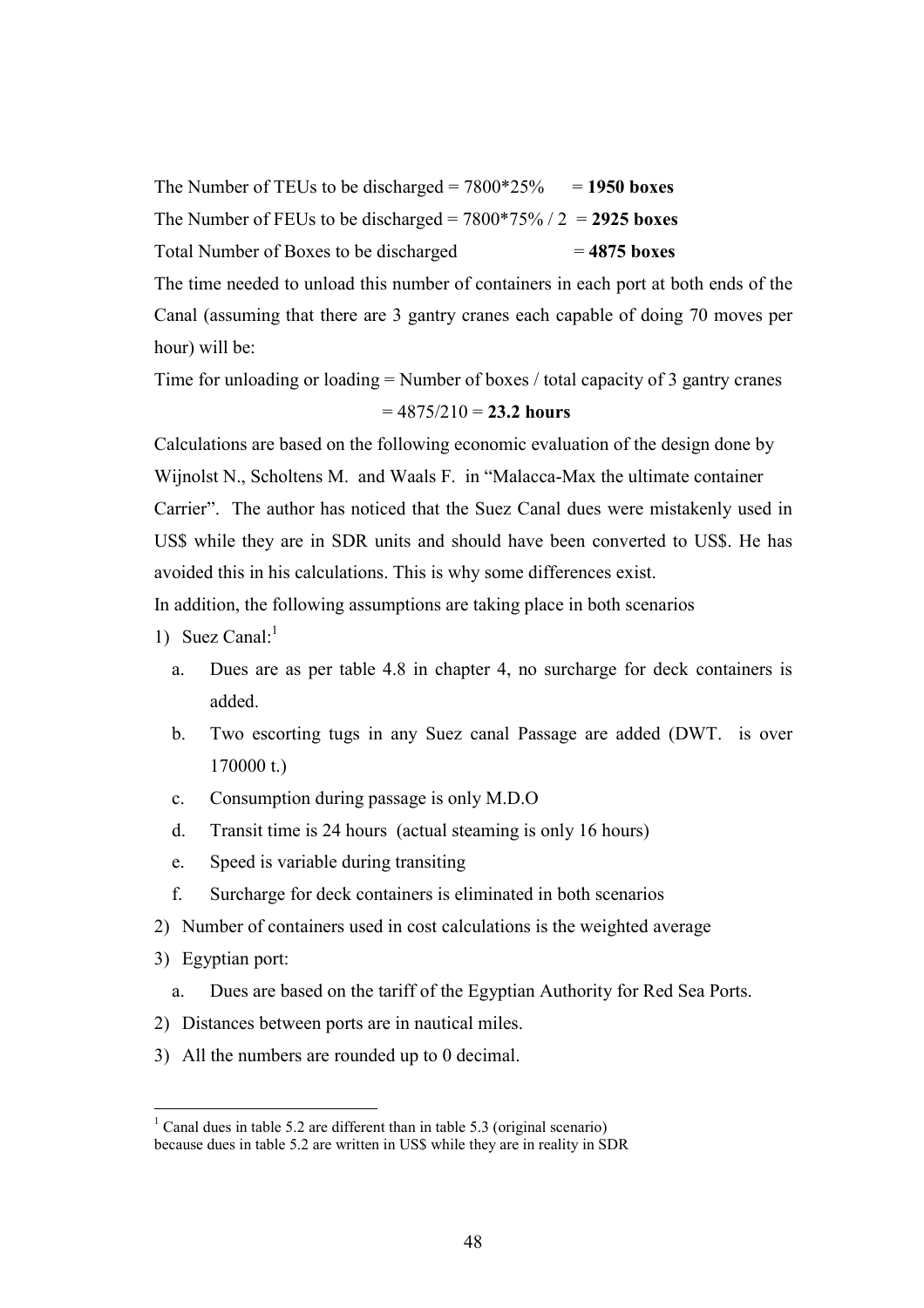| <b>Voyage costs</b>                     | US\$/ton   | Costs(US\$) | Duration (Hours) |
|-----------------------------------------|------------|-------------|------------------|
| Rotterdam                               |            |             |                  |
| Pilotage                                |            | 30370       | 4                |
| Towage                                  |            | 12500       | $\overline{c}$   |
| Tonnage dues                            | 0.45       | 93600       | $\overline{0}$   |
| Loading costs                           | $\theta$   |             | 48.6             |
| Mooring dues                            |            | 4720        |                  |
| Agency fees                             |            |             | $\theta$         |
| Other expenses                          |            | 10000       | $\theta$         |
| Idle time in port                       |            |             |                  |
| Total costs/time                        | Rotterdam  | 151190      | 57               |
| <b>Suez Canal dues</b>                  |            | 1070338     | 48               |
| <b>Singapore</b>                        |            |             |                  |
| Pilotage                                |            | 30370       | 4                |
| Towage                                  |            | 12500       | 2                |
| Tonnage dues                            | 0.3        | 62400       | $\overline{0}$   |
| Loading costs                           | $\theta$   |             | 48.6             |
| Mooring dues                            |            | 4720        |                  |
| Agency fees                             |            |             | $\theta$         |
| Other expenses                          |            | 10000       | 0                |
| Idle time in port                       |            |             |                  |
| Total costs/time                        | Singapore  | 119990      | 57               |
| Trip Length                             | Fuel costs | 729132      | 846              |
| <b>Voyage costs + Terminal handling</b> |            | 2070650     | 1007             |

**Table 5.2 Economic evaluation of Malacca-Max**

| <b>Costs per TEU</b>                                                     | (US\$) | <b>Round trip costs</b>    | (US\$)  |
|--------------------------------------------------------------------------|--------|----------------------------|---------|
|                                                                          |        |                            |         |
| Slot costs (US\$/TEU/day)                                                | 7.31   | Capital costs              | 2079406 |
| TCE (US\$/TEU/day)                                                       | 4.29   | Operational costs          | 861972  |
| Cost/slot/mile (US\$/TEU/mile)                                           | 0.019  | Voyage costs               | 2070650 |
| Transport cost/TEU                                                       | 153    | Terminal handling charges  |         |
|                                                                          |        | Miscellaneous costs        | $_{0}$  |
| <b>Ship Particulars</b>                                                  |        | Total costs                | 5012028 |
| Loa                                                                      | 400    |                            |         |
| B(m)                                                                     | 60     | Voyage characteristics     |         |
| T(m)                                                                     | 21     | Type of cargo              | Cont.   |
| Speed (Kn.)                                                              | 25     | HFO price (US\$/ton)       | 75      |
| Light ship weight (ton)                                                  | 70771  | HFO Consum. (ton/sea day)  | 513     |
| DWT (ton)                                                                | 243800 | MDO price (US\$/ton)       | 130     |
| GT (ton)                                                                 | 208000 | MDO Consum. (ton/port day) | 36      |
| NT (ton)                                                                 | 110000 | Sailing speed (kn.)        | 19.5    |
| Suez Canal Net (ton)                                                     | 190000 |                            |         |
| TEU capacity                                                             | 18154  | Cargo characteristics      |         |
| Cargo capacity (containers)                                              | 11346  | Load factor W/E bound      | 90%     |
| Crew No.                                                                 | 25     | Loading Cap. (moves /hr.)  | 420     |
| Building price (US\$000)                                                 | 181500 | FEU % in load              | 75%     |
| Engine power (kw.)                                                       | 120000 |                            |         |
| Service speed                                                            | 25     |                            |         |
| Course: Wiinolst M. Molecce May, Dolft University Prace, the Natherlands |        |                            |         |

Source: Wijnolst N., Malacca Max, Delft University Press, the Netherlands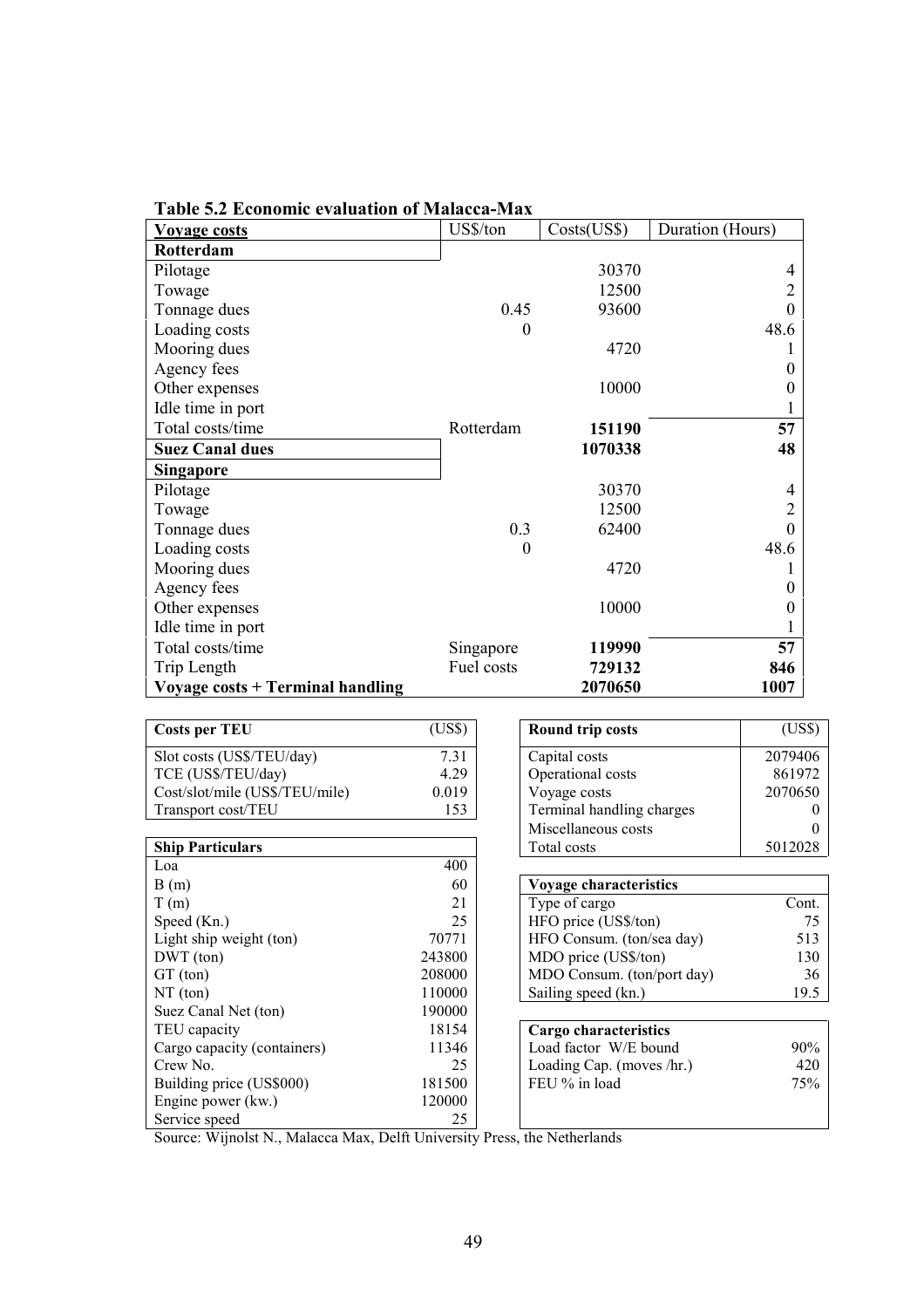|                  |                            |                      |                | Table: 5.3           |                 |                                  | Singapore: Sng    |                   | North Al-Sokhna: ASk            |                      |                                                     | East of Port Said Port: PSd |                   | J.                          | Rotterdam: Rdm                    |
|------------------|----------------------------|----------------------|----------------|----------------------|-----------------|----------------------------------|-------------------|-------------------|---------------------------------|----------------------|-----------------------------------------------------|-----------------------------|-------------------|-----------------------------|-----------------------------------|
|                  |                            |                      |                |                      |                 | 0.023<br>10.8<br>$\overline{84}$ |                   |                   |                                 |                      | $\begin{array}{c} 8.78 \\ 0.023 \end{array}$<br>189 |                             |                   | $\frac{7.78}{0.020}$<br>Ιé3 | Transport<br>TEU/mile<br>slot/dav |
|                  |                            |                      |                |                      |                 |                                  |                   |                   |                                 |                      |                                                     |                             |                   |                             | Av Cost                           |
|                  |                            |                      |                |                      |                 | 16264                            |                   |                   |                                 |                      | 16204                                               |                             |                   | 0059                        | <b>Distance</b>                   |
|                  |                            |                      |                |                      |                 | 0011                             |                   |                   |                                 |                      | 1035                                                |                             |                   | 1008                        | Time                              |
|                  |                            |                      |                |                      |                 | 5850354<br>15938                 |                   |                   |                                 |                      | 5445444<br>14378                                    |                             |                   | 5337722                     | W.Av.TEU<br>Costs                 |
|                  |                            |                      |                |                      |                 |                                  |                   |                   |                                 |                      |                                                     |                             |                   |                             | Tatal                             |
| $\overline{184}$ | 279                        | 1392                 | 273            | 272                  | 1392            | 290                              | $\overline{8}$    | 565               | 256                             | 501                  | 273                                                 | 163                         | 325               | 329                         | ransport                          |
|                  | 0.015                      | 2.385                | 0.015          | 0.014                | 2.385           | 0.017                            |                   | 0.037             | 0.015                           | 0.030                | 0.017                                               |                             | 0.020             | 0.020                       | TEU/mile                          |
|                  | 6.10                       | 30.37                | 5.95           | 5.94                 | 30.37           | 6.33                             |                   | 13.10             | 5.95                            | $\Xi$                | 6.33                                                |                             | 7.73              | 7.82                        | Per slot                          |
| 585035           | 825636                     | 890028               | 212931         | 105145               | 890028          | 926586                           | 5445444           | 513209            | 212931                          | 792718               | 926586                                              | 5337722                     | 2653261           | 2684461                     | Total                             |
| 94164            | 170256                     | 48397                | 256515         | 234127               | 48397           | .83952                           | 885938            | 190800            | 256515                          | 254671               | 183952                                              | 862980                      | 431490            | 431490                      | Joeration                         |
| 2271606          | 410723                     | 16752                | 618812         | 564804               | 16752           | 443763                           | 2137222           | 460283            | 618812                          | 614364               | 443763                                              | 2081838                     | 040919            | 040919                      | Capital                           |
| 263710           | 244656                     | 724879               | 337605         | 306214               | 724879          | 298870                           | 2422284           | 862125            | 337605                          | 923683               | 298870                                              | 2392905                     | 180852            | 212052                      | <u>Vovage</u>                     |
| 1225578          |                            | 612789               |                |                      | 612789          |                                  | 225578            | 612789            |                                 | 612789               |                                                     | 392058                      | 620969            | 670969                      | Canal                             |
| 67156            | 00096                      | 96000                | 06661          | 00096                | 00096           | 51190                            | 471372            | 96000             | 06661                           | 00096                | 51190                                               | 271180                      | 19990             | 51190                       | Port                              |
| 51870            | 6045                       | <u>1269</u><br>10725 | 9165           | 6045                 | 10725           | 9165                             | 39780             | 10725             | 9165                            | 10725                | 9165                                                | 31590                       | 349038<br>- 15795 | 349038<br>15795             | $\overline{\phantom{0}}$          |
| <u>688092</u>    | 138515                     |                      | 208450         | <u>200073 </u>       | 1269            | 38515                            | <b>685554</b>     | 38515             | 208450                          | 200073               | 38515                                               | S98077                      |                   |                             | $\overline{\overline{C}}$         |
|                  |                            |                      |                |                      |                 |                                  |                   |                   |                                 |                      |                                                     |                             |                   |                             | <b>Costs</b>                      |
| 5938             | 2954                       | 639                  | 4451           | 4062                 | 639             | 3192                             | 14378             |                   | 4731                            | 3576                 | 3393                                                | $\frac{1008}{16339}$        | 8170              | 8170                        | W.Av.TEU                          |
| $\Xi$            | 661                        | $\frac{24}{57}$      | 300            | 274                  | $\frac{24}{57}$ | 215                              | 1035              | $\frac{24}{2679}$ | 300                             | $\frac{24}{298}$     | 215                                                 |                             | $\frac{24}{504}$  | 504                         | Lotal                             |
| $\frac{4}{8}$    |                            |                      |                |                      |                 |                                  | $48$              |                   |                                 |                      |                                                     | 48                          |                   | 24                          | lanal                             |
| $\frac{48}{18}$  |                            | $\infty$             | $\infty$       | $\infty$             |                 | $^{\circ}$                       | $\frac{831}{124}$ | $\frac{23}{8}$    | $\infty$                        | $\frac{23}{8}$       | $\infty$                                            | $\overline{16}$             | $\infty$          | $\infty$                    | learing                           |
| 834<br>170       | $\mathbb{S}^{12}_{\infty}$ | $\frac{2}{2}$        | 39             | 23                   | $\frac{5}{8}$   | $\frac{68}{39}$                  |                   |                   | $\frac{253}{39}$                |                      | 39                                                  | $\frac{846}{98}$            | 49                | 49                          | oading/                           |
|                  |                            |                      | 253            | 243                  |                 |                                  |                   | 68                |                                 | 243                  | $\overline{168}$                                    |                             | 423               | 423                         | At sea                            |
|                  |                            |                      |                |                      |                 |                                  |                   |                   |                                 |                      |                                                     |                             |                   |                             | Times                             |
|                  | 19.5                       | $\overline{9.5}$     | 19.5           | 19.5                 | 19.5            | 19.5                             |                   | 19.5              | 19.5                            | 19.5                 | 19.5                                                |                             | 19.5              | 19.5                        | Speed                             |
| 16264            | 3274                       | 30                   | 4927           | 4729                 | $30\,$          | 3274                             | 16204             | 3274              | 4927                            | 4729                 | 3274                                                | <u>16500</u>                | 8250              | 8250                        | Jistance                          |
|                  | $90\%$                     | 69%                  | $90\%$         | 96%                  | 69%             | %06                              |                   | 69%               | %06                             | 69%                  | %06                                                 |                             | $90\%$            | %06                         | Jtilization                       |
| 90234            | 16339                      | 12439                | 16339          | 16339                | 12439           | (6339)                           | 57556             | 12439             | 6339                            | 12439                | 6339                                                | 32678                       | 16339             | 16339                       | <b>TEUS</b>                       |
|                  | Rdm                        | <u>ASk</u><br>PSd    | ASk            | $\operatorname{Sng}$ | PSd<br>ASk      | $\frac{\text{Rdm}}{\text{PSd}}$  |                   | Rdm               | $\frac{\text{Sng}}{\text{Ask}}$ | $\operatorname{Sng}$ | $\frac{\text{Rdm}}{\text{PSd}}$                     |                             | Rdm               | $\operatorname{Sng}$        | Dest                              |
| Total            | PSd                        |                      | Sn             | Ask                  |                 |                                  | Total             | Ask               |                                 | PSd                  |                                                     | Total                       | $Sn\mathbf{e}$    | Rdm                         | Dep.                              |
|                  |                            |                      | $\overline{v}$ |                      |                 |                                  |                   |                   |                                 |                      |                                                     |                             | <u>Original</u>   |                             | <b>Scenario</b>                   |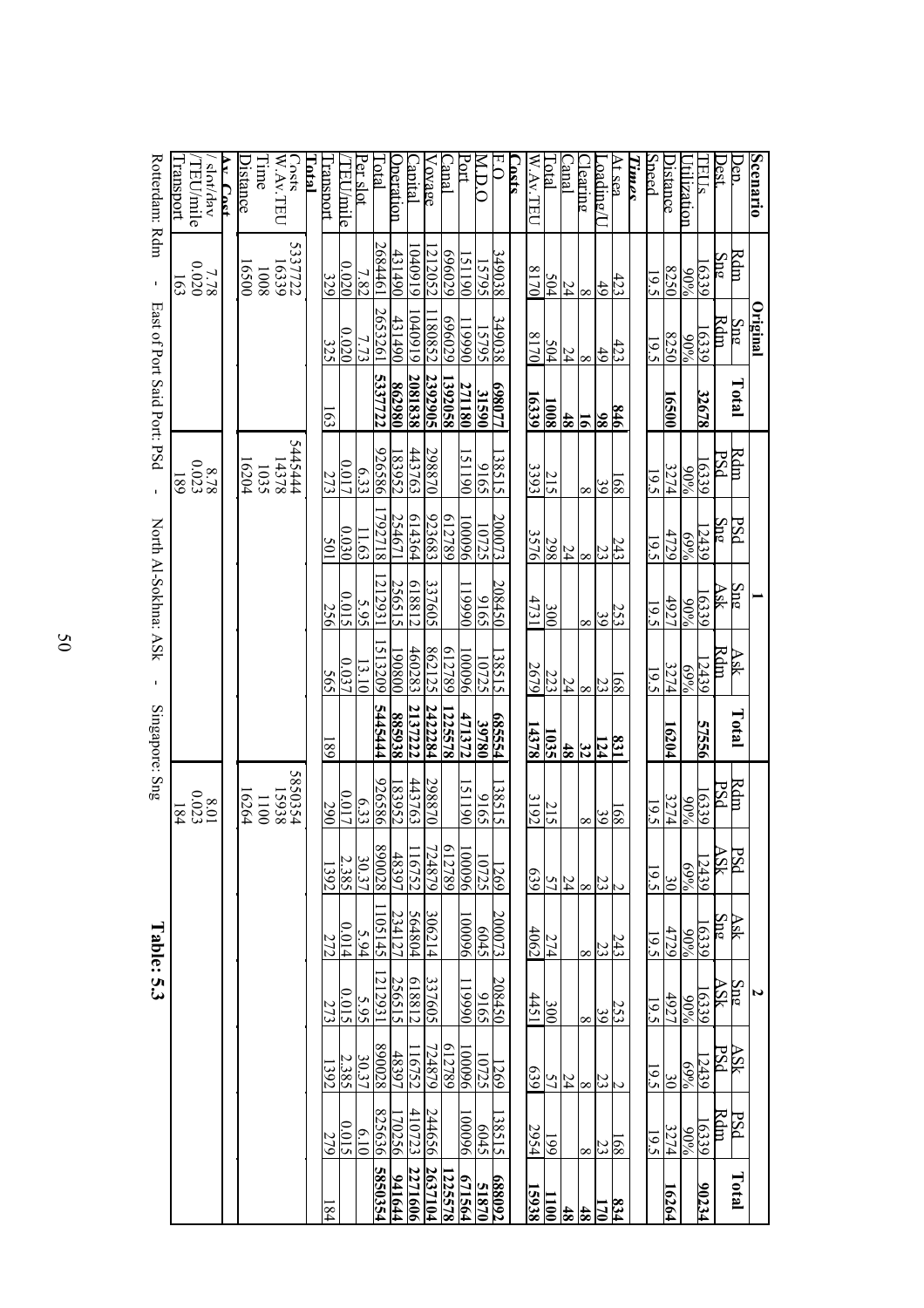The cost evaluation for different container ships is illustrated in the following table.

|                                      |            |           |         |           | COSTS in US\$ |           |           |          |
|--------------------------------------|------------|-----------|---------|-----------|---------------|-----------|-----------|----------|
|                                      | Cap.       | Change %  | TEU/Day | Change %  | <b>TCE</b>    | Change %  | Transport | Change % |
| Ship                                 | <b>TEU</b> | <i>Of</i> |         | $\iota$   | TEU/          | $\iota$   | Sea days  | of       |
|                                      |            | previous  |         | previous  | Day           | previous  |           | previous |
| <b>Tokyo Senator</b>                 | 3017       |           | 10.74   |           | 5.16          |           | 225.71    |          |
| <b>Hannover Express</b>              | 4407       | 46.07%    | 10.84   | 0.93%     | 6.00          | 16.28%    | 228.57    | 1.27%    |
| <b>Hyundey Admiral</b>               | 4411       | 0.09%     | 10.19   | $-6.00\%$ | 5.59          | $-6.83%$  | 213.71    | $-6.50%$ |
|                                      | 5000       | 13.35%    | 10.00   | $-1.86%$  | 5.47          | $-2.15%$  | 210.00    | $-1.74%$ |
| Hanjin London                        | 5302       | 6.04%     | 9.89    | $-1.10%$  | 5.68          | 3.84%     | 210.00    | 0.00%    |
| P&ON                                 | 6674       | 25.88%    | 9.26    | $-6.37%$  | 5.00          | $-11.97%$ | 192.86    | $-8.16%$ |
| Southampton                          |            |           |         |           |               |           |           |          |
| Maersk K-class                       | 7500       | 12.38%    | 9.05    | $-2.27%$  | 5.20          | 4.00%     | 191.43    | $-0.74%$ |
| Maersk S-class                       | 8600       | 14.67%    | 8.74    | $-3.43%$  | 5.05          | $-2.88%$  | 182.29    | $-4.77%$ |
|                                      | 10000      | 16.28%    | 8.53    | $-2.40%$  | 4.86          | $-3.76%$  | 178.57    | $-2.04%$ |
| Suez-Max                             | 12000      | 20.00%    | 8.42    | $-1.29%$  | 4.95          | 1.85%     | 177.14    | $-0.80%$ |
|                                      | 15000      | 25.00%    | 7.68    | $-8.79\%$ | 4.65          | $-6.06%$  | 162.57    | $-8.23%$ |
| Malacca-Max                          | 18154      | 21.03%    | 7.78    | 1.26%     | 4.25          | $-8.60%$  | 163.34    | 0.48%    |
|                                      |            |           |         |           |               |           |           |          |
| Malacca-Max                          | 18154      |           | 7.78    |           | 4.25          |           | 163.34    |          |
| Malacca-Max<br>scinario1             | 18154      | $0.00\%$  | 8.78    | 12.93%    | 4.25          | $0.00\%$  | 189.37    | 15.93%   |
| Malacca-Max<br>scinario <sub>2</sub> | 18154      | $0.00\%$  | 8.01    | 2.97%     | 4.25          | $0.00\%$  | 183.53    | 12.36%   |

**Table 5.4 Cost comparison of large container ships**

Source: Wijnolst N., Malacca Max, Delft University Press, the Netherlands

The table shows the savings achieved by increasing ship's size. However, these savings are not evident if compared to Time Charter Equivalent. The transport cost in this table is only for the deep sea leg which constitutes the smaller part of the transport cost, the major part being transhipment and through transport costs (80%).

The table shows the increase in cost in the case of applying any of the suggested two scenarios. However, the saving is still comparable to the largest vessels running today (Maersk K-class and Maersk S-class), and the amount in slot cost to  $-13\%$  & 9.8%, and in transport cost to  $-2.8\%$  & an increase of 2% respectively.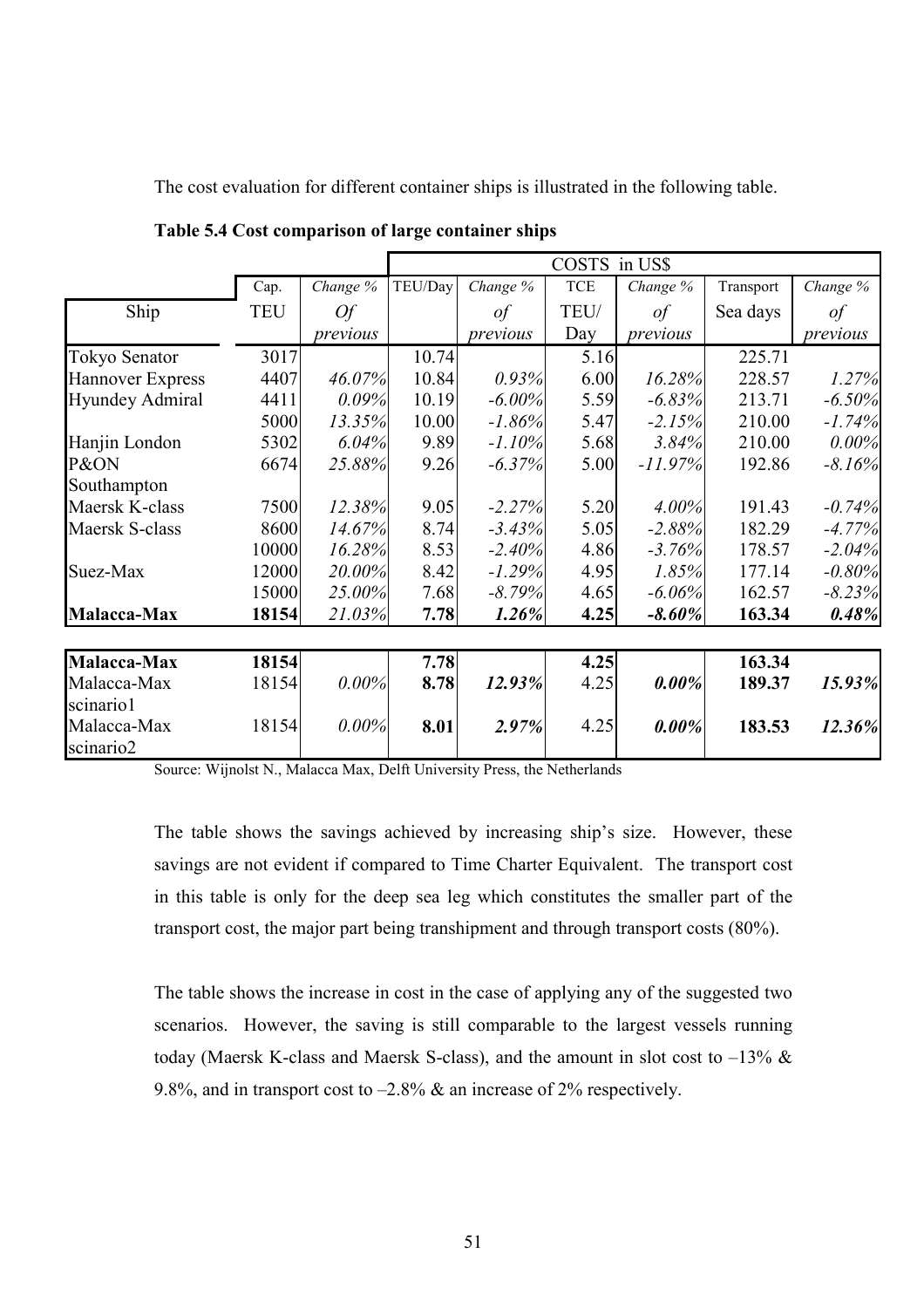#### **5.3 Land bridge cost analysis**

The proposed land bridge will join the northern side of Egypt in East of Port Said Port with the Southern part at North Al-Sokhna at the Red Sea.

The suggested intermodal component of the land bridge will be as follows:

- 1) New East of Port Said Port North Al-Sokhna by means of direct rail transport
- 2) New East of Port Said Port North Al-Sokhna by road transport

This land bridge will facilitate the trade of Malacca-max container ship by moving containers for transhipment southward from Damietta port on the Mediterranean coast to North Al-Sokhna port on the Red Sea coast or vice a versa.

Calculation method:

The calculations of this example will compare the cost of transporting containers unloaded at North Al-Sokhna to Damietta to be transhipped to Mediterranean ports.

The following is the given data for the example application:

The distance between North Al-Sokhna port to Damietta port by road is 200 Km, while the distance is 180 Km by rail transport.

The train's specifications used for this example are:

| Number of trains               | $\mathcal{D}_{\mathcal{L}}$ |
|--------------------------------|-----------------------------|
| Number of wagons               | 60 per train                |
| Max. load per wagon            | 60 T.                       |
| NR. of TEUs per wagon          | $1x40' + 1x20'$ or $3x20'$  |
| Voyage length                  | 180 Km                      |
| Voyage time                    | $3$ Hrs.                    |
| NR. of round voyages per train | 2 per day                   |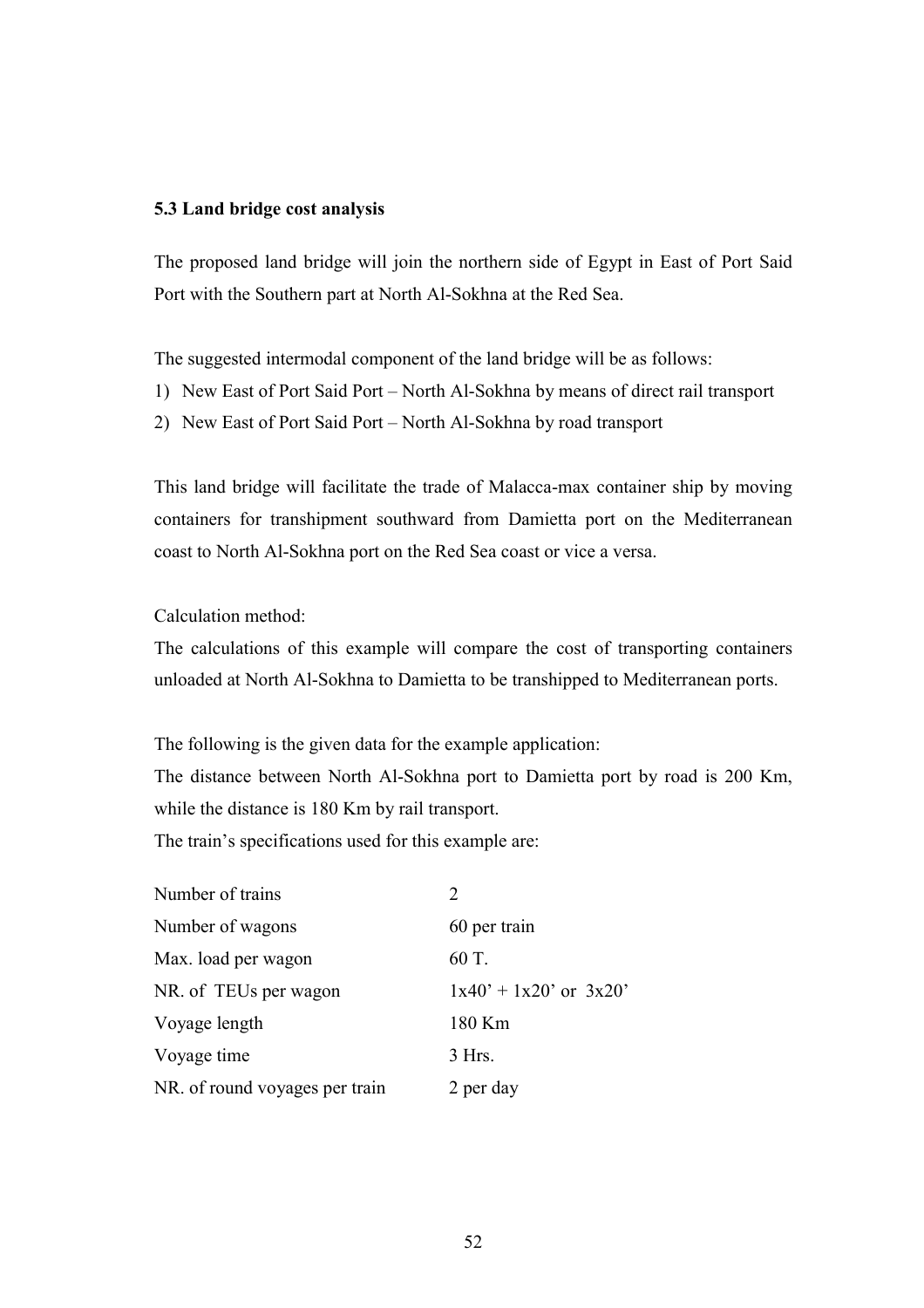## Cost by rail

| Cost of transport per 20' loaded box | 97.0\$  |
|--------------------------------------|---------|
| Cost of transport per 40' loaded box | 193.0\$ |
| Total cost per wagon (loaded boxes)  | 290.0\$ |
| Total cost per train                 | 20300\$ |
| Cost per 20' empty box               | 34.0\$  |
| Cost per 40' empty box               | 68.0\$  |
| Total cost per wagon (empty boxes)   | 102\$   |
| Total cost per train                 | 7140    |

The truck specifications used for this example are:

| Container truck capacity | $1x40'$ or $2x20'$ |
|--------------------------|--------------------|
| Maximum load             | 40 T.              |
| Voyage time              | $3$ Hrs.           |
| NR. of Voyages per day   | 6                  |
| NR. of trucks available  | as needed          |
| Cost per truck           | 150\$              |

#### Example:

### Assumption:

The number of boxes at North Al-Sokhna port to be transported to Damietta is 4875 boxes divided into 2925 40' containers and 1950 20' containers. Required cost and time of transport cost and time between the two ports by using Suez Canal.

### Solution:

By combining both modes, rail will transport 1950 20' containers and 1950 40' containers. The remaining 975 40' containers will be transported by truck. However, the solution will show the cost and time of transporting the whole number of containers by train only.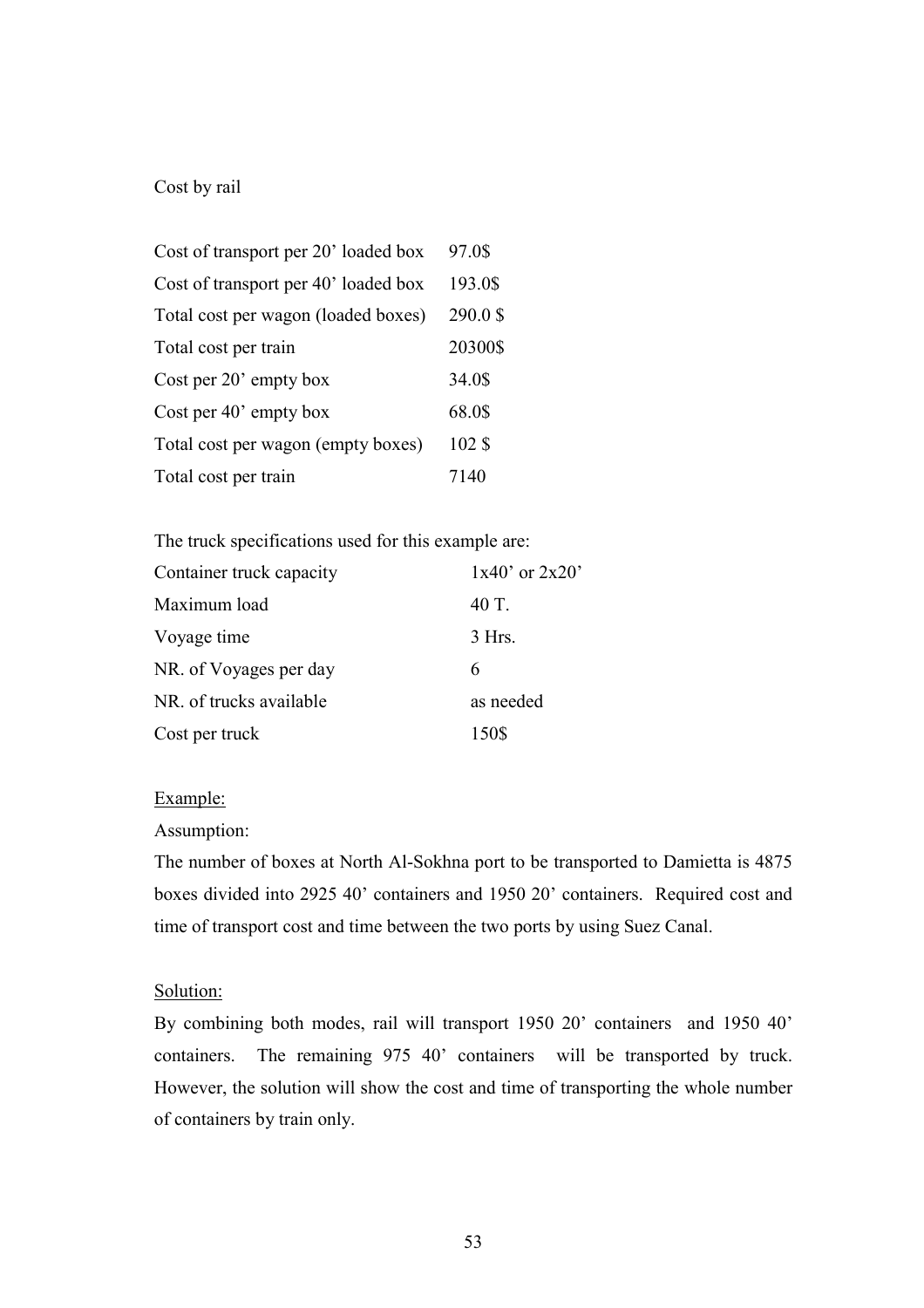| Train cost calculations |                |                  |                      |                     |                      |          |
|-------------------------|----------------|------------------|----------------------|---------------------|----------------------|----------|
| $Day$                   | Nr. Of Trips   | $Nr.$ of 20'     | $\cos t \frac{1}{2}$ | Nr. of $40^{\circ}$ | $\cos t \frac{1}{2}$ | Total \$ |
| $\mathbf{1}$            | $\overline{4}$ | 280              | 27160                | 280                 | 54040                | 81200    |
| $\overline{2}$          | $\overline{4}$ | 280              | 27160                | 280                 | 54040                | 81200    |
| $\overline{3}$          | $\overline{4}$ | 280              | 27160                | 280                 | 54040                | 81200    |
| $\overline{4}$          | $\overline{4}$ | 280              | 27160                | 280                 | 54040                | 81200    |
| 5                       | $\overline{4}$ | 280              | 27160                | 280                 | 54040                | 81200    |
| 6                       | $\overline{4}$ | 280              | 27160                | 280                 | 54040                | 81200    |
| $\overline{7}$          | $\overline{4}$ | 270              | 26190                | 285                 | 55005                | 10150    |
| 8                       | $\overline{4}$ | $\overline{0}$   |                      | 280                 | 54040                | 10150    |
| 9                       | $\overline{4}$ | $\boldsymbol{0}$ |                      | 280                 | 54040                | 10150    |
| 10                      | $\overline{4}$ | $\overline{0}$   |                      | 280                 | 54040                | 10150    |
| 11                      | $\overline{2}$ | $\boldsymbol{0}$ |                      | 120                 | 23160                | 10150    |
| Total                   |                | 1950             | 189150               | 2925                | 564525               | 753675   |

1) By using train only (cost and time calculations):

The combination of rail and road will be as follows:

960 40' containers will be transported by road and 1965 by rail in addition to 1950 20' containers by rail. The cost by rail will be US\$568395 (until day 7 only).

The cost of trucking is as follows:

Total NR. of trips needed 960, cost per truck is US\$150. Therefore total cost by road is US\$144000. the total cost when a combination of rail and road is used will be:

568395 + 144000 = US\$712395 (cheaper than rail only)

Truck time calculations.

Time calculation is flexible as it depends on the number of used trucks but the following can be assumed:

By using 100 trucks, each truck makes 3 trips per day; i.e. there are 300 trips a day. Total time needed for containers = total trips/ trips per day =  $3$  days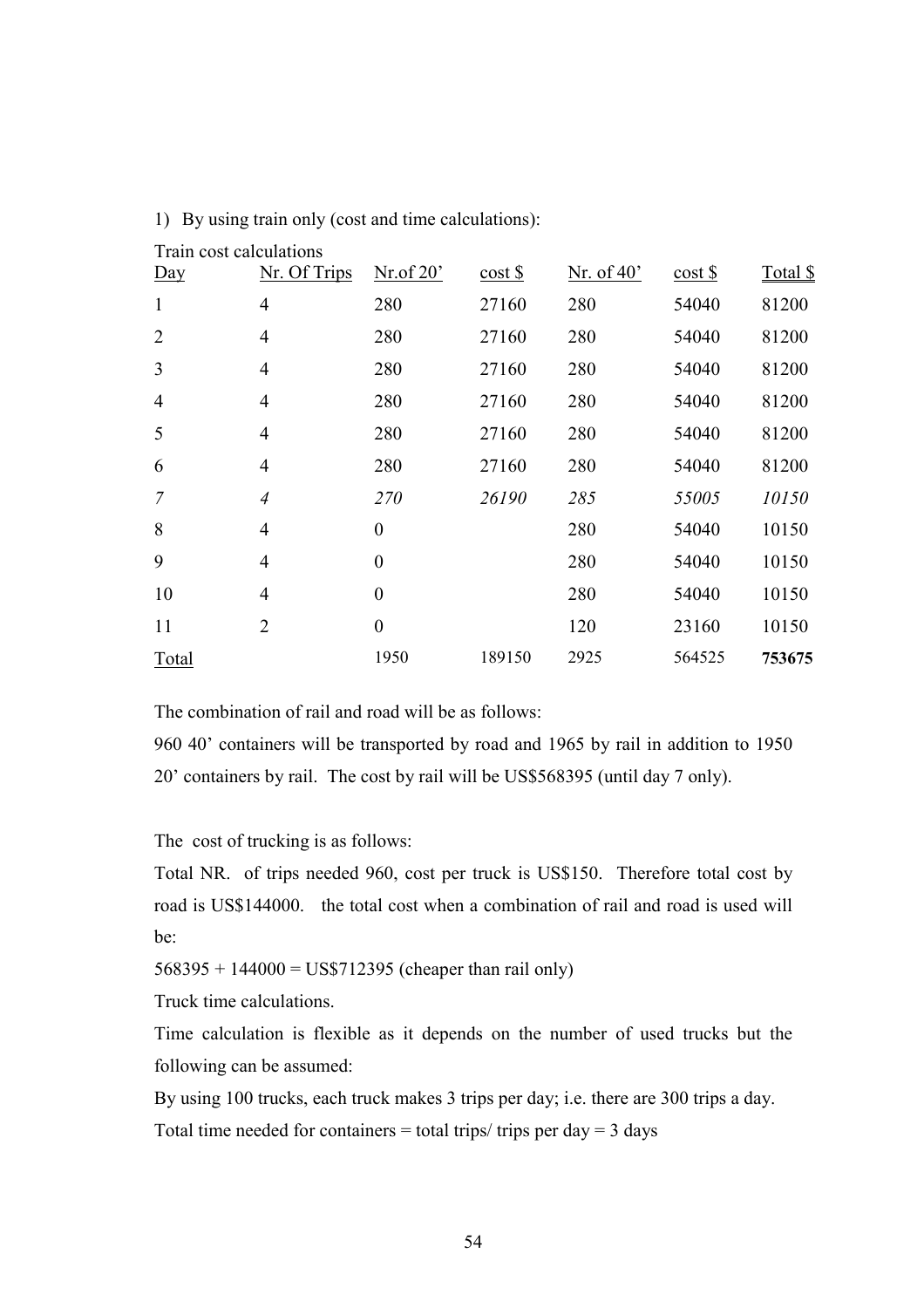2) By transiting the Suez Canal (cost and time calculations):

Transport 7900 TEU needs a large ship (assuming Maersk s-class) Time: 24 hours Cost of transiting Suez Canal =  $US$230000.0$ Transport cost =  $182.3*7900$  = US\$1440170.0 Total cost  $= US$1670170.0$ 

**Table 5.5 Cost comparison between land bridge and sea transport**

| Mode          | Cost US\$ | Time               |
|---------------|-----------|--------------------|
| Rail          | 753675    | $10.5$ days        |
| Rail & Road   | 712395    | 7 days             |
| Sea transport | 1670170   | $\therefore$ 0 day |

The final result shows that the combination of rail and road is more feasible than using only one mode. Similarly, the land bridge is more feasible than the Suez Canal.

# **5.4 Sensitivity analysis**

Since the quantity of twenty and forty feet containers is always changing and the assumptions, in both scenarios, deal only with certain percentages,  $(25\% \& 75\%)$ therefore a sensitivity analysis is needed to see the impact of the change in box size, in addition to the impact of the reduced productivity of gantry cranes.

This analysis will deal with the quantity of containers and the discharging rate either at East of Port Said Port or North Al-Sokhna Port. The impact of these changes will be noticed on loading / unloading time (time in port), thus increasing the whole round voyage time which, in turn, will result in an increase in capital, operation and voyage costs.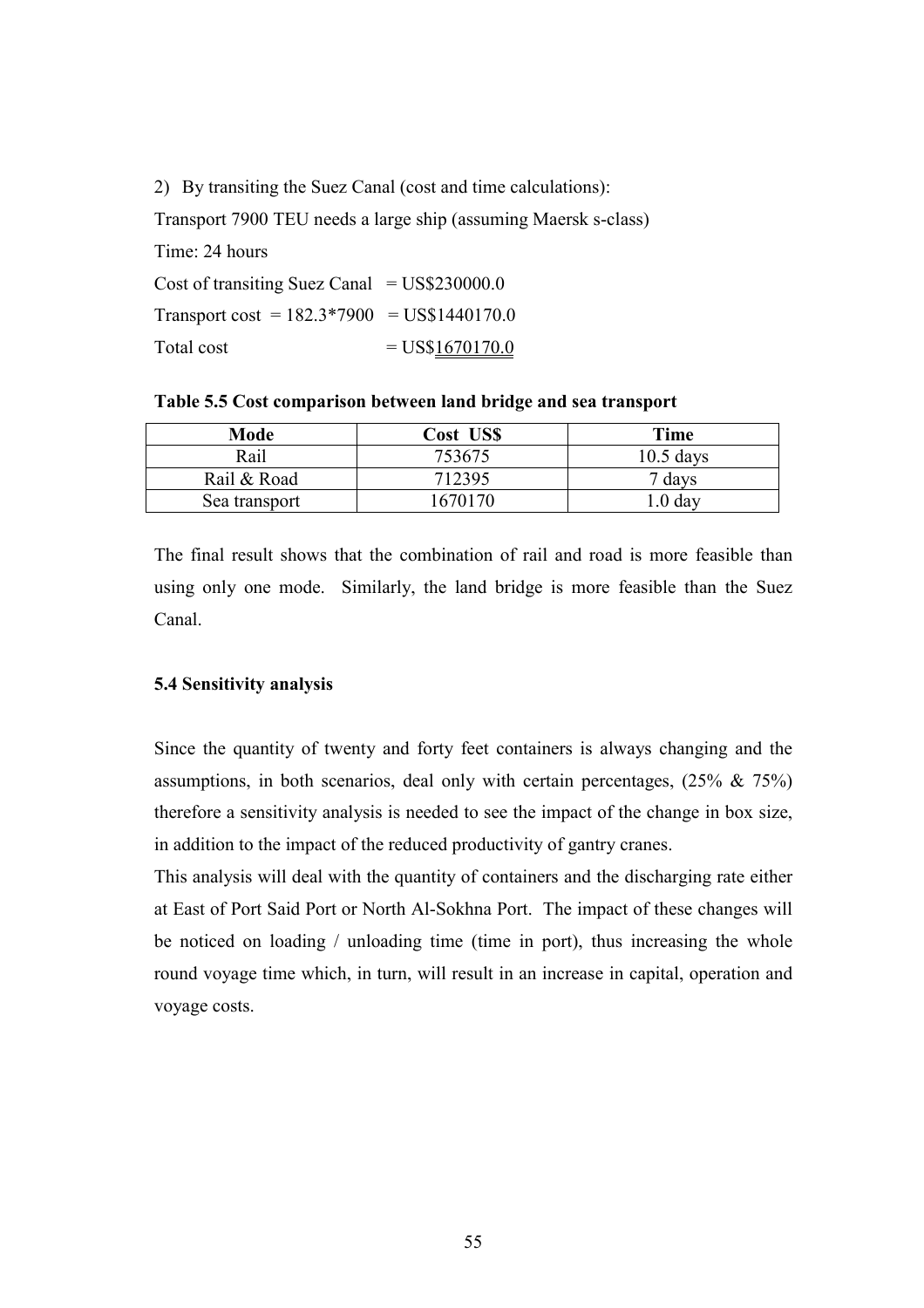|                    |         |                |              |        |      |        | Impact  | $\frac{0}{0}$       |       |              |              |            |
|--------------------|---------|----------------|--------------|--------|------|--------|---------|---------------------|-------|--------------|--------------|------------|
| <b>Ship's Load</b> |         |                | Load/ Unload |        |      | Port   |         | <b>1st Scenario</b> |       |              | 2nd Scenario |            |
| Quantity           | Mixture |                | Total        | Rate   | Time | Time   |         | Cost                |       |              | Cost         |            |
| In TEUs            | $\%$    | <b>FEU/TEU</b> | <b>Boxes</b> | Box/Hr | Hrs. | Hrs.   | Total   | /slot/d             | Trans | Total        | /slot/d      | Trans      |
| 8700               | 100/0   | 3900/0         | 3900         | 210    | 18.6 | $-20$  | 5418023 | 8.80                |       | 188 5795513  | 8.05         | 182        |
| 8700               | 75/25   | 2925/1950      | 4875         | 210    | 23.2 | 0      | 546690  | 8.78                |       | 1895852847   | <u>8.01</u>  | <u>184</u> |
| 8700               | 50/50   | 1950/3900      | 5850         | 210    | 27.9 | 20     | 5475981 | 8.76                |       | 191 591 1428 | 7.96         | 186        |
| 8700               | 25/75   | 975/5850       | 6825         | 210    | 32.5 | 40     | 5504648 | 8.74                |       | 192 5968762  | 7.92         | 188        |
| 8700               | 0/100   | 0/8700         | 7800         | 210    | 37.1 | 60     | 5533315 | 8.72                |       | 193 6026097  | 7.88         | 190        |
|                    |         |                |              |        |      |        |         |                     |       |              |              |            |
|                    |         |                |              | 157    | 24.8 | $\tau$ | 5456662 | 8.77                |       | 1905872789   | 7.99         | 184        |
|                    |         |                |              | 157    | 31.1 | 34     | 5495923 | 8.75                |       | 1925951313   | 7.94         | 187        |
|                    |         |                |              | 157    | 37.3 | 61     | 5534562 | 8.72                |       | 193 6028589  | 7.88         | 190        |
|                    |         |                |              | 157    | 43.5 | 87     | 5573200 | 8.69                |       | 195 6105866  | 7.83         | 193        |
|                    |         |                |              | 157    | 49.7 | 114    | 5611838 | 8.66                |       | 196 6183143  | 7.78         | 196        |

# **Table 5.6 Sensitivity Analysis**

This table is in two parts. The upper part deals with the maximum loading/unloading rate of 210 boxes per hour, while the lower part deals with the lesser rate (75% utilisation). In both parts the same mixture of boxes is dealt with. The bold line represents the base for comparison (case illustrated in table 5.3).

As seen in both tables the box size and the loading/unloading rate has a direct impact on both time in port and costs. The ideal case will be all boxes of forty feet and using the maximum loading/unloading rate of 210 boxes per hour.

# **5.5 Transhipment comparison**

The differences between the two main alternatives, dredging the Suez Canal or not, can be summarised as follows:

1) In the case of dredging the Suez Canal, Malacca-max will transit the canal and transhipment of the Mediterranean cargo, if any, will be done through Rotterdam by different means (i.e. short sea shipping or by land or by combination).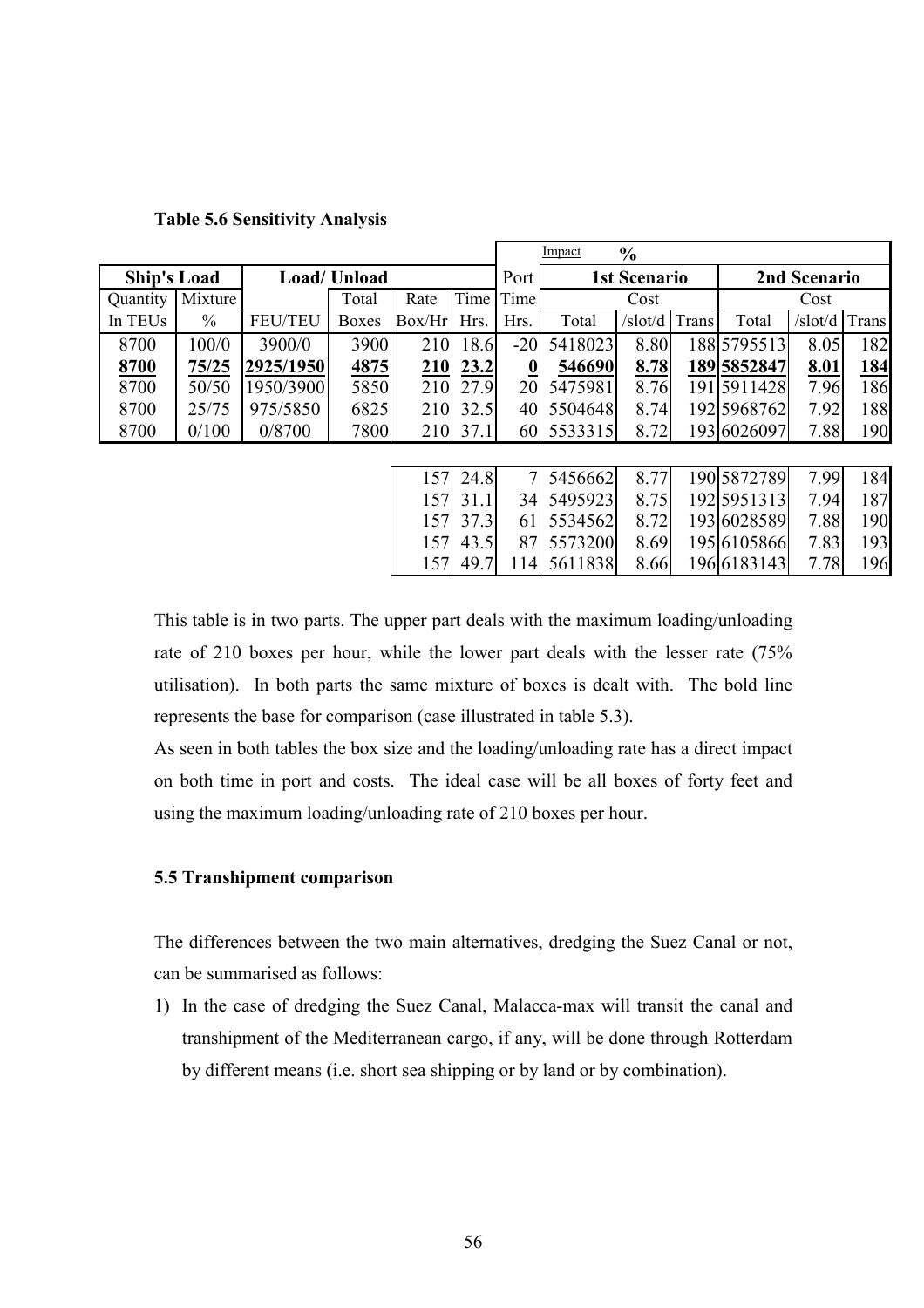- 2) In the case of the Suez Canal not being dredged, Malacca-max will unload the Mediterranean cargo loaded at Singapore at North Al-Sokhna port then transhipment will take place from there as follows:
	- a. By the suggested land bridge, and in this case the cargo will be transported multimodaly to Damietta port on the Mediterranean coast, then by feeders to its final destination
	- b. By using feeders direct from North Al-Sokhna port to the final destination, or to a Mediterranean hub port, thereafter to the final destination. In both cases transiting the Suez Canal will be part of the cost.

In addition, some factors are to be considered as well like the ship size which will be deployed in the transhipment operation and finding suitable employment afterwards.

It can be concluded that the most suitable way to tranship the Mediterranean cargo is by the land bridge. Despite the cost and time involved, the cargo itself will increase the utilisation factor of this ship. The size of cargo required to fill the Malacca-max is too large, especially if only serving two markets.

The following assumptions are made for the purpose of the comparison:

- 1) Number of containers FEU/TEU = 2925/1950
- 2) Different ship sizes are used in comparison
- 3) Terminal handling charges are not included in calculations.
- 4) Time calculation is 24 hours for loading and 24 hours for the passage including transiting the Suez Canal.
- 5) In the case of using a ship that cannot accommodate all the quantity, the total cost is multiplied by a factor  $=$  (total load/actual ship's load).
- 6) The Suez Canal dues are based on approximate SCNT.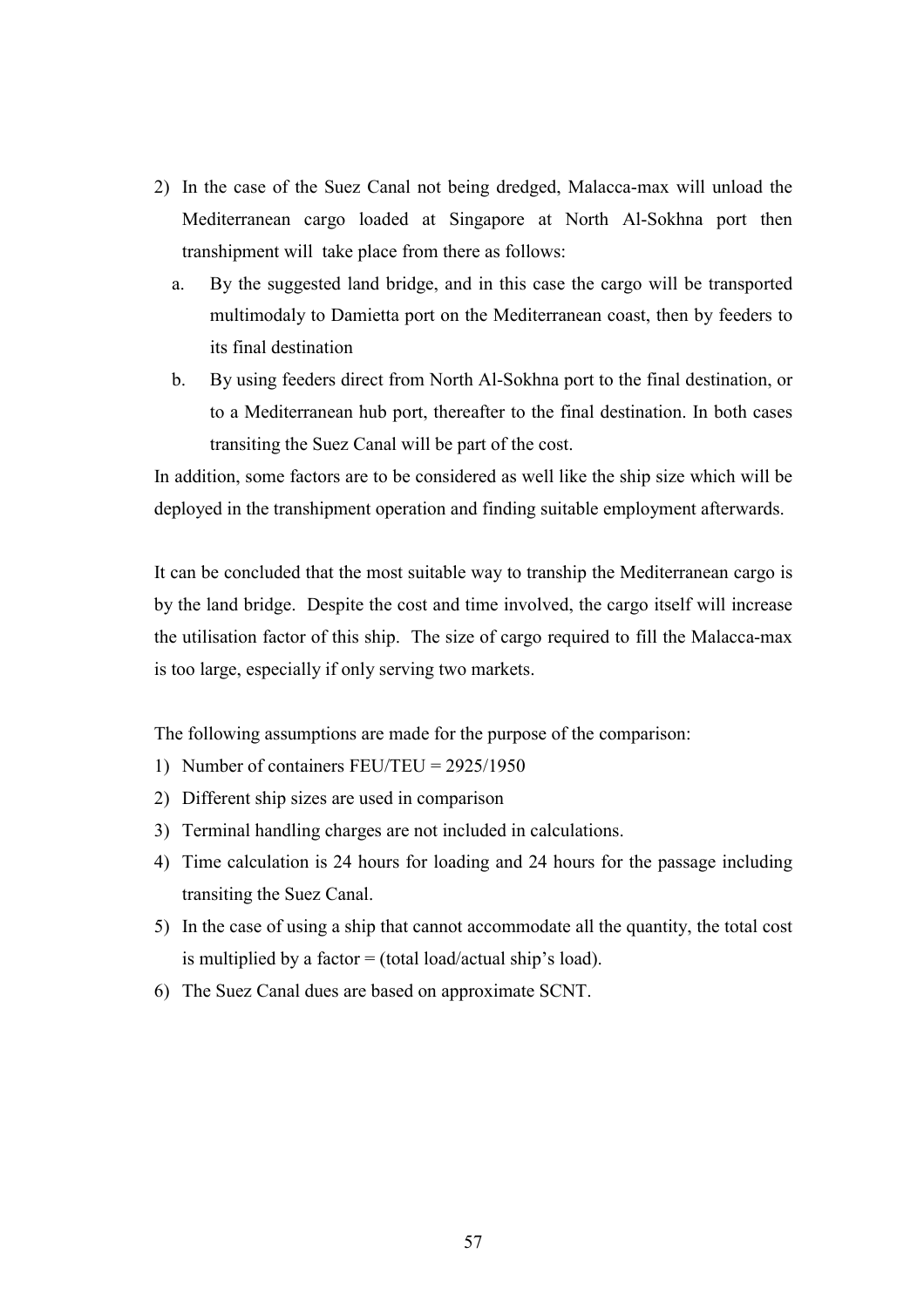|                  |                  |             |            |                   | <b>Costs</b> |                  |
|------------------|------------------|-------------|------------|-------------------|--------------|------------------|
|                  | <b>Transport</b> | <b>Time</b> | <b>TCE</b> | <b>Total US\$</b> | /TEU/day     | <b>Transport</b> |
|                  | <b>Mode</b>      | Hrs.        |            |                   | US\$         | US\$             |
| Train and truck  | Land             | 168         |            | 712395            | 11.7         | 82               |
|                  |                  |             |            |                   |              |                  |
| Ship of 3017 TEU | Sea              | 138         | 5.16       | 548321            | 11           | 63               |
| Ship of 4407 TEU | Sea              | 95          | 6          | 455768            | 13.1         | 52               |
| Ship of 5302 TEU | Sea              | 79          | 5.68       | 402508            | 14           | 46               |
| Ship of 6674 TEU | Sea              | 63          | 5          | 357162            | 15.6         | 41               |
| Ship of 7400 TEU | Sea              | 56          | 5.20       | 301695            | 15           | 35               |
| Ship of 8700 TEU | Sea              | 48          | 5.05       | 344066            | 20           | 40               |

**Table 5.7 Transhipment comparison** (North Al-Sokhna to Damietta)

As illustrated in the table, the differences in transhipment costs between the land bridge and the sea transport is not large when the cost per TEU per day is considered. However, one can argue that the major difference is in time.

From a different perspective it can be said that the use of a ship in transhipping this large quantity of containers for this distance is not practical. On the other hand, if smaller vessels are used, the increase in time will be very high, besides finding employment for such vessels in the area.

In the case of transhipment taking place from Rotterdam to the Mediterranean, as this may be the case in the original scenario, there will be no need to do any comparison. The purpose of the comparison is to find out the cost and time involved in the transhipment operation from one point to another by different modes. If Mediterranean cargo is transhipped from Rotterdam, evidently there are different cost and time elements that do not match the first and the second scenarios.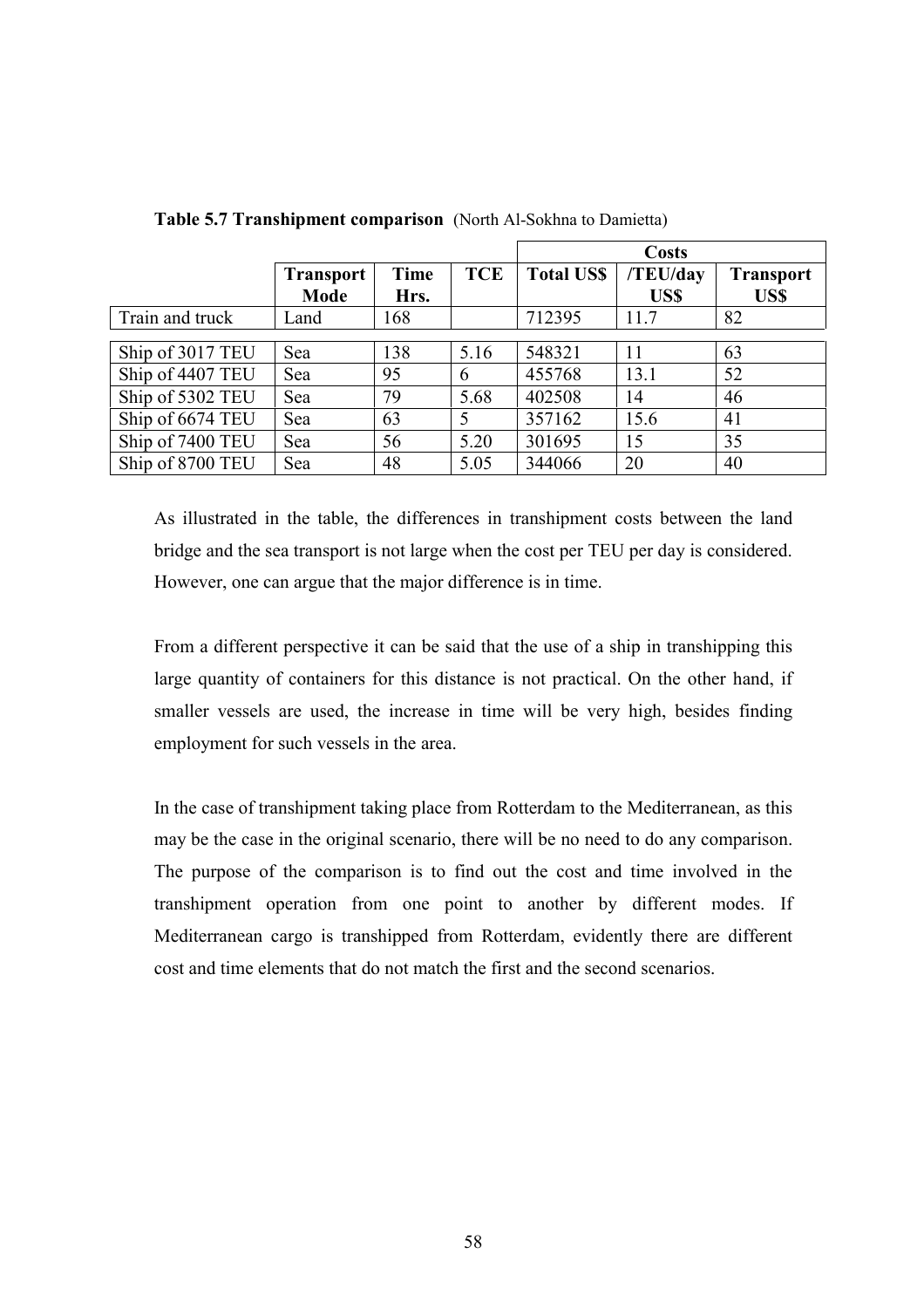

**Figure 5.1 Land bridge illustration**



**Figure 5.2 Malacca-max main trading route**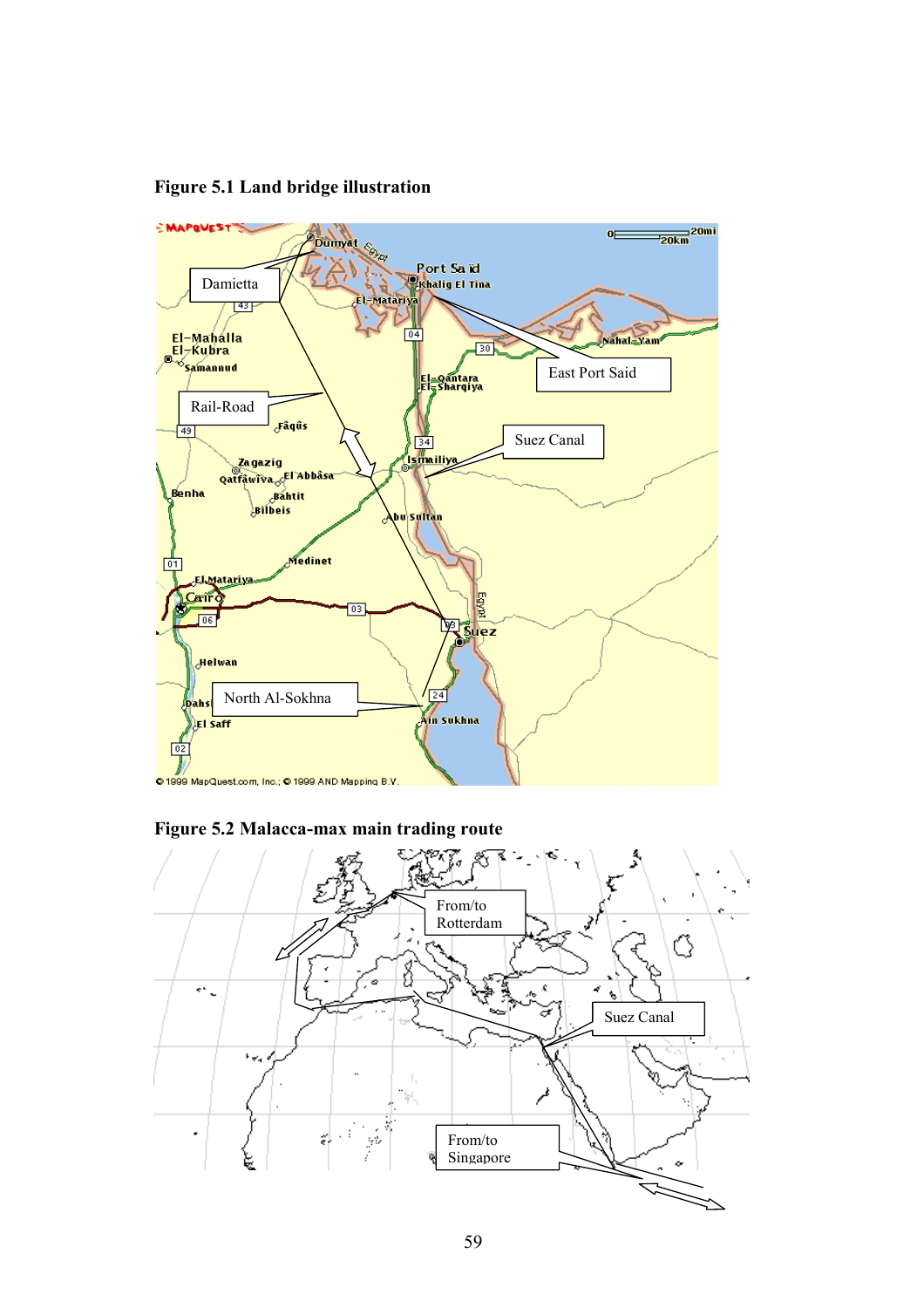## **Chapter 6**

## **CONCLUSION AND RECOMMENDATION**

The investigation in this dissertation is on the effect and the possible future of very big container ships. The choice was the Malacca-max and the study that has been done has involved the dredging of the Suez Canal.

The topic of this dissertation is to investigate an alternative to dredging, namely to seek different operational patterns and to establish a land bridge by the use of different ports that enable the Malacca-max to pass through the Suez Canal without dredging.

The conclusion is that it appears that if the figures are examined carefully, the total cost per TEU will be comparable to the total cost of a Malacca-max passing fully laden through the Suez Canal, which indicates that it might not be necessary to dredge the Suez Canal.

The cost of transhipment was also calculated given some assumptions as to how many containers originated in Rotterdam and Singapore that end up in the Middle East and the Mediterranean. It shows that the cost of transhipment by land bridge, if compared with feeder ships, is comparable but it is not practical to use ships because of the difficulty of finding suitable employment that matches this size.

When considering the solution, which involves the preparation of Egypt's new ports at both ends of the Canal the following is recommended

- 1) A suitable infrastructure that serves this massive container movements.
- 2) Suitable arrangements for handling this size of ships and which includes the size of container handling cranes, shore handling equipment and staking yards.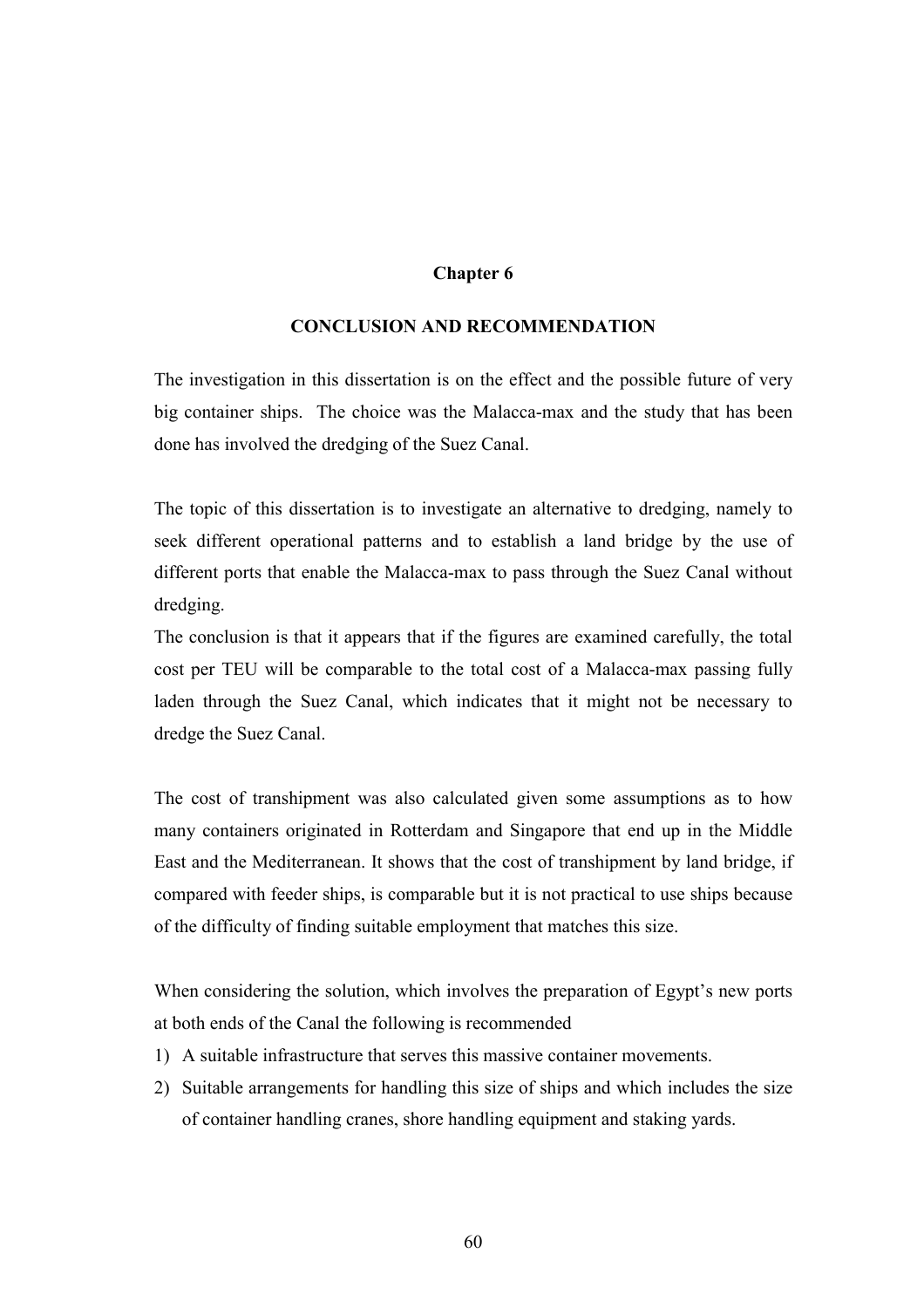- 3) Suitable depths both at the navigational channel and at the quay side.
- 4) Suitable technology that matches the requirements of reliable and fast handling of transhipment operation.
- 5) Professional personnel.
- 6) Well planned marketing.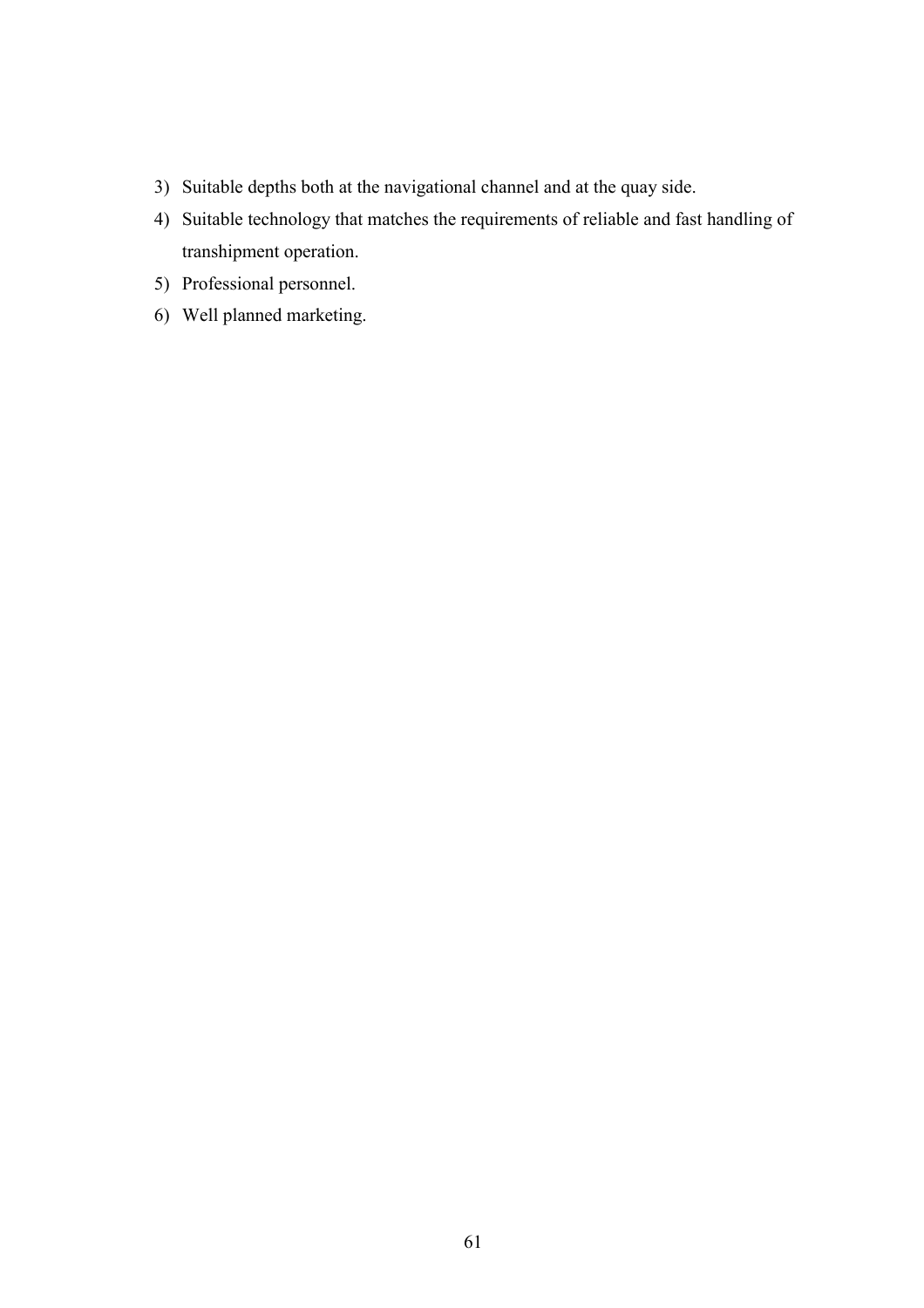## **References**

Ashar, A. (2000, December). The fourth revolution. Containerisation International, 33 (12), 57-61.

Ashar, A. (2000, January). 2020 vision. Containerisation International, 33 (1), 36-39.

Basyouni, A. (1998). Land bridges. Arab Academy for Science and Technology Magazine, 23 (45) 1-30.

Bigger tankers for Suez next year. (1999, December 16). Fairplay, 337 (6051), 26.

Bitter medicine for liner trade. (1999, October 26). Lloyd's List, p. 7.

Clarkson research studies. (2000, May). Container Intelligence Monthly, 2 (5), 1-15.

- Container Terminals. Retrieved June 7 2000 from the World Wide Web: http://www.psa.com.sg/
- Cutting edge container ships: The next step is 15000 teu. (1998, November 19). Fairplay, 335 (5996), 26-27.
- Derrett, D. (1999). Ship stability for master and mates. Oxford. UK: Butterworth-Heinemann.
- Dickey, A. (1999 September 11). New boxship leviathan out to win battle of the liner giants. Lloyd's List, p. 8.

Does 1+1=1.7? (1997, February). American Shipper, 39 (2), 56-57.

East or West is Suez best? (1999, November). Sea Trade Review, 28 (10), 4-5.

Egypt-Suez. (2000, March 30). Fairplay, 338 (6065), 38-41.

Egyptian container handling company. Retrieved June 7 2000 from the World Wide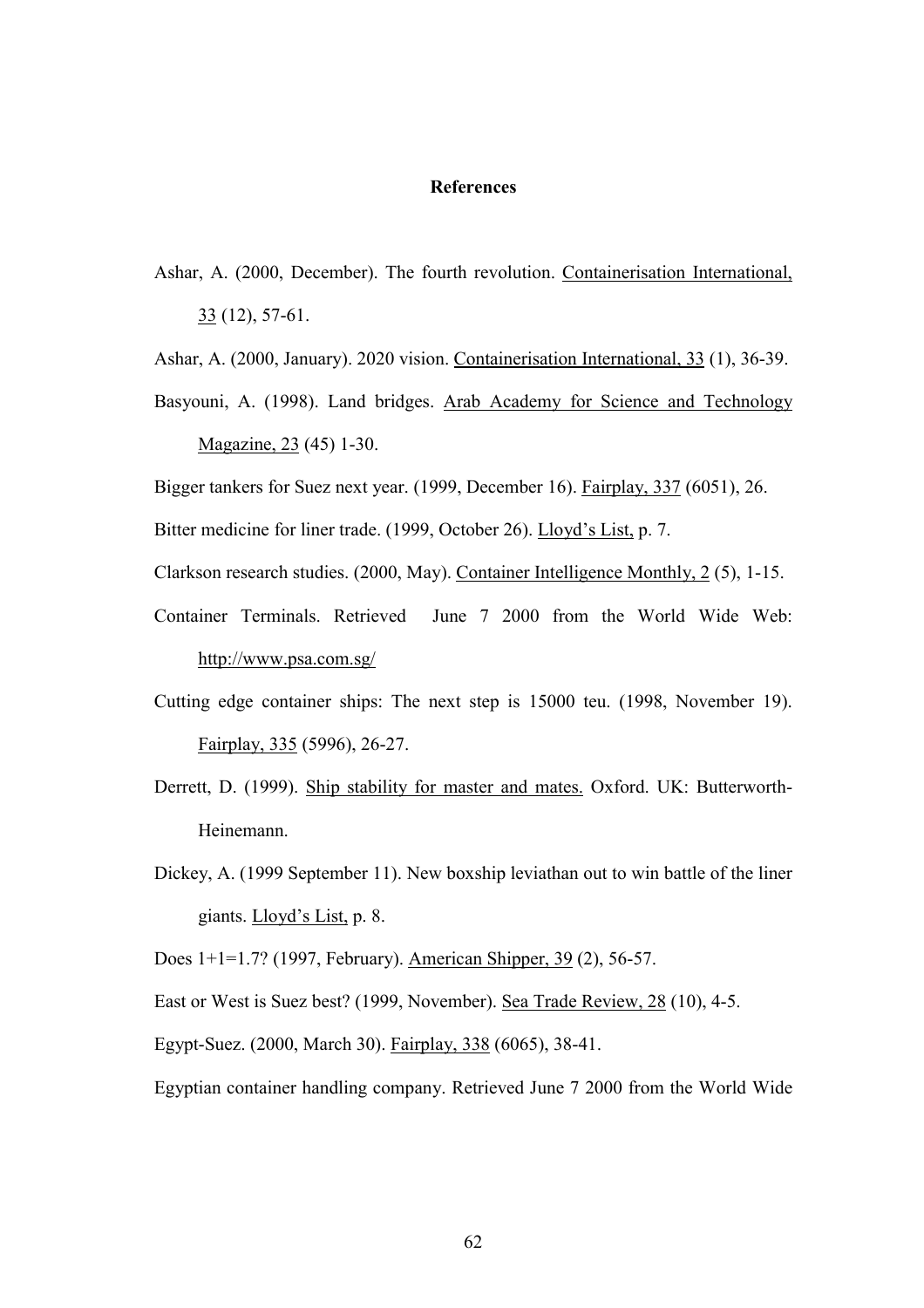Web: http://www.orascomci.com/egyptian.htm/

Fagan, L. (1999) Barriers. Transport Cost and the Shipping Industry: Retrieved May12 2000 from the World Wide

Web[:http://www.students.washington.edu/lfagan/bluepaper.html](http://www.students.washington.edu/lfagan/bluepaper.html)

- Fagan, L. (1999) Factors effecting realisation of economies of scale. Transport Cost and the Shipping Industry: Retrieved May 12 2000 from the World Wide Web: <http://www.students.washington.edu/lfagan/bluepaper.html>
- Fairplay World Ports. (2000). Damietta, Egypt. Retrieved June 26 2000 from the World Wide Web:

[http://www.](http://www/)portguide.com/search/protected/portguide/text.asp?id=17373

Fairplay World Ports. (2000). Rotterdam, Netherlands. Retrieved May 5 2000 from the World Wide Web:

[http://www.](http://www/)portguide.com/search/protected/portguide/text.asp?id=23380

- Fairplay. (2000). Market forecast-container. Retrieved May 23 2000 from the World Wide Web: http://www.fairplay.co.uk/markets/mfcontainer.htm
- Fossey, J. (2000). The six million TEU fleet. In Informa Group, Containerisation International year book 2000 (pp. 6-7). London: Informa Group.
- Foxcroft, A. (2000). Decline in quay crane order. In Informa Group, Containerisation International year book 2000 (pp. 16). London: Informa Group.

Future hinges on mega-projects. (2000, July/August). Sea Trade Review, 29 (7), 65-

69.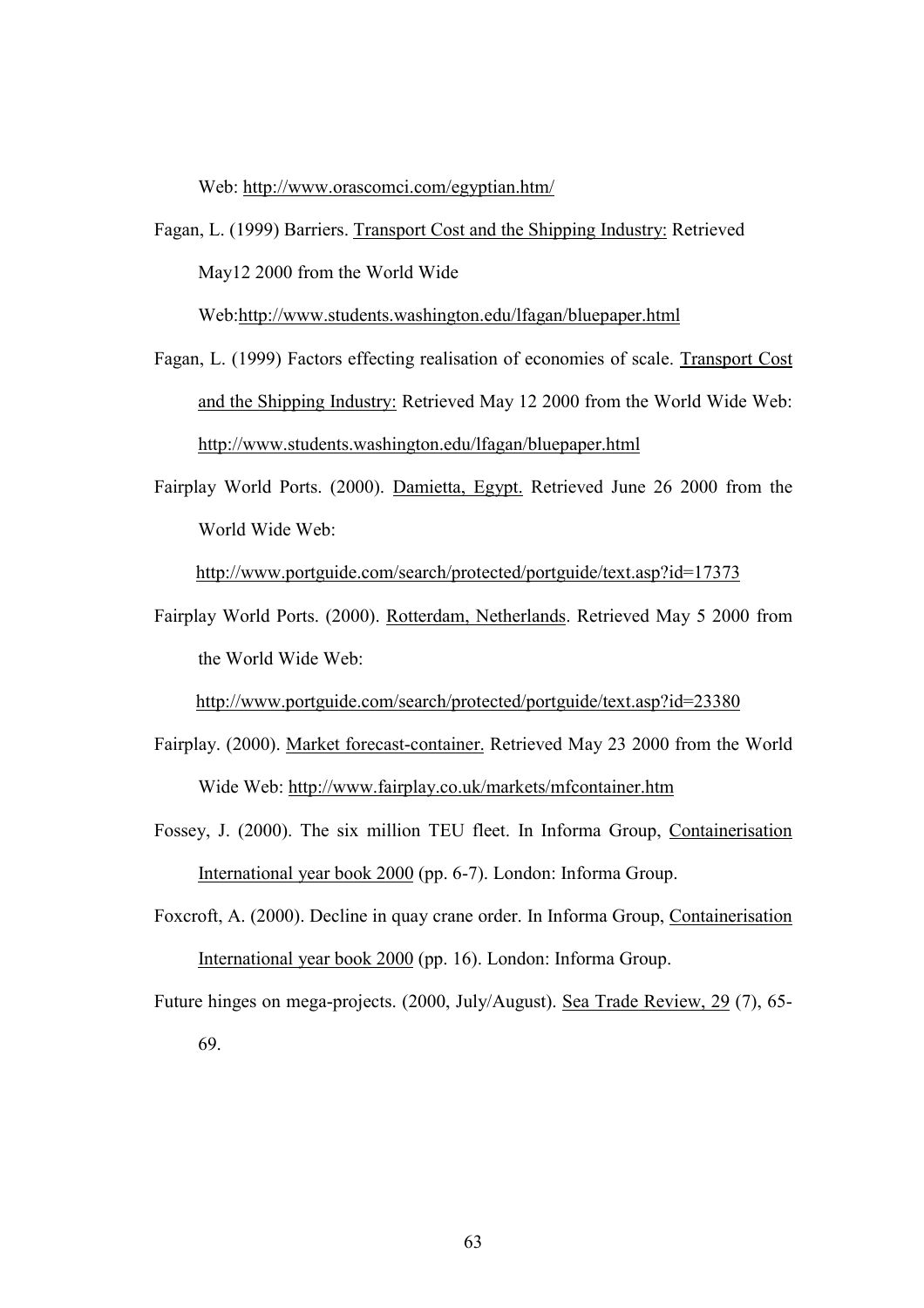Gourad, Y. (2000). The world container carrying fleet at 1st May 2000. Retrieved May 23 2000 from the World Wide Web:

[http://web7.alizes-i](http://web7.alizes-/)nfo.fr/alphaliner/A-top.html

Gourad, Y. (2000). Top 25-Comments market summary at 1st May 2000, Retrieved June 7 2000 from the World Wide Web: [http://web7.alizes-i](http://web7.alizes-/)nfo.fr/alphaliner/A-top.html

- Hartmut S. Walter, "Suez Canal," Discovery Channel School, original content providedby World Book Online, World Wide Web: http://www.discoveryschool.com/students/homeworkhelp/worldbook/atozgeog raphy/s/538160.html, Today's date here.
- Hayuth, Y. (1987). Intermodality concept & practice. London. UK: Lloyds of London Press.
- High risk and high stakes where is the pay back? Operational patterns. (1999, October). Container Market Outlook, Drewry shipping consultants 135-142.

Industry faces up to era of mega boxships. (2000, May 11). Lloyd's List, p. 5.

ISL market analysis 2000. Container fleet development. (2000). Shipping Statistics & Market Review, 44 (4), 11

Large container ships: Where Is the limit. (1999). Bimco Review. Retrieved December 23 1999 from the World Wide Web:

[http://www.](http://www/)bimco.co.uk/management/b\_m\_269.html

Lim, S. (1998). Economies of scale in container shipping. Maritime Policy and Management, 25 (4) 361-373.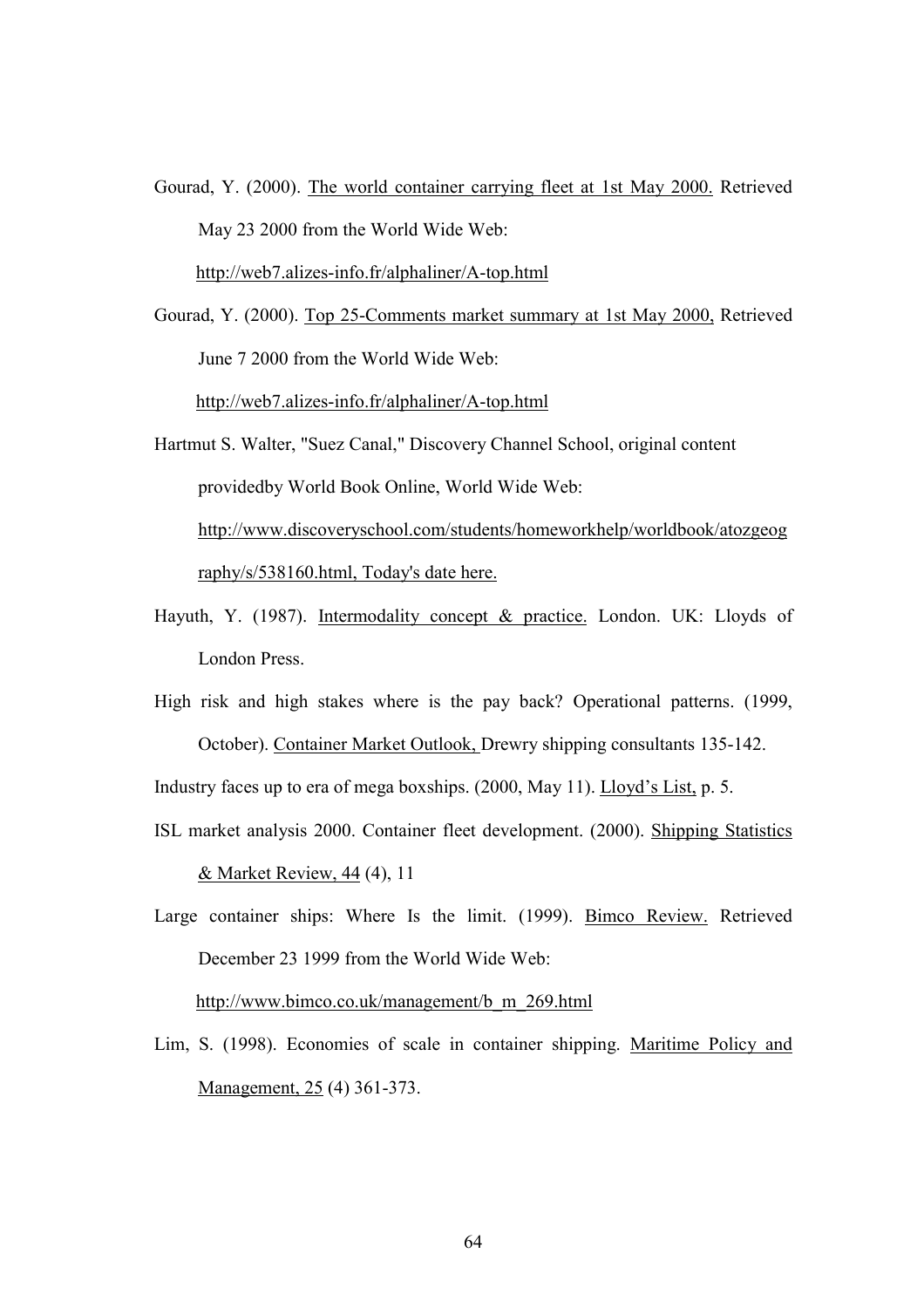Lloyds Register. (1999, December). World shipbuilding statistics December 1999. London: Lloyds Register of Shipping.

Lund, C. (1999). The Suez Canal. Bimco Bulletin, 94 (6), 85-87.

- Ma, S. (1999). Maritime economics 1. Unpublished lecture handout, World Maritime university, Malmö, Sweden.
- Ma, S. (1999). Maritime economics 2. Unpublished lecture handout, World Maritime university, Malmö, Sweden.
- Muller, G. (1999). Intermodal freight transportation. Washington, D.C.: Eno Transportation Foundation.
- Munk, T. (1999). Increasing the competitiveness of ships. Retrieved November 4 1999 from the World Wide Web:

file:///r:/users/dsm/frontpage/library/thursday.html

National Academy Press, Commission on Engineering and Technical Systems (1985). Dredging coastal ports: An assessment of the issues, option for handling large vessels, Retrieved May 7 2000 from the World Wide Web: <http://www.nap.edu/books/0309036283/html/40.html>

New builds. (2000, May). Containerisation International, 33 (5), 19.

- New ports. East Port Said port, Retrieved May 7 2000 from the World Wide Web: http://www.rafimar.com/newports.html#East Port Said Port
- New ports. North El-Sokhna Port. Retrieved June 7, 2000 from the World Wide Web: http://www.rafimar.com/newports.html#East Port Said Port

New York targets Asia. (2000, April 6). Fairplay, 338 (6066), 40.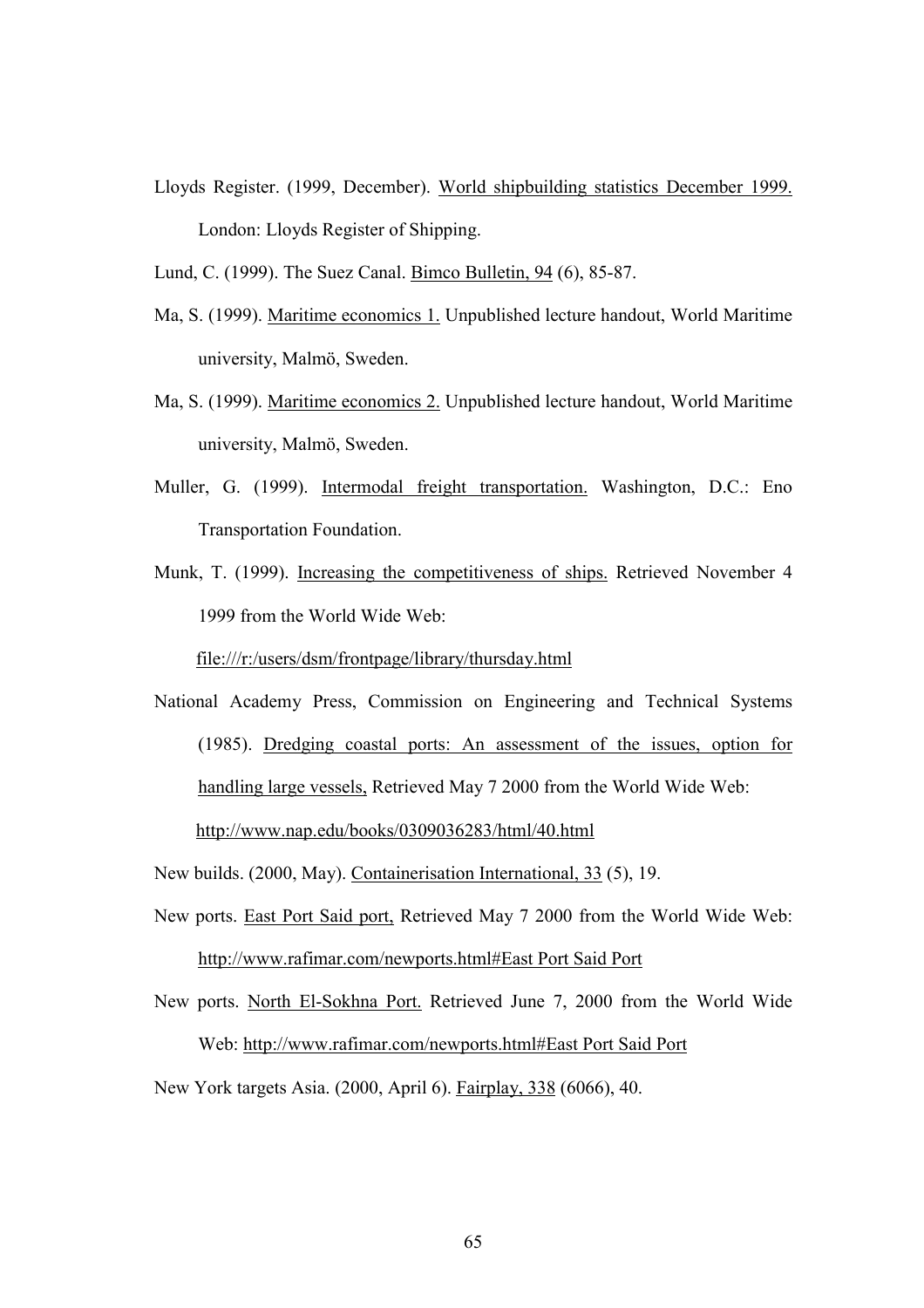Panamization. (2000, May). Containerisation International, 33 (5), 39-41.

Pendulum routes wing back. (2000, May 11). Fairplay, 339 (6071), 18.

- Phillips, F. (1996, September). Two slots for the price of one. Containerisation International, 29 (9), 65-67.
- Report of the IAPH Ship Trends Committee 1999. (1999). Retrieved March 14 2000 from the World Wide Web:

[http://www.](http://www/)iaph.or.jp/shiptrends\_99rep.htm

- Reyes, B. (2000 August 4). Drewry's Davidson admits bigger may be better but believes Malaccamax is just too much. Lloyd's List, p. 8.
- Rissik, D. (2000, May 11).Egyptian East Port said port on track. Lloyd's List, p. 5.
- Smond, D. & Tamaki, C. (2000, May). Asian liner trade. Ports and Harbours, 45 (4), 13-16.

Stopford, M. (1997). Maritime economics  $(2<sup>nd</sup>$  ed.). London: Routledge.

Suez Canal deepening project opens way for bigger tankers. (1999 December 8).Lloyd's List, p. 20.

Suez coalition would boost east-west trade. (2000, April 6). Fairplay, 338 (6066), 17. Suez makes it move. (2000, July 27). Fairplay, 339 (6082), 40.

Suez to take VLCCs in 2005. (2000, August 22). Retrieved August 22 2000 from World Wide Web:

http://www.fairplay.co.uk/magazine/sub…warticle.asp?artnum=dn0020000818 017563

The double-edged sword. (1999, November 12). Lloyd's List, p. 7.